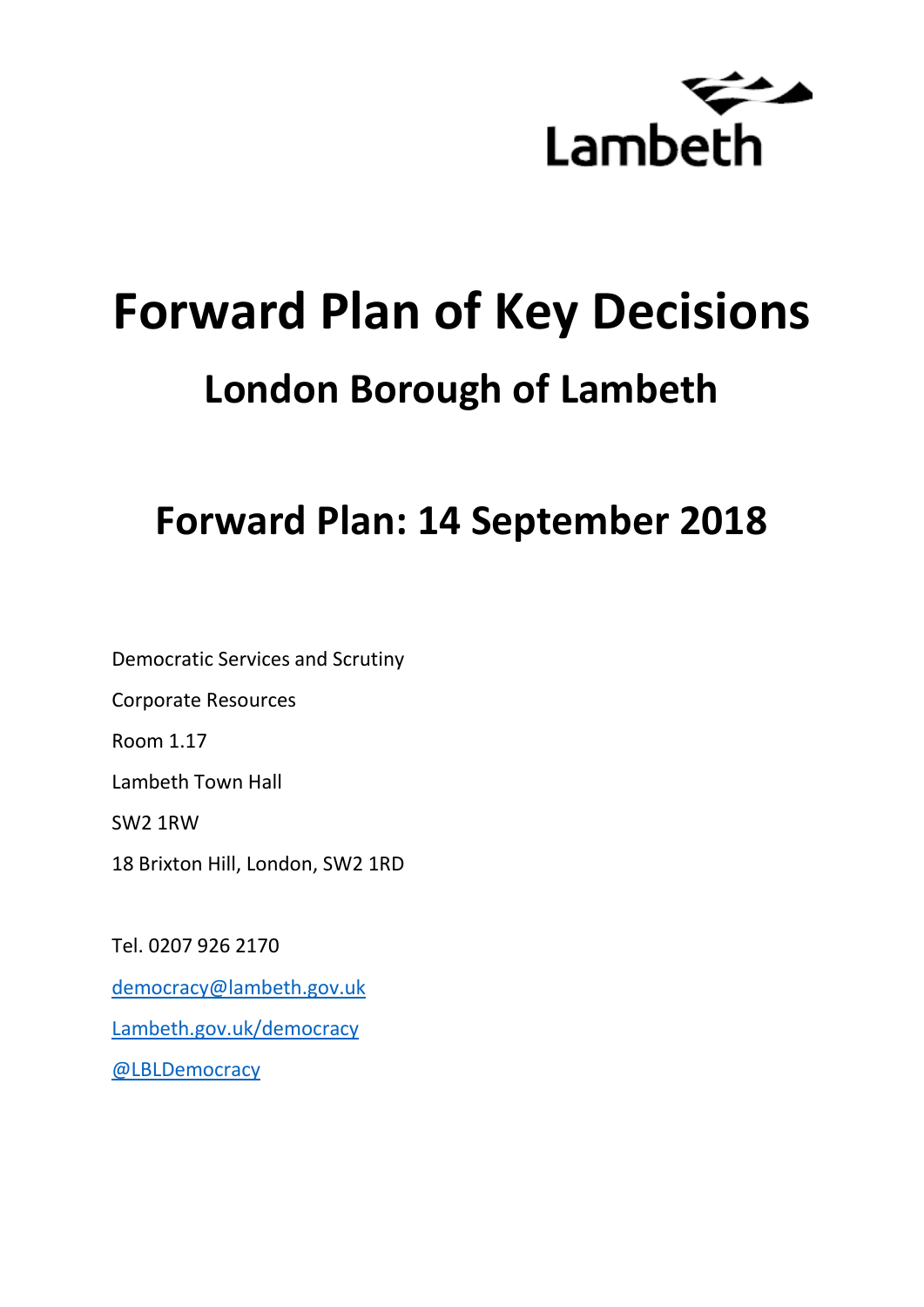# **Notice of forthcoming Key Decisions**

Local authorities are required by law to give 28 days' notice of any key decisions to be made. The Forward Plan sets out information about the key decisions that Cabinet, individual Cabinet Members, Health and Wellbeing Board and the Better Places Joint Committee intend to make in forthcoming months. It ensures public notice of all key decisions is provided at least 28 days' in advance of the decision date.

The Forward Plan contains information about each forthcoming key decision and is published to the Council website every week, usually on a Friday.

#### **What is a Key Decision?**

The Lambeth Council Constitution defines a key decision as an executive decision that:

- 1) Requires an amendment to the Community Plan Outcomes Framework or requires a recommendation to Full Council to amend the Budget and Policy Framework.
- 2) Results in the local authority incurring expenditure, raising income or the making of savings in excess of £500,000.
- 3) Has a significant impact on:
	- a) communities living or working in an area comprising two or more wards in Lambeth;
	- b) the wellbeing of the community or the quality of service provided to a significant number of people living or working in an area; or,
	- c) Communities of interest.

The majority of key decisions are taken by the Cabinet or individual Cabinet Members (the Executive). Each Key Decision will be communicated via a comprehensive report which must be published at least five clear days before the decision is taken. Published reports can be accessed through [Decisions Online.](http://moderngov.lambeth.gov.uk/mgDelegatedDecisions.aspx?bcr=1&DM=0&DS=2&K=0&DR=&V=0) Cabinet reports will also be available in [Cabinet agenda](https://moderngov.lambeth.gov.uk/ieListMeetings.aspx?CommitteeId=225)  [packs,](https://moderngov.lambeth.gov.uk/ieListMeetings.aspx?CommitteeId=225) which are published five clear days before the meeting.

The Executive cannot consider key decisions that have not been included on the Forward Plan. However, the Council Constitution sets out procedures that can be used if a decision that has not been advertised on the Forward Plan must be taken immediately. Urgency procedures can only be used in exceptional circumstances. For further information on Access to Information procedure rules please see Part 3, Section 2 of the [Council](http://moderngov.lambeth.gov.uk/ieListMeetings.aspx?CId=738&info=1&MD=Constitution)  [Constitution](http://moderngov.lambeth.gov.uk/ieListMeetings.aspx?CId=738&info=1&MD=Constitution) or contact Democratic Services.

# **What information is included on the Forward Plan?**

The Forward Plan gives information about:

- key decisions that are likely to be considered in forthcoming months
- the earliest date a key decision can be taken
- who will make a decision
- what consultation will be undertaken
- whether the forthcoming report is likely to include exempt or confidential information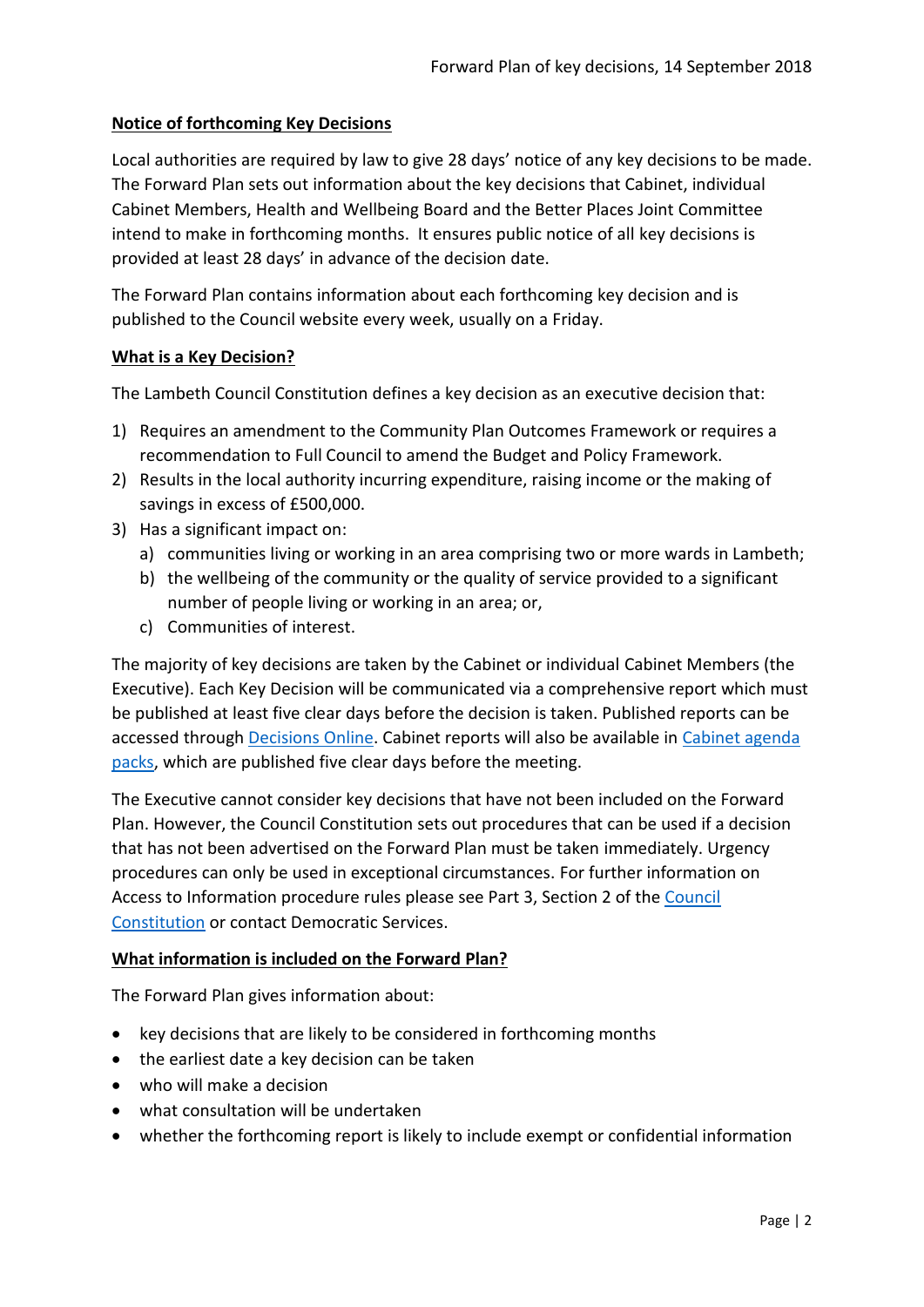- A list of background documents to be submitted to the decision maker for consideration in relation to the forthcoming decision
- who you can contact for further information

### **Public representations and further information**

Each Forward Plan entry gives the name of the relevant officer to contact about that particular decision. Where possible, a contact name, e-mail address and telephone number are provided.

Members of the public can make representations about forthcoming decisions by:

- Contacting the Lead Officer responsible for the report
- Contacting the decision maker or relevant Cabinet Member (details can be found on the [council website\)](http://moderngov.lambeth.gov.uk/mgMemberIndex.aspx?bcr=1)
- Contacting Democratic Services

Any document listed in the Forward Plan can be requested via the Lead Officer or by contacting Democratic Services. The reader is encouraged to access any such documents electronically, however copies or extracts may be made available at the following address on request: Olive Morris House, 18 Brixton Hill, SW2 1RD.

When making representations, members of the public may submit to the decision maker any further documents relevant to the decision.

All decision dates given in the Forward Plan are subject to change. Therefore please ensure that you *always consult the latest version of the Forward Plan* for the most up to date information. Any further queries can be directed to Democratic Services.

#### **Notice of decisions likely to contain confidential or exempt information**

Local authorities are required to specify 28 days in advance of a Cabinet meeting all the reports that are likely to contain confidential or exempt information. Should this be the case, a private 'Part 2' report will be produced to accompany the main report, but will not be published. The public and press may also be asked to leave the Cabinet meeting for part of the proceedings. Any person is able to make representations if he or she believes the decision should instead be made in the open part of the meeting.

If you wish to make any such representation please contact Democratic Services. All representations will be documented in the relevant agenda a minimum of five clear days before the Cabinet meeting takes place. This will also include any response to the representations and a statement of the reasons why the meeting is be held in private.

For further information about exempt or confidential information please see the Access to Information Procedure Notes in Part 3, Section 2 of the [Council Constitution](http://www.lambeth.gov.uk/sites/default/files/ec-Council-Constitution-2014-15-approved-with-changes-November-2014.pdf) or contact Democratic Services.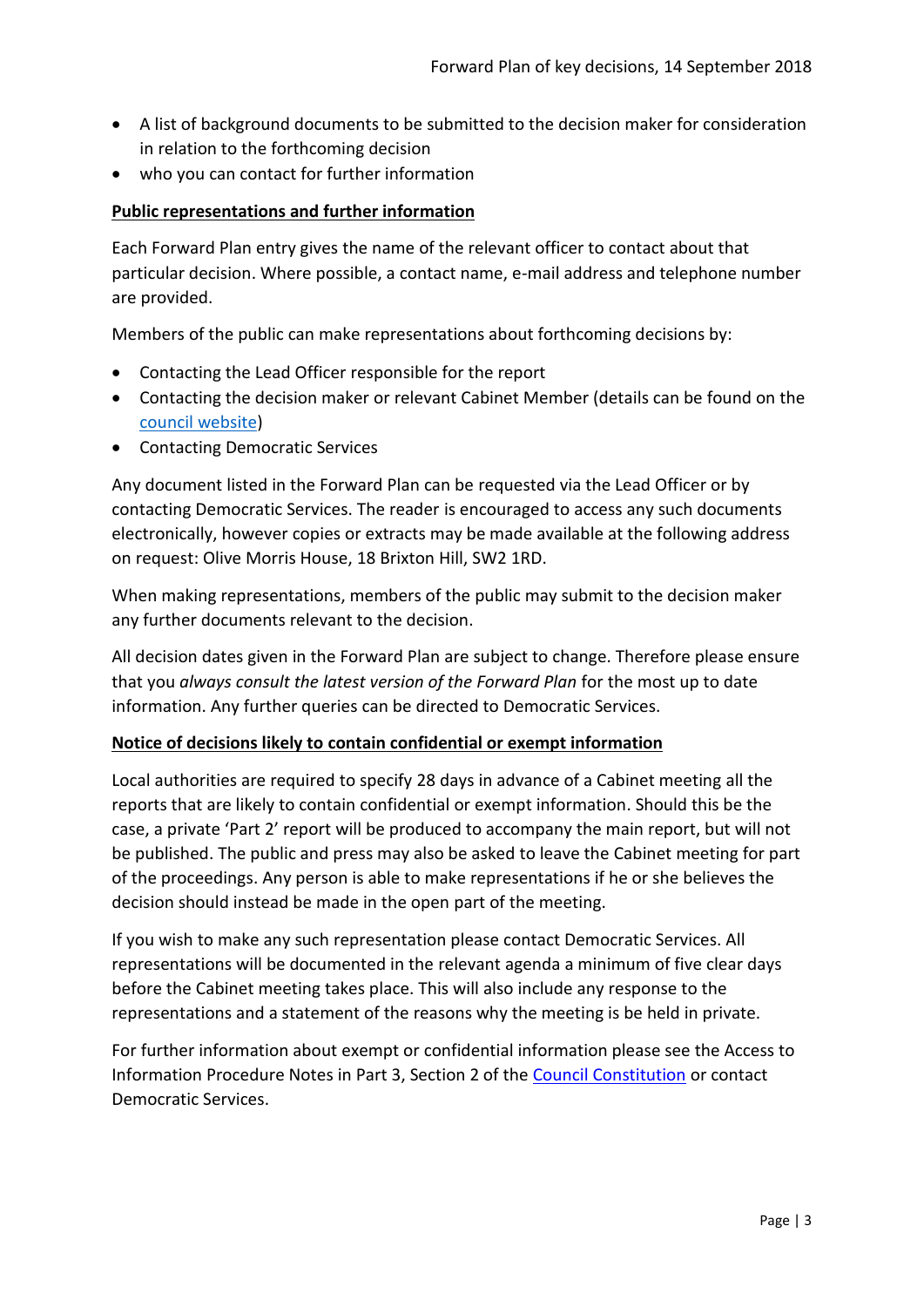| <b>Contents</b>                                                                                                |    |
|----------------------------------------------------------------------------------------------------------------|----|
| Lambeth Children's Homes Redress Scheme update                                                                 | 7  |
| Somerleyton Road (Oval House)                                                                                  | 8  |
| Lambeth Local Plan Review                                                                                      | 9  |
| Lambeth Transport Strategy                                                                                     | 10 |
| Report to Authorise the First Round Public Consultation on a Preliminary Draft CIL<br><b>Charging Schedule</b> | 11 |
| South Lambeth Estate - Compulsory Purchase Order                                                               | 12 |
| Westbury Estate - Compulsory Purchase Order                                                                    | 13 |
| Lambeth Together                                                                                               | 14 |
| Establishing Regional Adoption Arrangements in South London                                                    | 15 |
| December Finance Planning and Medium Term Strategy Report 2018 to 2023                                         | 16 |
| HRA Rent & Budget Setting Report 2019/20                                                                       | 17 |
| Revenue and Capital Budget 2019/20 - 2022/23                                                                   | 18 |
| Abortion Clinic Public Space Protection Order                                                                  | 19 |
| School admissions policy and arrangements for 2019/20 entry                                                    | 20 |
| Woodmansterne 5FE Secondary School and Sixth Form - Budget Increase                                            | 21 |
| Special Educational Needs and/Disabilities (SEND) Parent Participation and<br><b>Engagement Service</b>        | 22 |
| Capital Maintenance - T&D Barrs Contract variation and extension                                               | 24 |
| Capital Maintenance – Cuttle Construction Ltd Contract variation and extension                                 | 25 |
| Maytree Nursery and Children's Centre Lease                                                                    | 26 |
| One Oracle Contract Extension                                                                                  | 27 |
| <b>Upper Norwood Joint Library</b>                                                                             | 28 |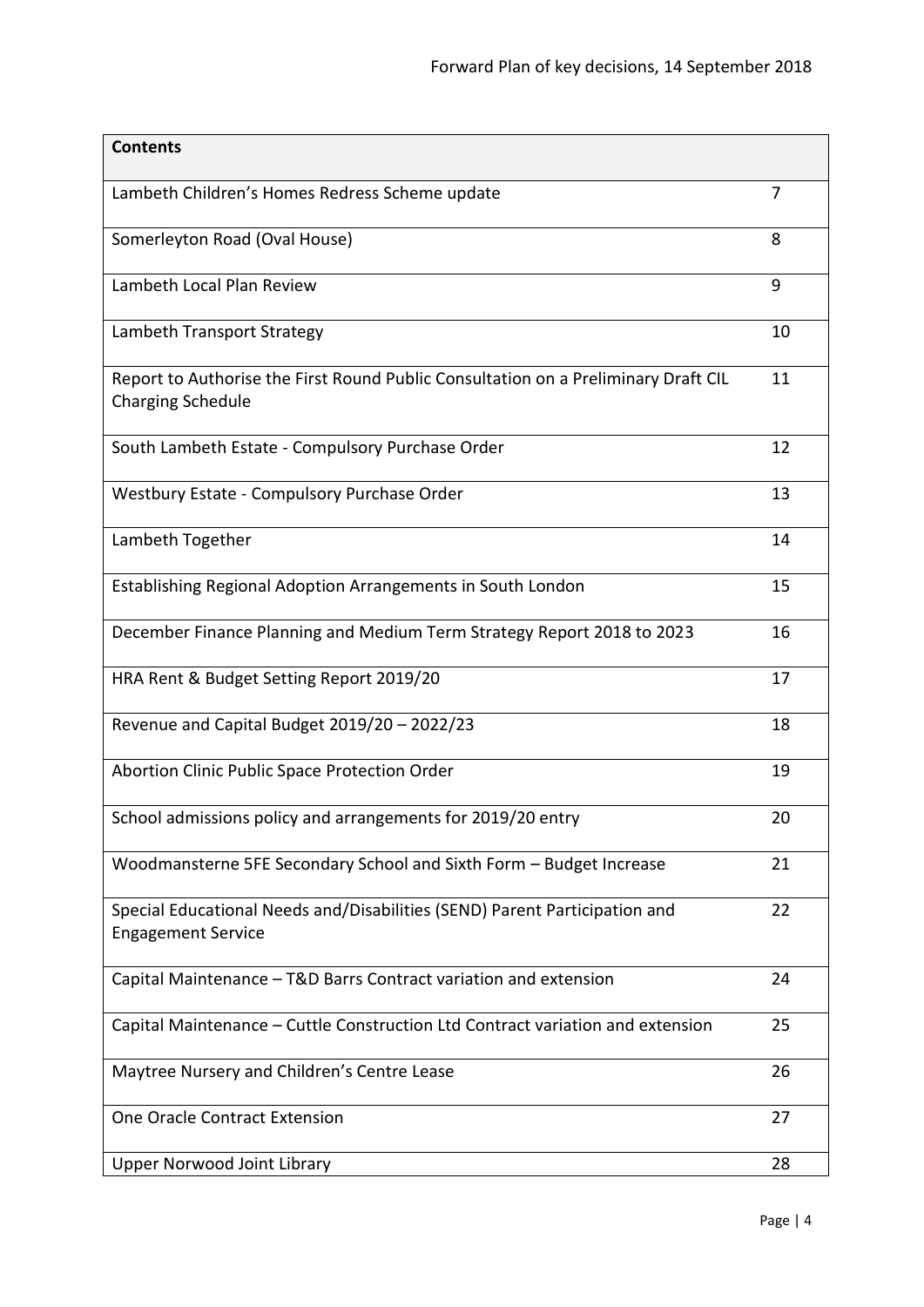| Server, Storage and Associated Services Contract                                                    | 29 |
|-----------------------------------------------------------------------------------------------------|----|
| Temporary Accommodation - Modular Construction on Council Owned Hostel Sites                        | 30 |
| Corporate Gas and Electricity Supply Contracts                                                      | 31 |
| Corporate Water Contract                                                                            | 32 |
| Right to Transfer - Patmos/Lothian Estate, SW9                                                      | 33 |
| Our Streets-The Neighbourhood Enhancement Programme - Phase 3                                       | 34 |
| Procurement for CCTV Maintenance and the supply of new CCTV Equipment                               | 35 |
| Mental Health Accommodation and Community Support contract                                          | 36 |
| The Nine Elms Vauxhall Development Business Case                                                    | 37 |
| <b>Gateway Mental Health Support Service</b>                                                        | 38 |
| Latch House offender service                                                                        | 39 |
| s75 partnership agreement with NHS Lambeth Clinical Commissioning Group                             | 40 |
| <b>Public Health Services</b>                                                                       | 41 |
| Transforming Waterloo (Waterloo Roundabout) Regeneration Project                                    | 42 |
| Redevelopment of 114 - 118 Lower Marsh                                                              | 43 |
| Conversion of Brixton Recreation Centre storage space to work space                                 | 44 |
| Oval and Prince's Co-operative Local Investment Plan                                                | 45 |
| Carmelita Centre and Orsett Street Lead Consultant Architect                                        | 46 |
| London Eye S106 Agreement                                                                           | 47 |
| Chapel road sites acquisition                                                                       | 48 |
| Westbury Estate St James Development Agreement                                                      | 49 |
| South Bank and Waterloo Neighbours (SoWN) draft neighbourhood plan submission<br>- legal compliance | 50 |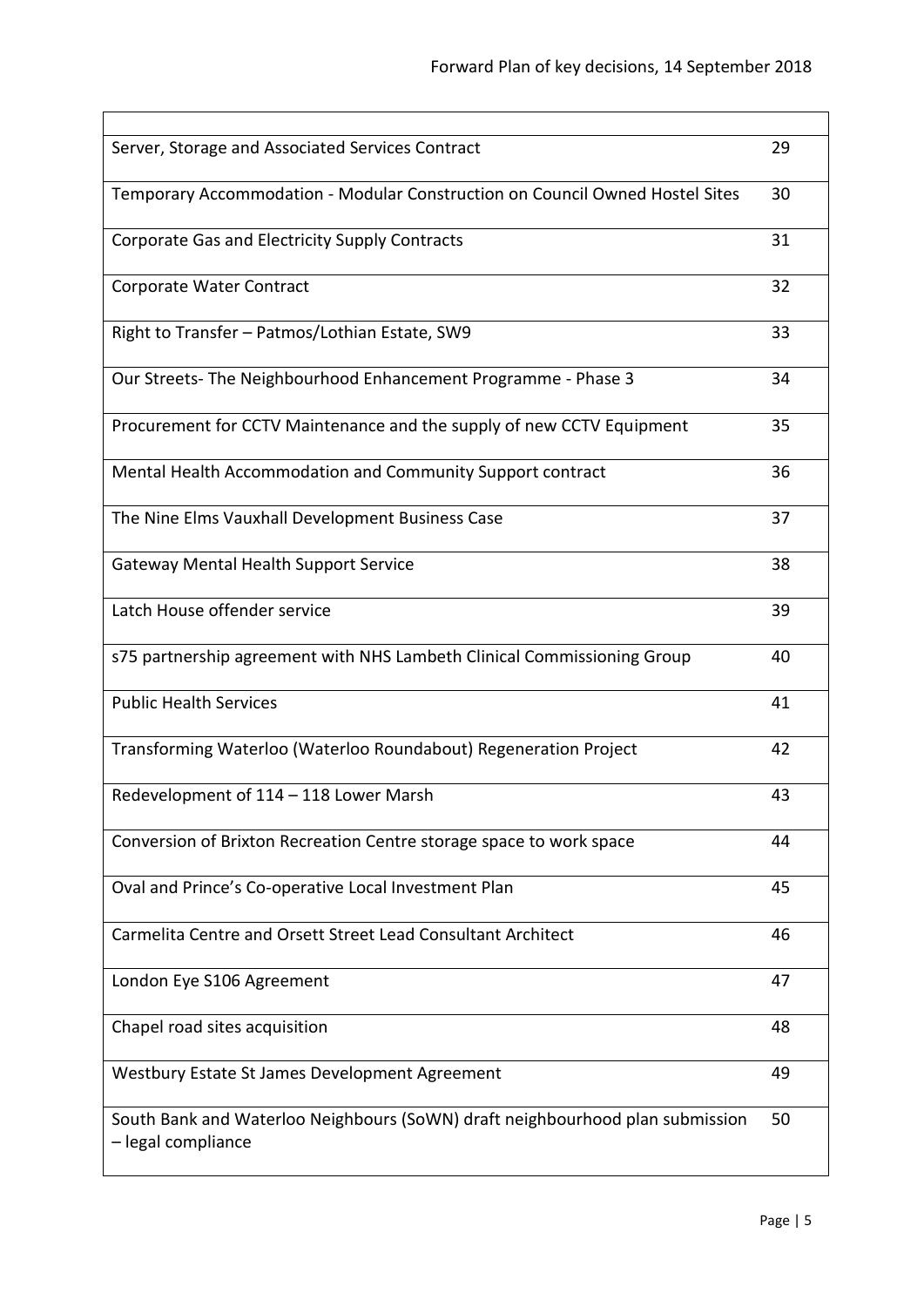| Estate Regeneration - Early Buy Back Funding                                                                                                            | 51 |
|---------------------------------------------------------------------------------------------------------------------------------------------------------|----|
| Larkhall Park Opportunity Sites development partner procurement process                                                                                 | 52 |
| Strategic Investment Pot - Funding Allocation                                                                                                           | 53 |
| Proposal regarding the site at the former Clapham Old Library                                                                                           | 54 |
| Transfer of the Greek Enclosure from the Greek Cathedral trust of St Stephen's<br>Chapel to the Council                                                 | 55 |
| Vauxhall Leisure Centre                                                                                                                                 | 56 |
| West Norwood Cemetery Management Arrangements                                                                                                           | 57 |
| Appointment of a construction company to deliver investment priorities into<br><b>Vauxhall Park</b>                                                     | 58 |
| Appointment of a Contractor for Repair & Maintenance Works at Brixton Recreation<br>Centre (Phase One)                                                  | 59 |
| Appointment of a Contractor for Repair & Maintenance Works at Brixton Recreation<br>Centre (Phase Two)                                                  | 60 |
| Establishing an integrated gateway for homeless 16-21 year-olds                                                                                         | 61 |
| Commencement of formal consultation on the proposed transfer of Lambeth HRA<br>properties in the London Boroughs of Bromley, Croydon, Merton and Sutton | 62 |
| Supported housing for young people aged 16-21                                                                                                           | 63 |
| Consultancy Services for Lambeth Housing Standard                                                                                                       | 64 |
| Tenancy Support Service - Single Homeless Project                                                                                                       | 65 |
| <b>Tenancy Support Service</b>                                                                                                                          | 66 |
| Social Investment Property Fund - Temporary Accommodation                                                                                               | 67 |
| Play on Housing Estates                                                                                                                                 | 68 |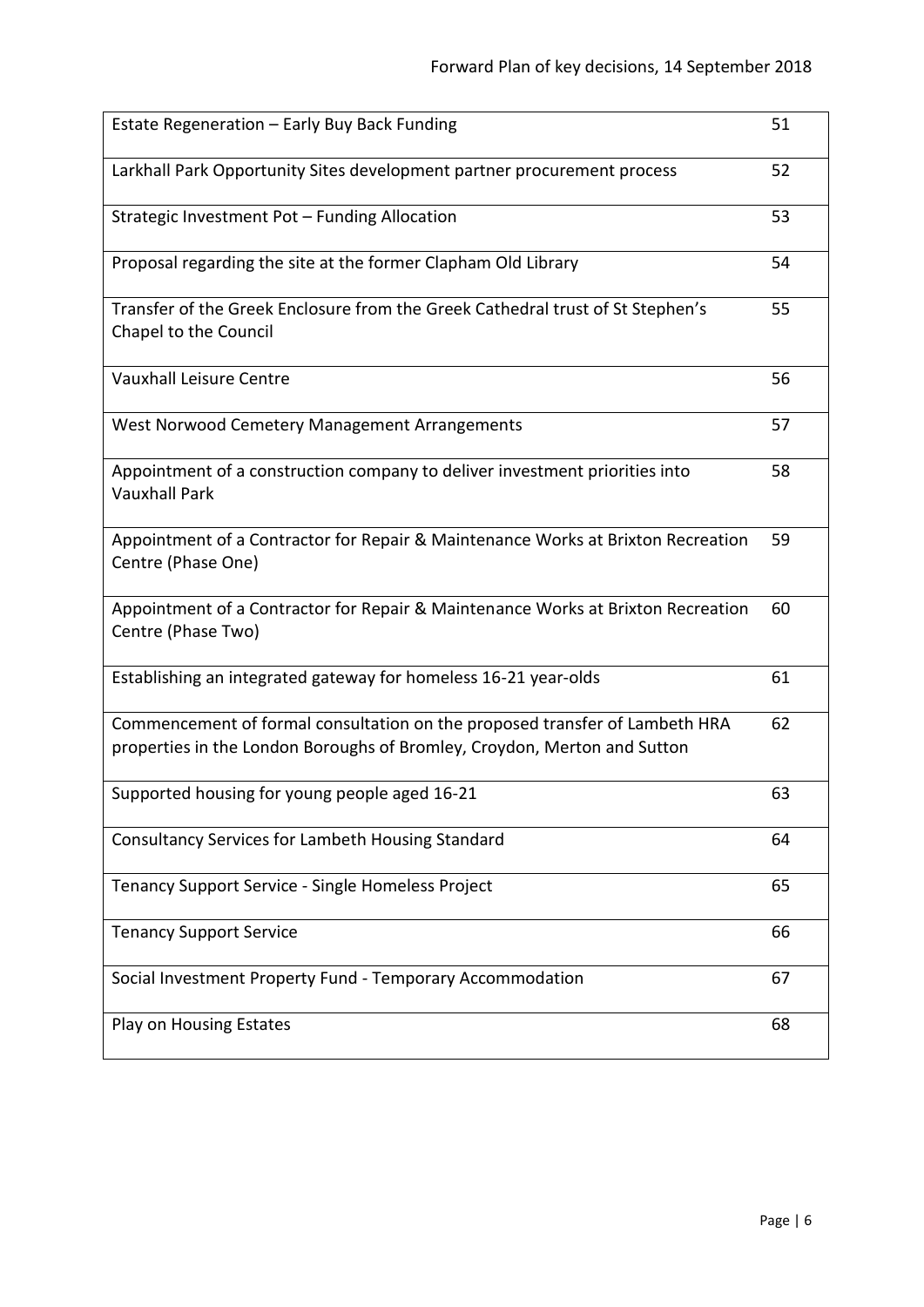<span id="page-6-0"></span> $\overline{\phantom{0}}$ 

| Decision: Lambeth Children's Homes Redress Scheme update                                                                                                                                     |                              |  |
|----------------------------------------------------------------------------------------------------------------------------------------------------------------------------------------------|------------------------------|--|
| To provide Cabinet with an update on the redress scheme following its implementation<br>on 2 January 2018.                                                                                   |                              |  |
| Ward(s) affected: All Wards                                                                                                                                                                  |                              |  |
| Exempt or confidential information:                                                                                                                                                          | <b>Consultation details:</b> |  |
| Decision to be taken by:                                                                                                                                                                     | Decision date:               |  |
| Cabinet                                                                                                                                                                                      | 17 Sep 2018                  |  |
| <b>Background documents:</b>                                                                                                                                                                 |                              |  |
| Lambeth Children's Homes Redress Scheme update                                                                                                                                               |                              |  |
| For further information about this key decision, please contact:<br>Mark Nicolson, Head of Risk and Insurance<br>mnicolson@lambeth.gov.uk<br><b>Olive Morris House</b><br>Tel: 020 7926 9305 |                              |  |

 $\mathbf{r}$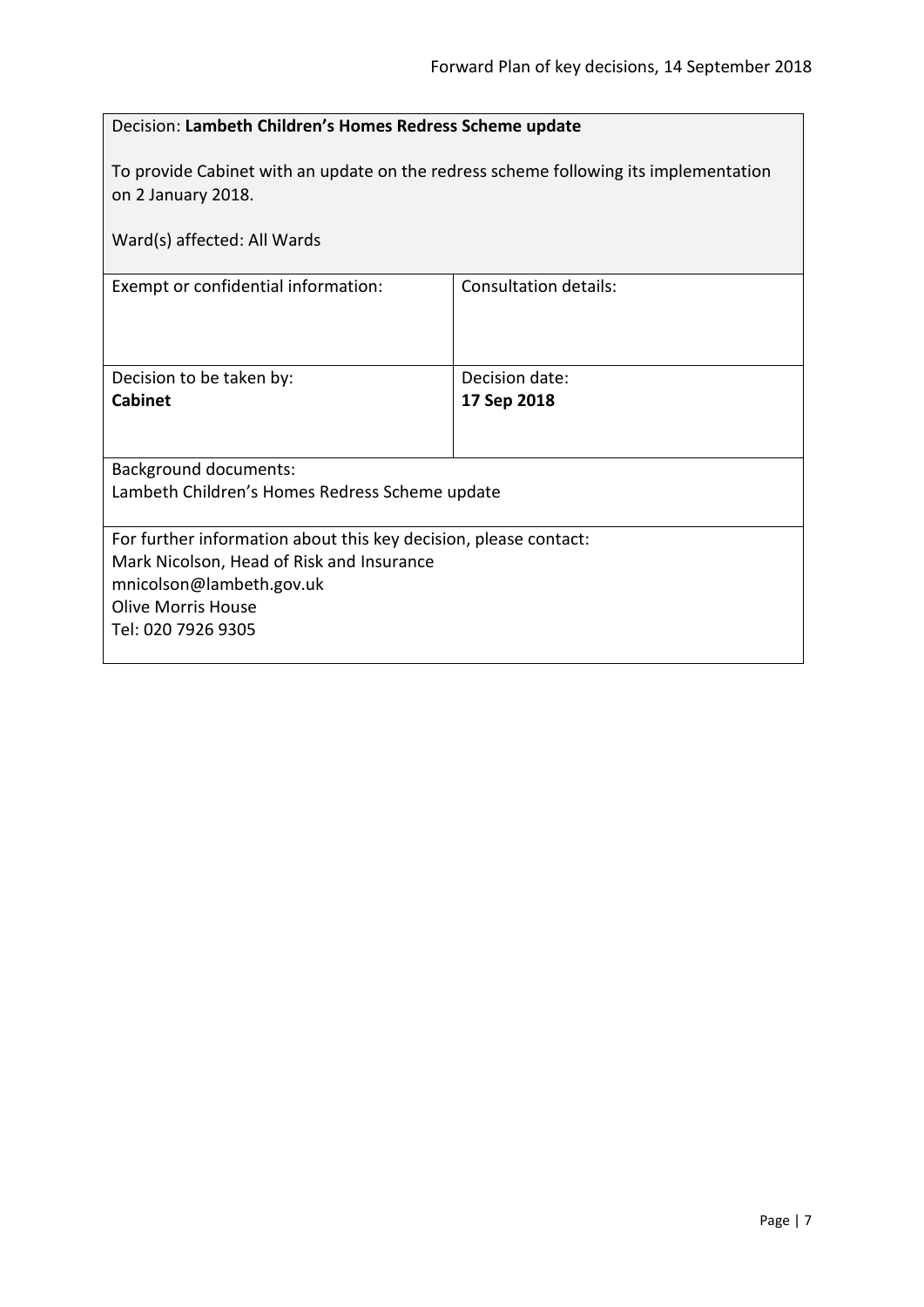<span id="page-7-0"></span>

| Decision: Somerleyton Road (Oval House)                                                                                                                                                                                                                                                       |                |  |
|-----------------------------------------------------------------------------------------------------------------------------------------------------------------------------------------------------------------------------------------------------------------------------------------------|----------------|--|
| The purpose of this report is to update members on the positive progress made on the<br>Somerleyton Road project and to seek agreement to the following recommendations:                                                                                                                      |                |  |
| a) To give agreement to enter into a build contract with Galliford Try for the construction of<br>Blocks A&B on the basis that financial viability of the scheme is demonstrated<br>b) To enter into an agreement for lease with Ovalhouse Theatre for the theatre building<br>within Block B |                |  |
| To enter into an agreement for lease with Ovalhouse Theatre for Carlton Mansions<br>C)                                                                                                                                                                                                        |                |  |
| Ward(s) affected: Coldharbour                                                                                                                                                                                                                                                                 |                |  |
| <b>Consultation details:</b><br>Exempt or confidential information:<br>Part exempt<br>Information relating to the financial or<br>business affairs of any particular person<br>(including the authority holding that<br>information)                                                          |                |  |
| Decision to be taken by:<br><b>Cabinet</b>                                                                                                                                                                                                                                                    | Decision date: |  |
|                                                                                                                                                                                                                                                                                               | 17 Sep 2018    |  |
| <b>Background documents:</b>                                                                                                                                                                                                                                                                  |                |  |
| Somerleyton Road                                                                                                                                                                                                                                                                              |                |  |
| For further information about this key decision, please contact:<br>Jed Young, Assistant Director Housing Regeneration<br>JYoung1@lambeth.gov.uk                                                                                                                                              |                |  |
| Tel: 0207 926 3463                                                                                                                                                                                                                                                                            |                |  |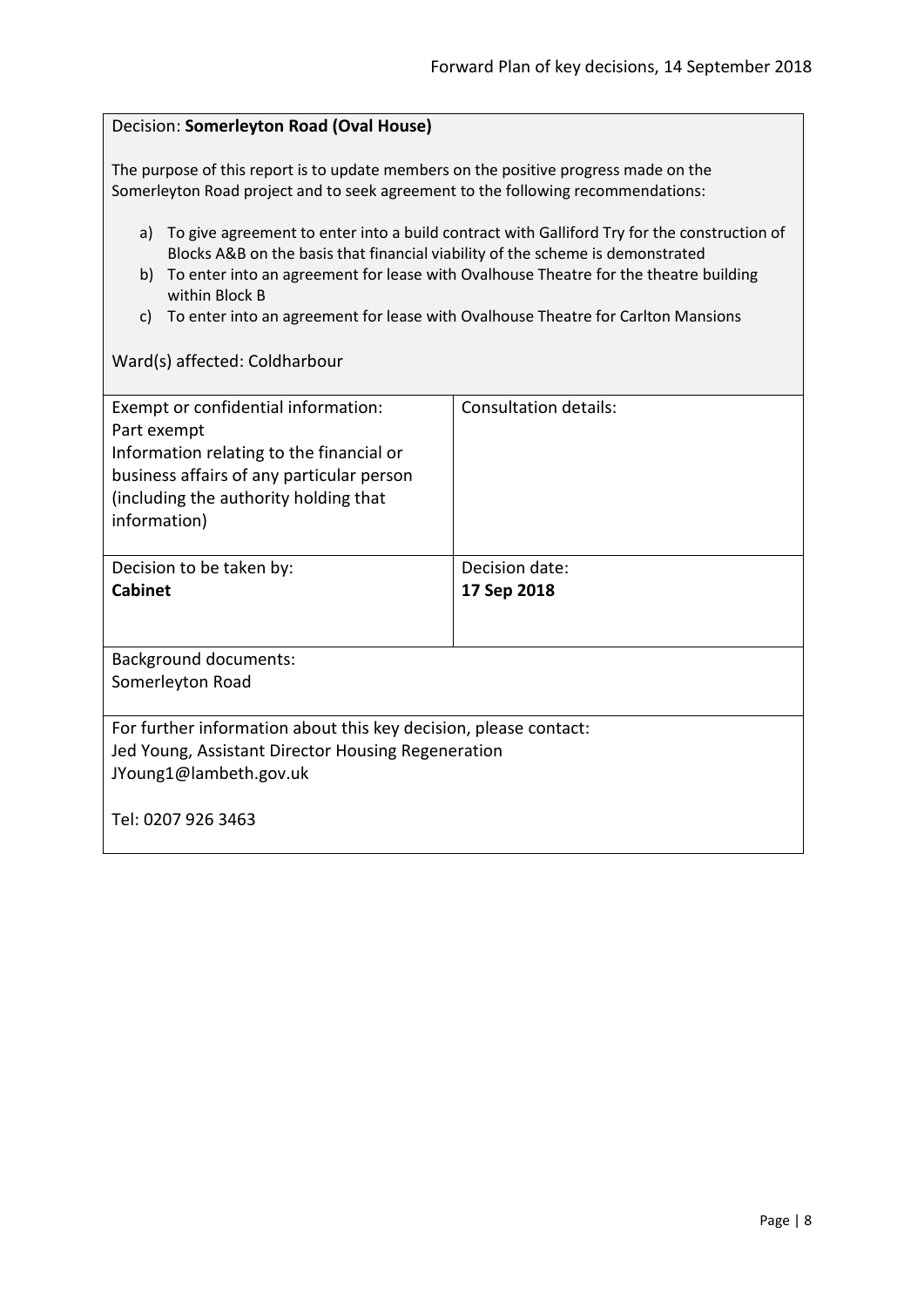# <span id="page-8-0"></span>Decision: **Lambeth Local Plan Review**

To note the outcome of the public consultation on issues for the Local Plan Review and make a decision about proceeding to the next round of public consultation on the Draft Revised Local Plan.

|  | Ward(s) affected: All Wards |  |  |
|--|-----------------------------|--|--|
|--|-----------------------------|--|--|

| Exempt or confidential information:                                                                                                                                                                                                      | Consultation details: |  |
|------------------------------------------------------------------------------------------------------------------------------------------------------------------------------------------------------------------------------------------|-----------------------|--|
| Decision to be taken by:                                                                                                                                                                                                                 | Decision date:        |  |
| <b>Cabinet</b>                                                                                                                                                                                                                           | 15 Oct 2018           |  |
|                                                                                                                                                                                                                                          |                       |  |
| <b>Background documents:</b>                                                                                                                                                                                                             |                       |  |
| Lambeth Local Plan Review                                                                                                                                                                                                                |                       |  |
|                                                                                                                                                                                                                                          |                       |  |
| For further information about this key decision, please contact:<br>Catherine Carpenter, Delivery Lead - Planning Strategy and Policy<br>ccarpenter@lambeth.gov.uk<br>1st Floor, Phoenix House, 10 Wandsworth Road<br>Tel: 020 7926 1251 |                       |  |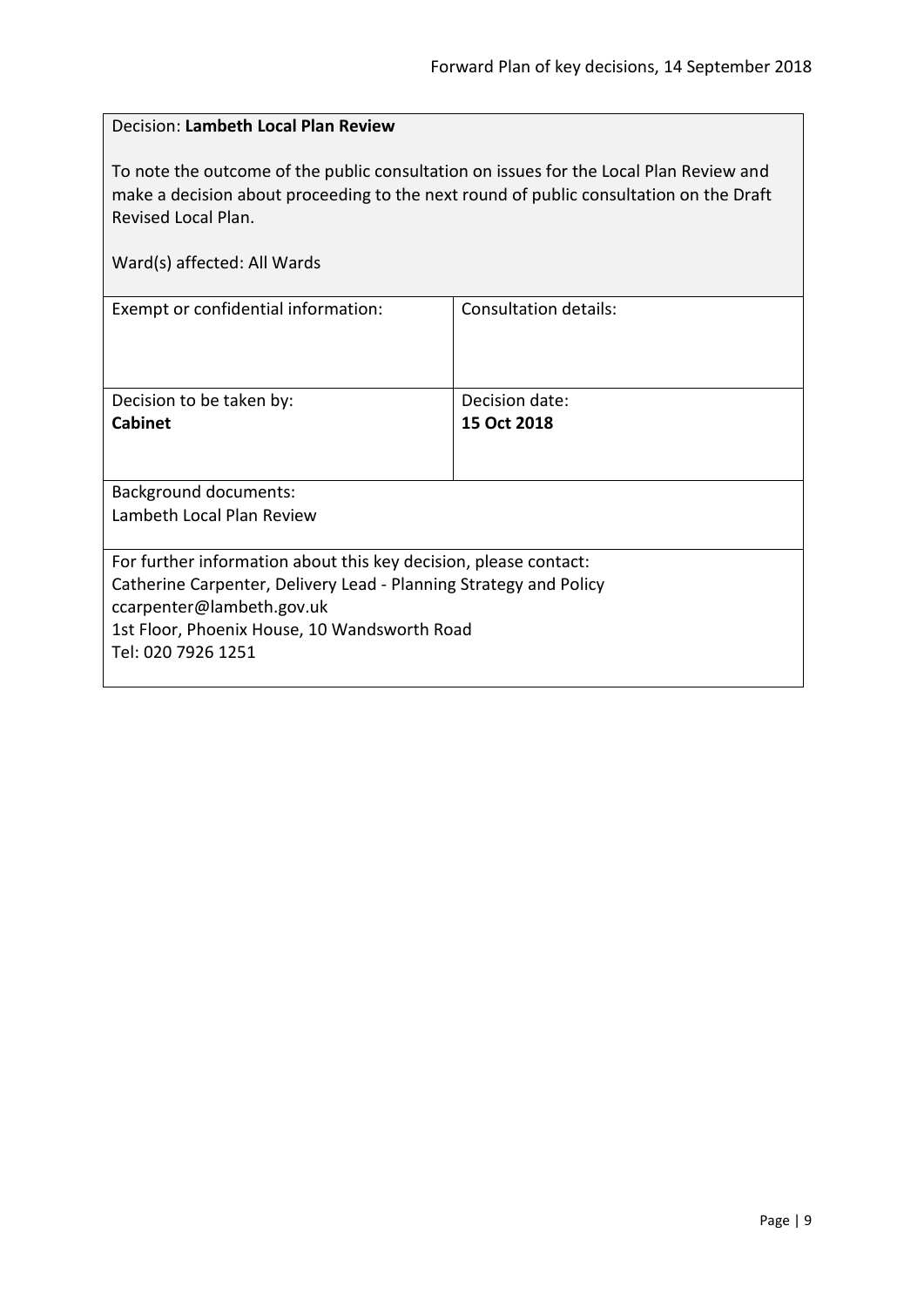# <span id="page-9-0"></span>Decision: **Lambeth Transport Strategy**

Approval of consultation draft Lambeth Transport Strategy, incorporating Lambeth's Local Implementation Plan (LIP), to be released for public consultation and submission to Transport for London (LIP).

|  |  | Ward(s) affected: All Wards |  |
|--|--|-----------------------------|--|
|--|--|-----------------------------|--|

| Exempt or confidential information:                                                                                                                                    | Consultation details: |  |
|------------------------------------------------------------------------------------------------------------------------------------------------------------------------|-----------------------|--|
| Decision to be taken by:                                                                                                                                               | Decision date:        |  |
| <b>Cabinet</b>                                                                                                                                                         | 15 Oct 2018           |  |
| <b>Background documents:</b>                                                                                                                                           |                       |  |
| Lambeth Transport Strategy                                                                                                                                             |                       |  |
| For further information about this key decision, please contact:<br>Simon Phillips, Transport Manager - Planning, Transport & Development<br>SPhillips2@lambeth.gov.uk |                       |  |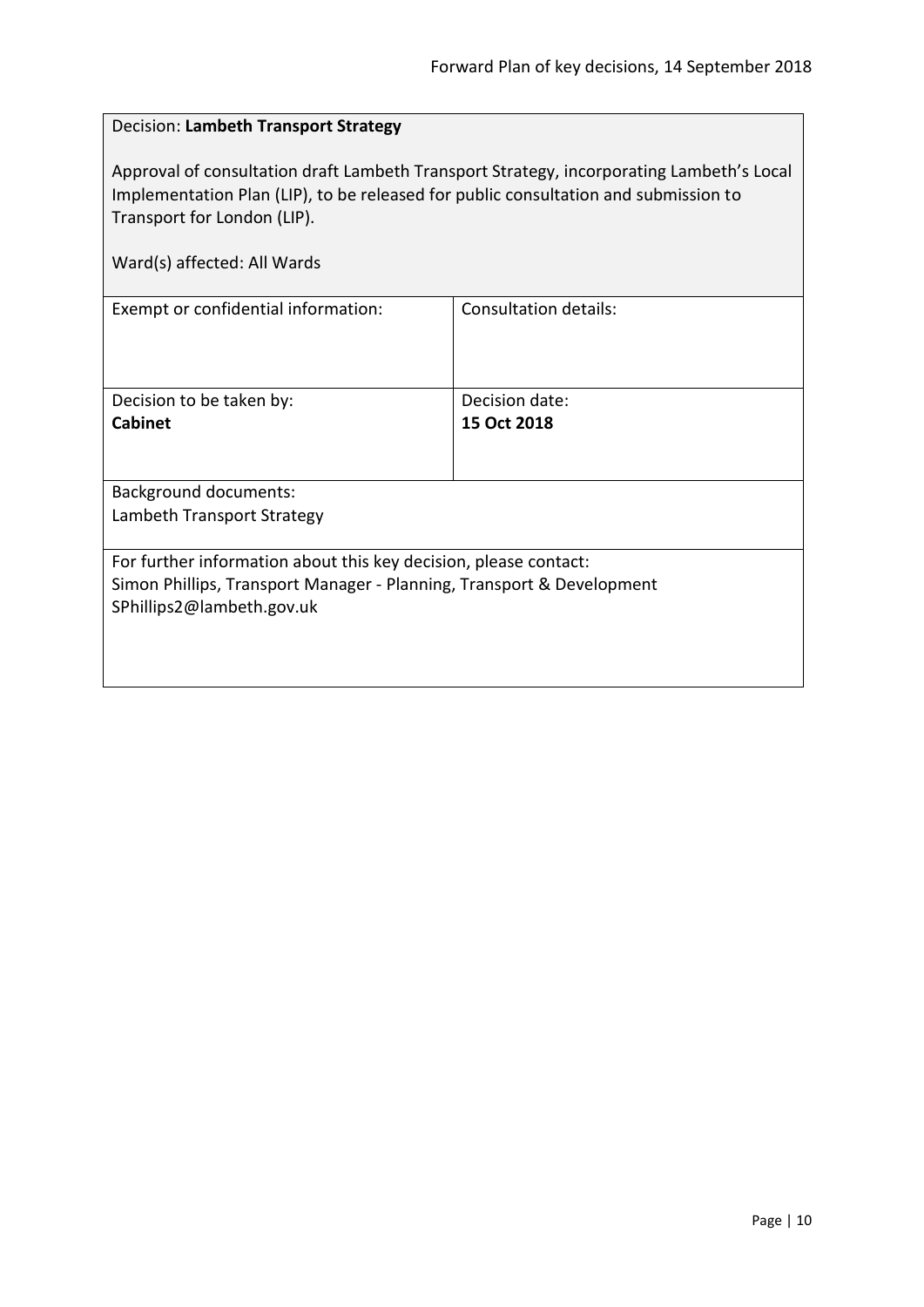<span id="page-10-0"></span>

| Decision: Report to Authorise the First Round Public Consultation on a Preliminary Draft |
|------------------------------------------------------------------------------------------|
| <b>CIL Charging Schedule</b>                                                             |

To set out proposed new CIL rates and authorise the first round public consultation on the Preliminary Draft CIL Charging Schedule.

|  |  | Ward(s) affected: All Wards |
|--|--|-----------------------------|
|--|--|-----------------------------|

 $\overline{\phantom{a}}$ 

| Exempt or confidential information:                                                                                                                                                                                                                              | Consultation details: |  |
|------------------------------------------------------------------------------------------------------------------------------------------------------------------------------------------------------------------------------------------------------------------|-----------------------|--|
| Decision to be taken by:                                                                                                                                                                                                                                         | Decision date:        |  |
| Cabinet                                                                                                                                                                                                                                                          | 15 Oct 2018           |  |
| Background documents:                                                                                                                                                                                                                                            |                       |  |
|                                                                                                                                                                                                                                                                  |                       |  |
| For further information about this key decision, please contact:<br>Michael Munnelly, Benny Clutario, S106 Programme Officer<br>MMunnelly@lambeth.gov.uk, bclutario@lambeth.gov.uk<br>1st Floor, Service Team House, 185-205 Shakespeare Road, London, SE24 0PZ, |                       |  |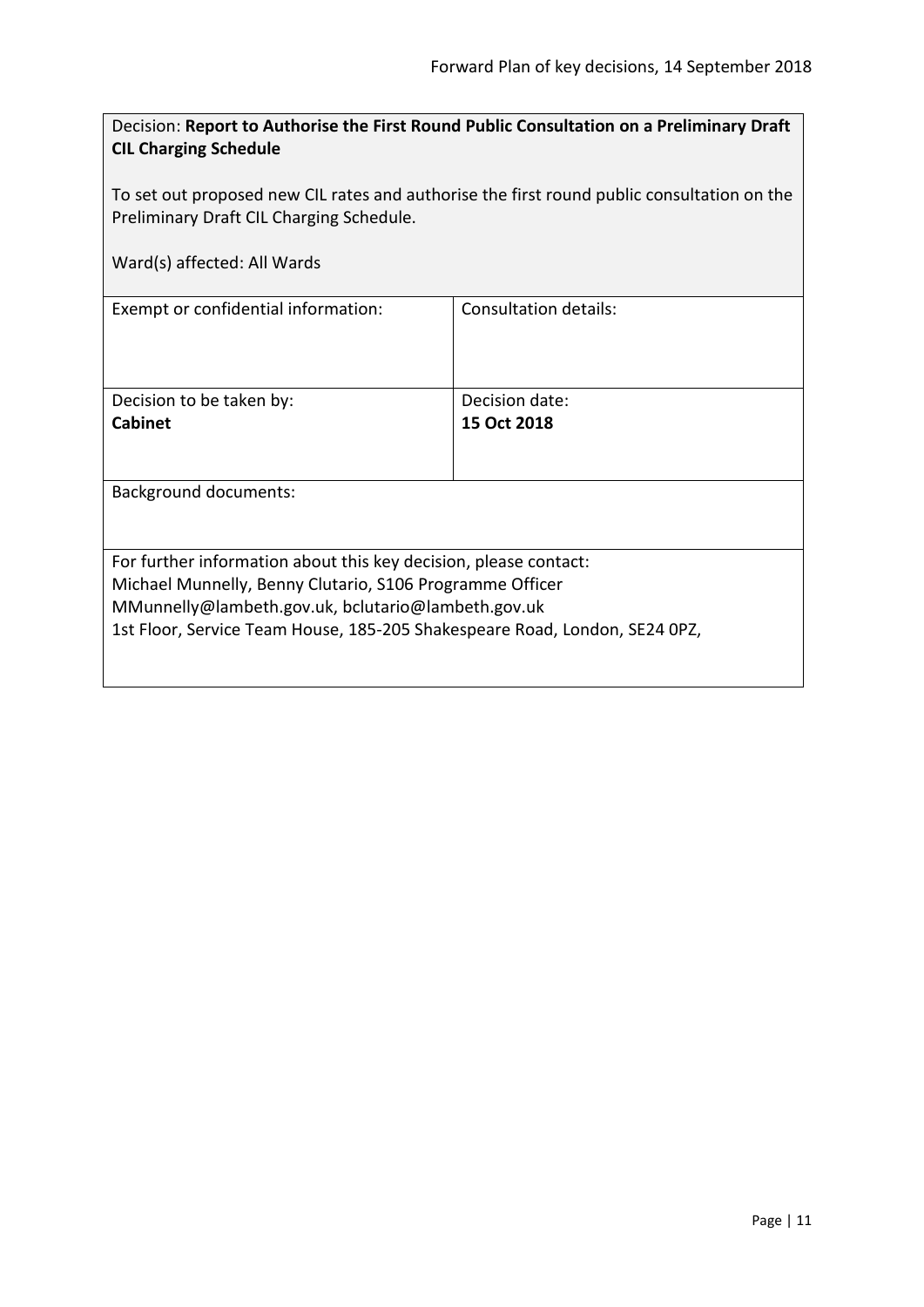# <span id="page-11-0"></span>Decision: **South Lambeth Estate - Compulsory Purchase Order**

This report will recommend that Cabinet authorises that the council will make use of compulsory purchase order powers in order to progress the redevelopment of the South Lambeth estate.

| Ward(s) affected: Stockwell                                                           |                       |  |
|---------------------------------------------------------------------------------------|-----------------------|--|
| Exempt or confidential information:                                                   | Consultation details: |  |
| Decision to be taken by:                                                              | Decision date:        |  |
| <b>Cabinet</b>                                                                        | 5 Nov 2018            |  |
|                                                                                       |                       |  |
| <b>Background documents:</b>                                                          |                       |  |
| Investing in better neighbourhoods and building the homes we need to house the people |                       |  |
| of Lambeth – South Lambeth - Compulsory Purchase Order                                |                       |  |
|                                                                                       |                       |  |
| For further information about this key decision, please contact:                      |                       |  |
| Jed Young, Assistant Director Housing Regeneration                                    |                       |  |
| JYoung1@lambeth.gov.uk                                                                |                       |  |
| Tel: 0207 926 3463                                                                    |                       |  |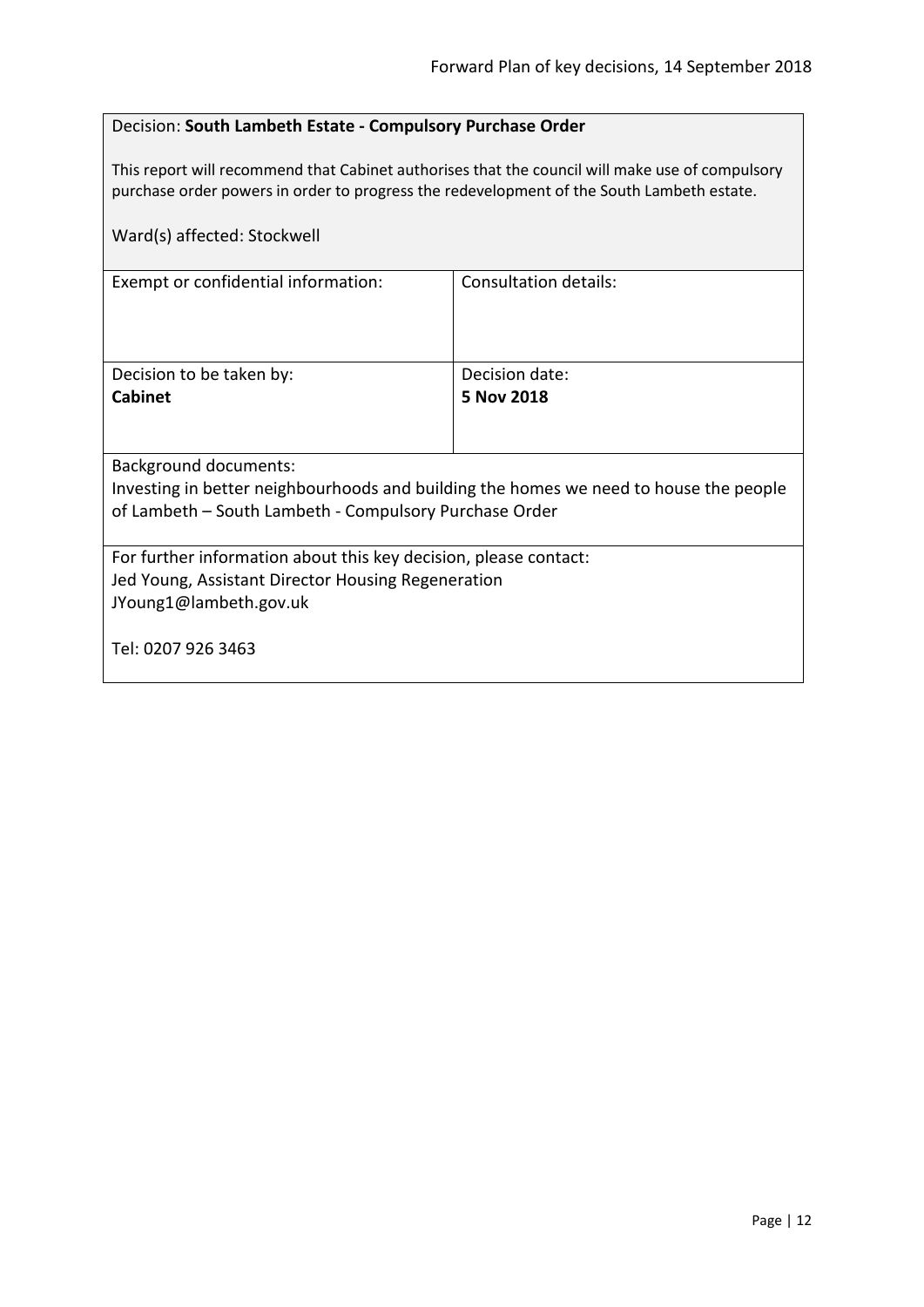# <span id="page-12-0"></span>Decision: **Westbury Estate - Compulsory Purchase Order**

This report will recommend that Cabinet authorises that the council will make use of compulsory purchase order powers in order to progress the redevelopment of the Westbury estate.

| Ward(s) affected: Clapham Town                                                        |                       |  |
|---------------------------------------------------------------------------------------|-----------------------|--|
| Exempt or confidential information:                                                   | Consultation details: |  |
| Decision to be taken by:                                                              | Decision date:        |  |
| <b>Cabinet</b>                                                                        | 5 Nov 2018            |  |
|                                                                                       |                       |  |
| <b>Background documents:</b>                                                          |                       |  |
| Investing in better neighbourhoods and building the homes we need to house the people |                       |  |
| of Lambeth - Westbury - Compulsory Purchase Order                                     |                       |  |
| For further information about this key decision, please contact:                      |                       |  |
| Jed Young, Assistant Director Housing Regeneration                                    |                       |  |
| JYoung1@lambeth.gov.uk                                                                |                       |  |
| Tel: 0207 926 3463                                                                    |                       |  |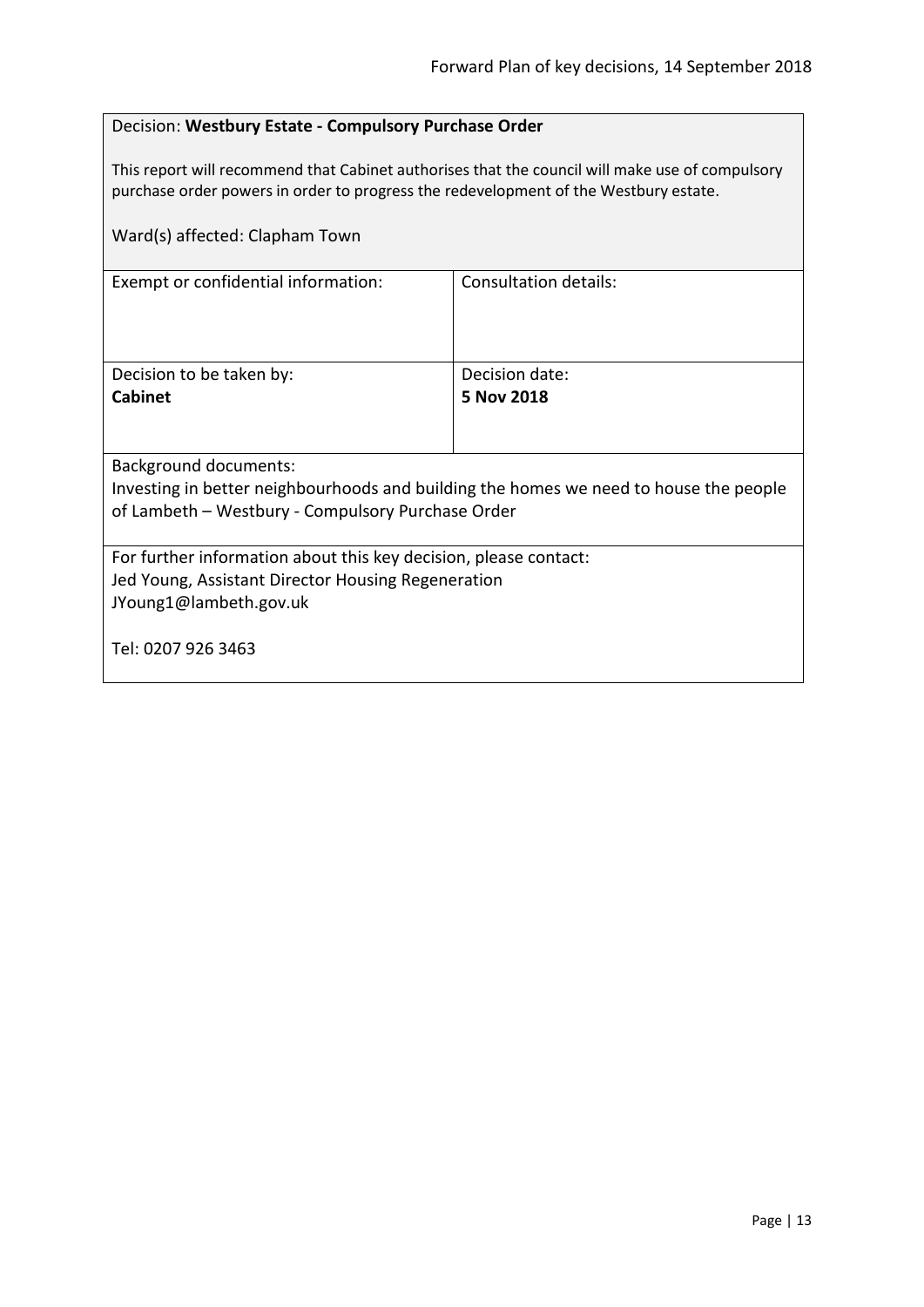<span id="page-13-0"></span>

| Decision: Lambeth Together                                                                                                                                                           |  |
|--------------------------------------------------------------------------------------------------------------------------------------------------------------------------------------|--|
|                                                                                                                                                                                      |  |
| Consultation details:                                                                                                                                                                |  |
| Decision date:                                                                                                                                                                       |  |
| 5 Nov 2018                                                                                                                                                                           |  |
|                                                                                                                                                                                      |  |
|                                                                                                                                                                                      |  |
|                                                                                                                                                                                      |  |
| For further information about this key decision, please contact:<br>Hannah Jameson, Strategy Manager<br>hjameson@lambeth.gov.uk<br>Room 113, Lambeth Town Hall<br>Tel: 020 7926 6918 |  |
|                                                                                                                                                                                      |  |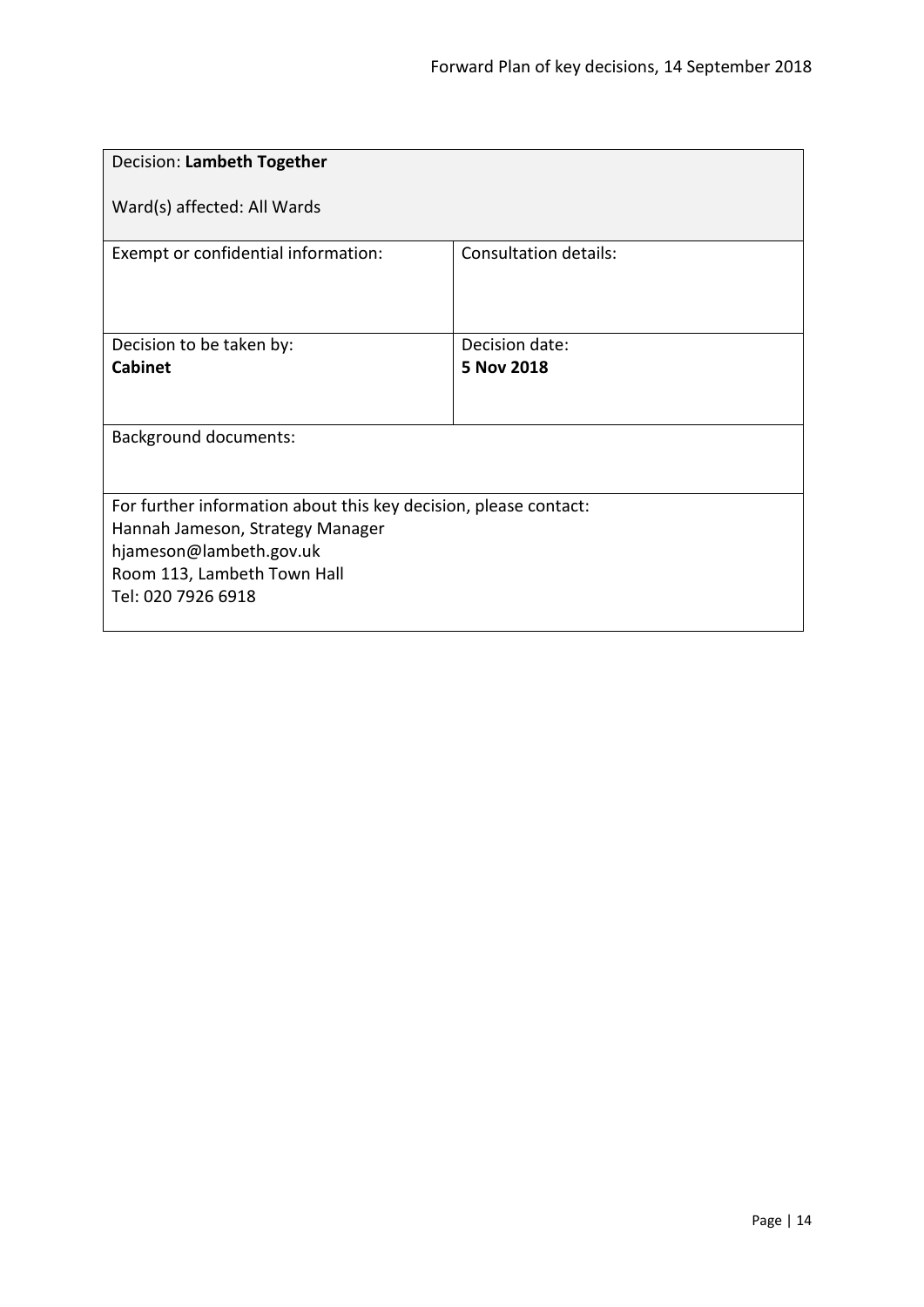#### <span id="page-14-0"></span>Decision: **Establishing Regional Adoption Arrangements in South London**

National policy (Education and Adoption Act 2016) is to expect local authority adoption services to be delivered on a regional/sub regional basis by 2020. Such arrangements are expected to support better children in securing adoptive families through more effective and better coordinated services, including recruitment and assessment of prospective adopters, improving the quality of post adoption support and reducing the length of time children wait to be adopted.

Lambeth is proposing to establish, with 8 other South London authorities, one sub regional adoption agency, hosted by Southwark. This will be one of four sub regional adoption agency. This will require Cabinet agreement to a business case which will set out financial, staffing and service change implications

| Exempt or confidential information:                              | Consultation details: |  |
|------------------------------------------------------------------|-----------------------|--|
| Decision to be taken by:                                         | Decision date:        |  |
| <b>Cabinet</b>                                                   | 17 Dec 2018           |  |
|                                                                  |                       |  |
| <b>Background documents:</b>                                     |                       |  |
| Establishing Regional Adoption Arrangements in South London      |                       |  |
| For further information about this key decision, please contact: |                       |  |
| Annie Hudson, Strategic Director: Children's Services            |                       |  |
| ahudson1@lambeth.gov.uk                                          |                       |  |
|                                                                  |                       |  |
|                                                                  |                       |  |
|                                                                  |                       |  |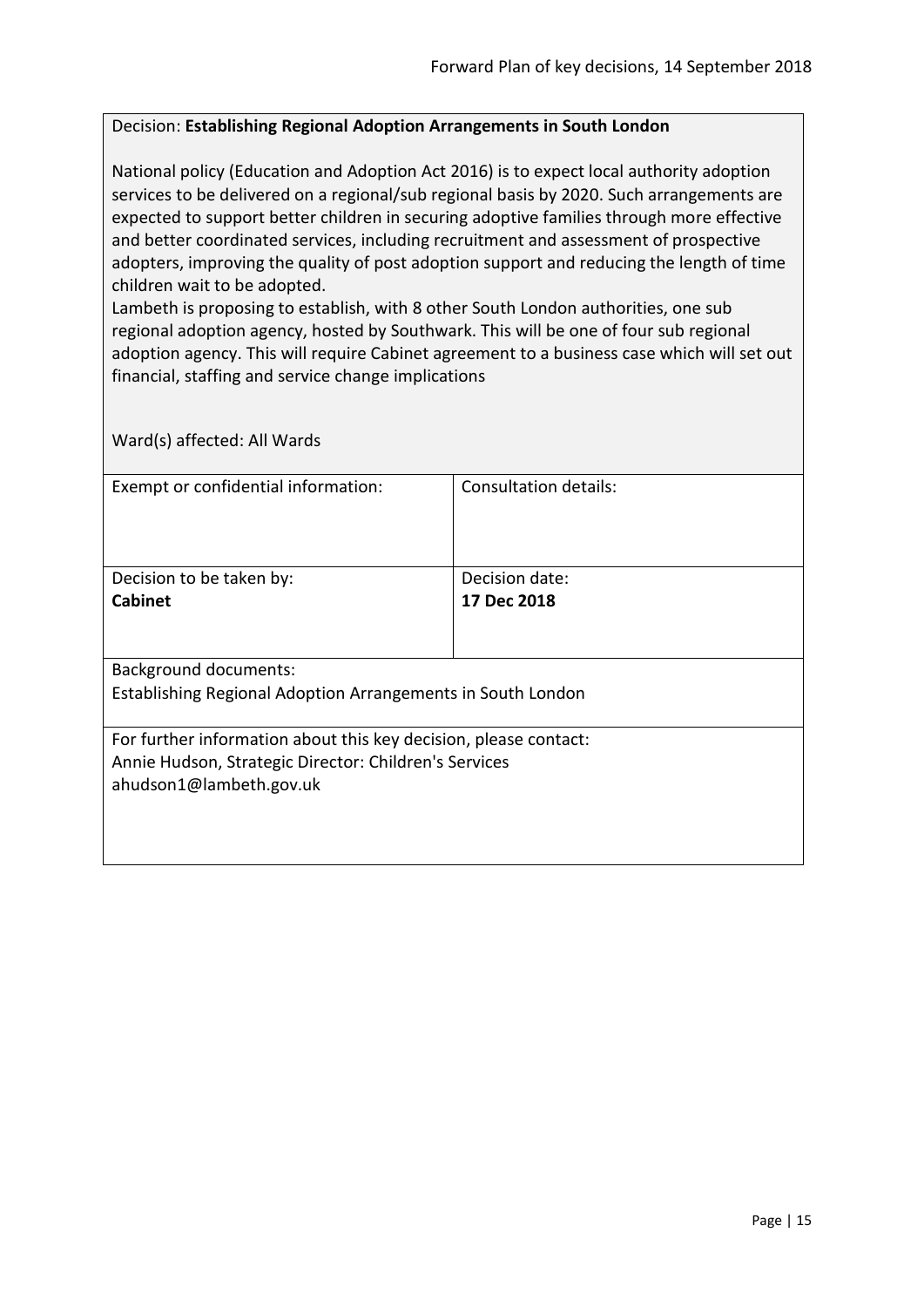<span id="page-15-0"></span>

| Decision: December Finance Planning and Medium Term Strategy Report 2018 to 2023                                                                                                                                                                                                 |                |  |
|----------------------------------------------------------------------------------------------------------------------------------------------------------------------------------------------------------------------------------------------------------------------------------|----------------|--|
| The November Financial Planning and Medium Term Strategy Report will provide an<br>update on the economic outlook, pressures, risk areas and set out the revenue funding<br>deficit for 2018-23 together with proposals to close the funding gap.<br>Ward(s) affected: All Wards |                |  |
| Consultation details:<br>Exempt or confidential information:                                                                                                                                                                                                                     |                |  |
|                                                                                                                                                                                                                                                                                  |                |  |
| Decision to be taken by:                                                                                                                                                                                                                                                         | Decision date: |  |
| <b>Cabinet</b>                                                                                                                                                                                                                                                                   | 17 Dec 2018    |  |
| <b>Background documents:</b>                                                                                                                                                                                                                                                     |                |  |
| November Finance Planning and Medium Term Strategy Report 2018 to 2023                                                                                                                                                                                                           |                |  |
| For further information about this key decision, please contact:                                                                                                                                                                                                                 |                |  |
| Christina Thompson, Director of Finance and Property                                                                                                                                                                                                                             |                |  |
| CThompson3@lambeth.gov.uk<br>Phoenix House - 8th Floor                                                                                                                                                                                                                           |                |  |
| Tel: 020 7926 2634                                                                                                                                                                                                                                                               |                |  |
|                                                                                                                                                                                                                                                                                  |                |  |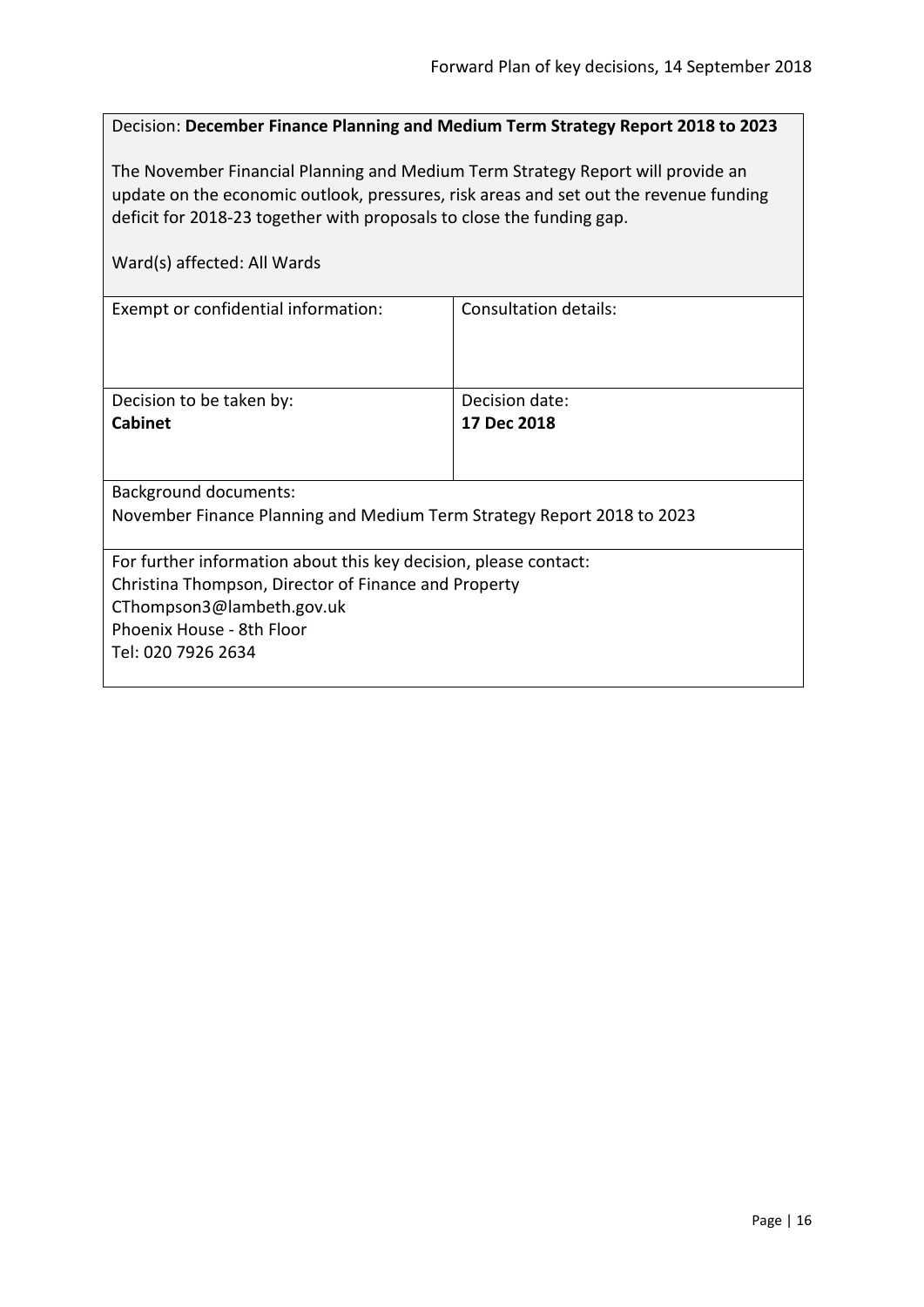<span id="page-16-0"></span>

| Decision: HRA Rent & Budget Setting Report 2019/20                            |             |  |
|-------------------------------------------------------------------------------|-------------|--|
| Agreeing the 2019/20 rent and service charges and the HRA budget for 2019/20. |             |  |
| Ward(s) affected: All Wards                                                   |             |  |
| <b>Consultation details:</b><br>Exempt or confidential information:           |             |  |
|                                                                               |             |  |
| Decision to be taken by:<br>Decision date:                                    |             |  |
| <b>Cabinet</b>                                                                | 17 Dec 2018 |  |
|                                                                               |             |  |
| <b>Background documents:</b>                                                  |             |  |
| HRA Rent & Budget Setting Report 2019/20                                      |             |  |
| For further information about this key decision, please contact:              |             |  |
| Andrew Ramsden, Assistant Director of Finance                                 |             |  |
| ARamsden@lambeth.gov.uk                                                       |             |  |
| Tel: 020 7926 9946                                                            |             |  |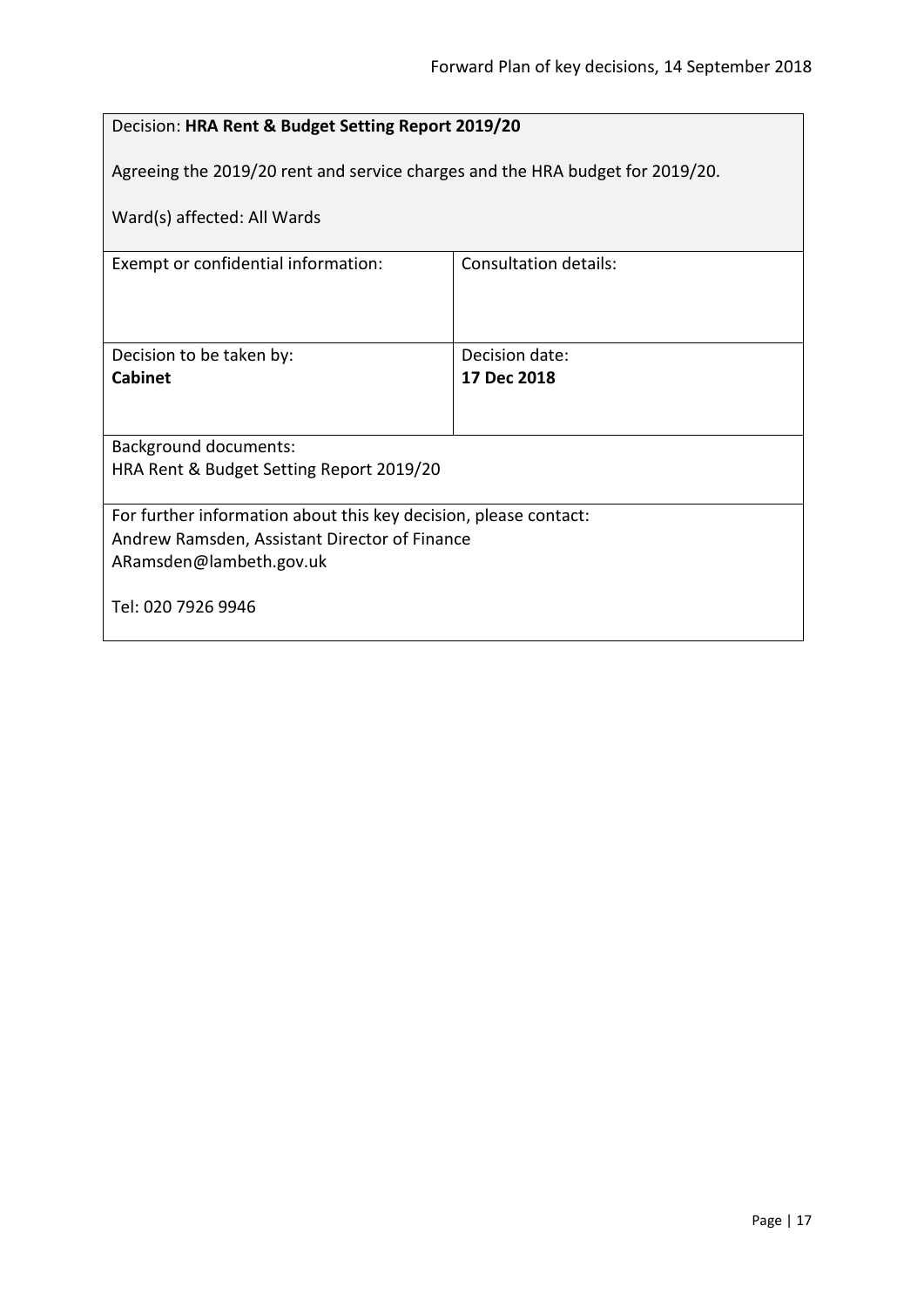<span id="page-17-0"></span>

| Decision: Revenue and Capital Budget 2019/20 - 2022/23                                                                                                                                                   |                              |  |
|----------------------------------------------------------------------------------------------------------------------------------------------------------------------------------------------------------|------------------------------|--|
| Ward(s) affected: All Wards                                                                                                                                                                              |                              |  |
| Exempt or confidential information:<br>Part exempt                                                                                                                                                       | <b>Consultation details:</b> |  |
| Decision to be taken by:<br><b>Cabinet</b>                                                                                                                                                               | Decision date:<br>4 Feb 2019 |  |
| <b>Background documents:</b><br>Revenue and Capital Budget 2019/20 - 2022/23                                                                                                                             |                              |  |
| For further information about this key decision, please contact:<br>Christina Thompson, Director of Finance and Property<br>CThompson3@lambeth.gov.uk<br>Phoenix House - 8th Floor<br>Tel: 020 7926 2634 |                              |  |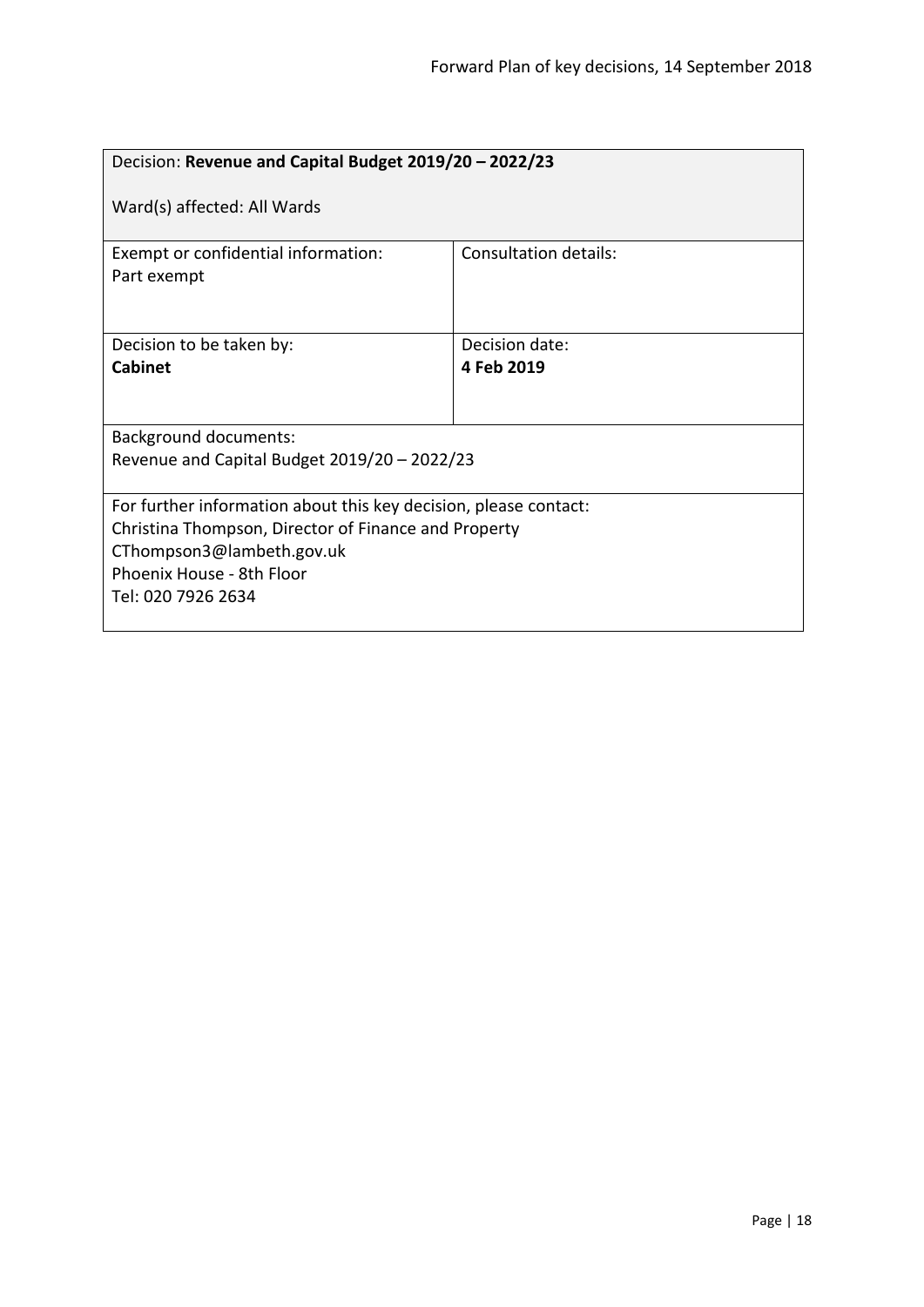# <span id="page-18-0"></span>Decision: **Abortion Clinic Public Space Protection Order**

Report considering the results of the public consultation on the introduction of a Public Spaces Protection Order to restrict certain activities. Cabinet to make a decision based on the consultation on whether to introduce the proposed order.

| Ward(s) affected: All Wards                                                                                       |                                          |
|-------------------------------------------------------------------------------------------------------------------|------------------------------------------|
| Exempt or confidential information:                                                                               | Consultation details:                    |
| Decision to be taken by:<br><b>Cabinet</b>                                                                        | Decision date:<br>Not before 19 Mar 2018 |
| <b>Background documents:</b><br><b>Public Space Protection Order</b>                                              |                                          |
| For further information about this key decision, please contact:<br>Kristian Aspinall<br>kaspinall@lambeth.gov.uk |                                          |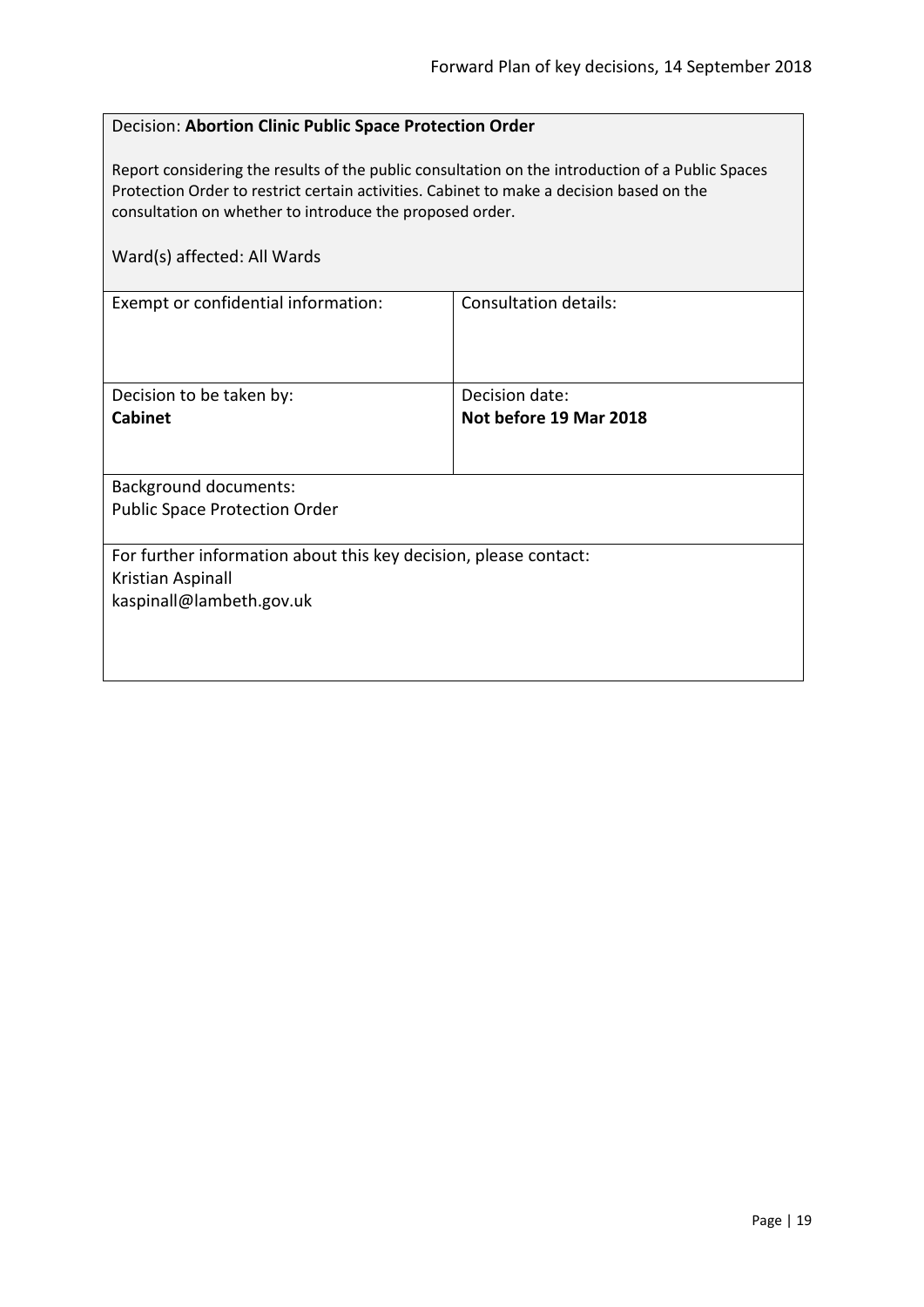<span id="page-19-0"></span>

| Decision: School admissions policy and arrangements for 2019/20 entry                                                                                                                                    |                       |  |
|----------------------------------------------------------------------------------------------------------------------------------------------------------------------------------------------------------|-----------------------|--|
| Ward(s) affected: All Wards                                                                                                                                                                              |                       |  |
| Exempt or confidential information:                                                                                                                                                                      | Consultation details: |  |
| Decision to be taken by:                                                                                                                                                                                 | Decision date:        |  |
| Deputy Leader of the Council (Children and                                                                                                                                                               | 19 Feb 2018           |  |
| <b>Young People)</b>                                                                                                                                                                                     |                       |  |
| <b>Background documents:</b>                                                                                                                                                                             |                       |  |
| For further information about this key decision, please contact:<br>Mark Stancer, Director of Children's Social Care<br>mstancer@lambeth.gov.uk<br>International House, Canterbury Crescent, London, SW9 |                       |  |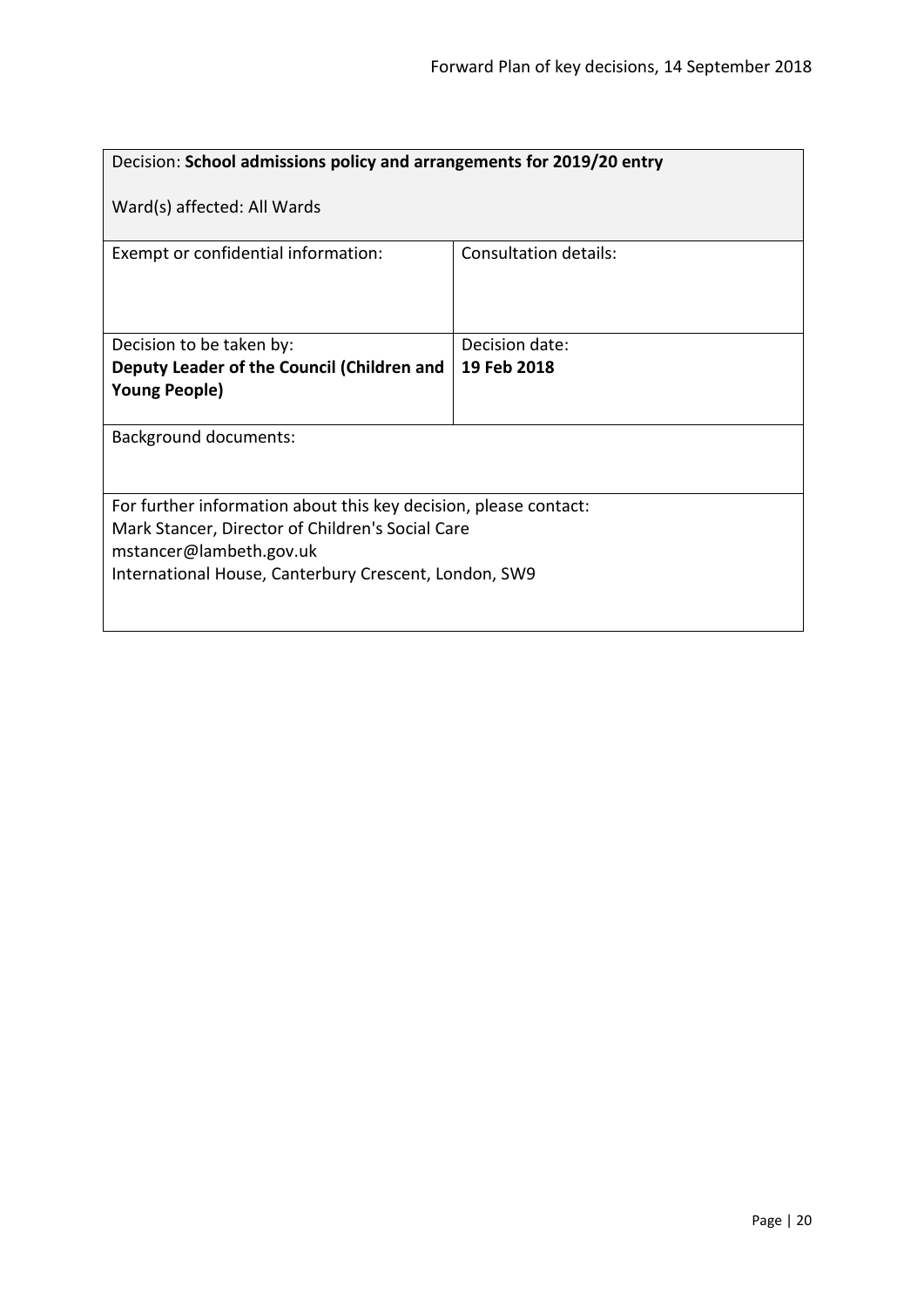#### <span id="page-20-0"></span>Decision: **Woodmansterne 5FE Secondary School and Sixth Form – Budget Increase**

To increase the budget for the build of Woodmansterne Secondary Department. The contract was recently awarded to Willmott Dixon Construction Ltd but due to a number of mitigating factors it is now necessary to increase the project budget to provide additional programme contingency to ensure that should any further risks materialise there is a contingency in place to ensure that the project can be delivered successfully.

To approve additional fees due to Faithful & Gould under the SCAPE Framework Agreement.

Ward(s) affected: Streatham South

| Exempt or confidential information:                                                 | Consultation details: |  |
|-------------------------------------------------------------------------------------|-----------------------|--|
| Decision to be taken by:                                                            | Decision date:        |  |
| Deputy Leader of the Council (Children and                                          | Not before 2 Apr 2018 |  |
| <b>Young People)</b>                                                                |                       |  |
| Background documents:                                                               |                       |  |
| For further information about this key decision, please contact:                    |                       |  |
| Conor McDonagh, Delivery Lead - Regeneration                                        |                       |  |
| cmcdonagh@lambeth.gov.uk                                                            |                       |  |
| 1st Floor, Phoenix House, 10 Wandsworth Road, London, SW8 2LL<br>Tel: 020 7926 5980 |                       |  |
|                                                                                     |                       |  |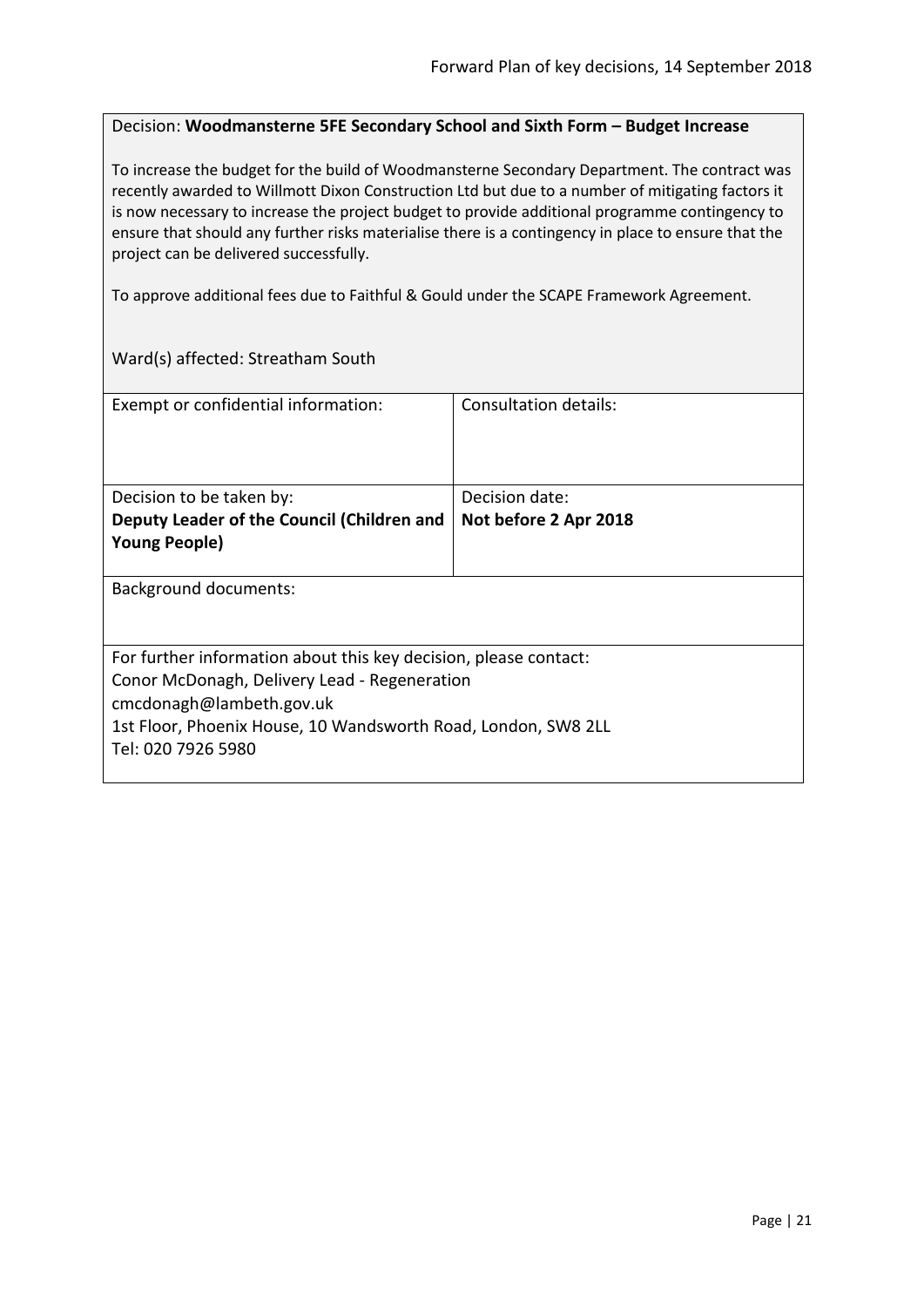<span id="page-21-0"></span>Decision: **Special Educational Needs and/Disabilities (SEND) Parent Participation and Engagement Service**

We are seeking a decision to award provider with new contract for SEND Participation and Engagement Service starting on 1 October 2018 until September 2020.

Lambeth Local Authority has a statutory duty under the Children and Families Act 2014 to involve children and young people with SEND and their parents, carers and families in shaping the provision of services for those with SEND.

The service will contribute to the Lambeth Strategy for Children and Young People with Special Educational Needs 2017 – 2020 (SEND Strategy) as outlined below:

- $\triangleright$  Promote independence for children, young people and their families through increased participation, personalisation, leisure activities, and training and employment.
- $\triangleright$  Work in partnership across early years, schools and education providers to support achievement and progress.
- $\triangleright$  Work effectively together to maximise the impact of services and resources, through joint commissioning arrangements and the Local Offer.

| Exempt or confidential information:                                                   | Consultation details:  |
|---------------------------------------------------------------------------------------|------------------------|
| Part exempt                                                                           |                        |
| Information relating to the financial or                                              |                        |
| business affairs of any particular person                                             |                        |
| (including the authority holding that                                                 |                        |
| information)                                                                          |                        |
|                                                                                       |                        |
| Decision to be taken by:                                                              | Decision date:         |
| Deputy Leader of the Council (Children and                                            | Not before 21 Aug 2018 |
| <b>Young People)</b>                                                                  |                        |
|                                                                                       |                        |
| Background documents:                                                                 |                        |
| Special Educational Needs and/Disabilities (SEND) Parent Participation and Engagement |                        |
| Service                                                                               |                        |
|                                                                                       |                        |
| For further information about this key decision, please contact:                      |                        |
| Roneeta Campbell-Butler, Lead Commissioner, Children's Services                       |                        |
| rcampbell-butler@lambeth.gov.uk                                                       |                        |
| 205 Stockwell Road, London, SW9 9SL                                                   |                        |
| Tel: 020 7926 2905                                                                    |                        |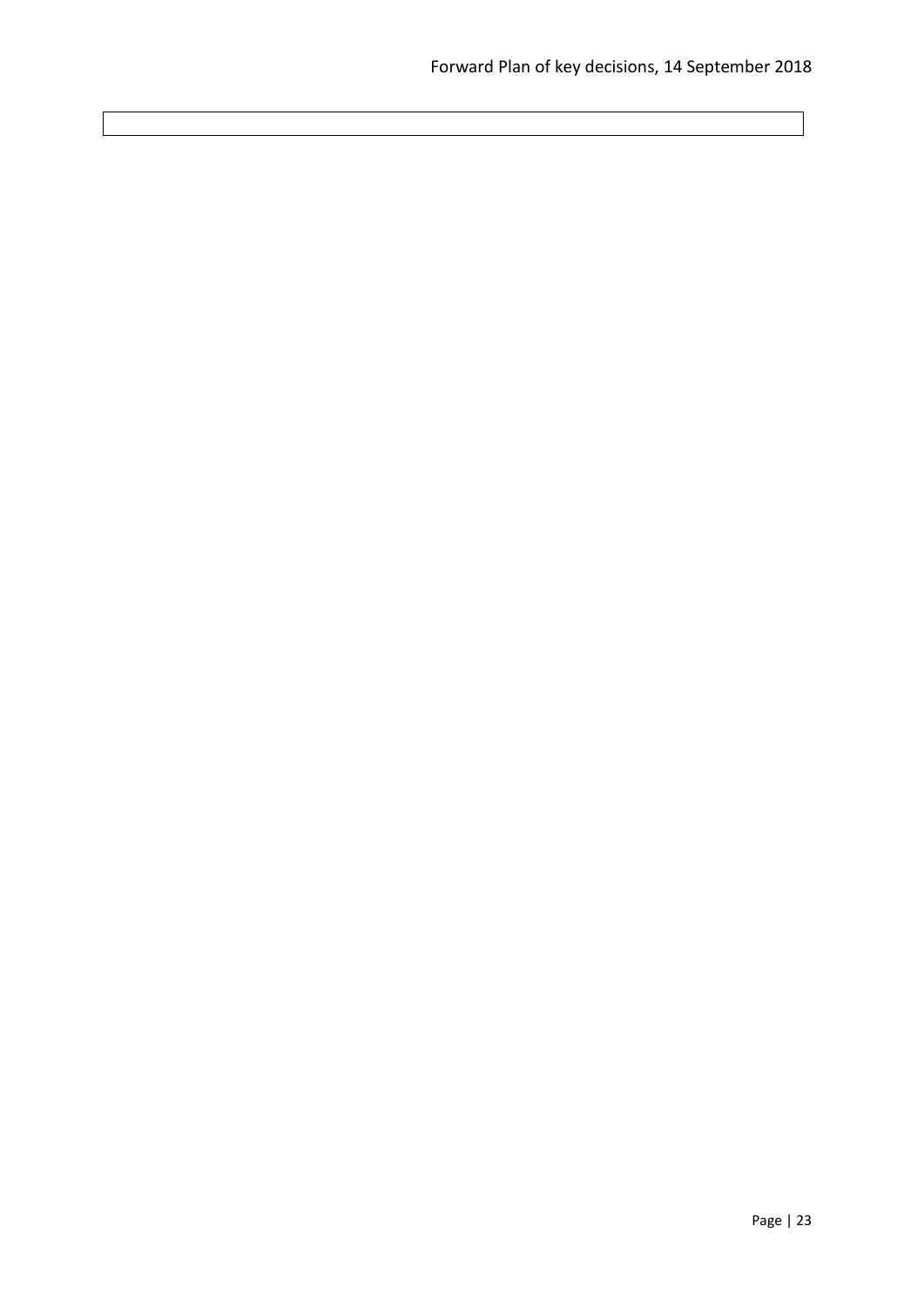# <span id="page-23-0"></span>Decision: **Capital Maintenance – T&D Barrs Contract variation and extension**

Variation and extension to the existing contract with T&D Barrs to carry out further essential and urgent capital maintenance and safety works to avoid potential closure of schools.

| Ward(s) affected: All Wards                                      |                       |  |
|------------------------------------------------------------------|-----------------------|--|
| Exempt or confidential information:                              | Consultation details: |  |
| Decision to be taken by:                                         | Decision date:        |  |
| Deputy Leader of the Council (Children and                       | 31 Aug 2018           |  |
| <b>Young People)</b>                                             |                       |  |
| <b>Background documents:</b>                                     |                       |  |
| For further information about this key decision, please contact: |                       |  |
| Rachel Sharpe, Commissioning Director                            |                       |  |
| RSharpe@lambeth.gov.uk                                           |                       |  |
| Lambeth Town Hall                                                |                       |  |
| Tel: 020 7926 3463                                               |                       |  |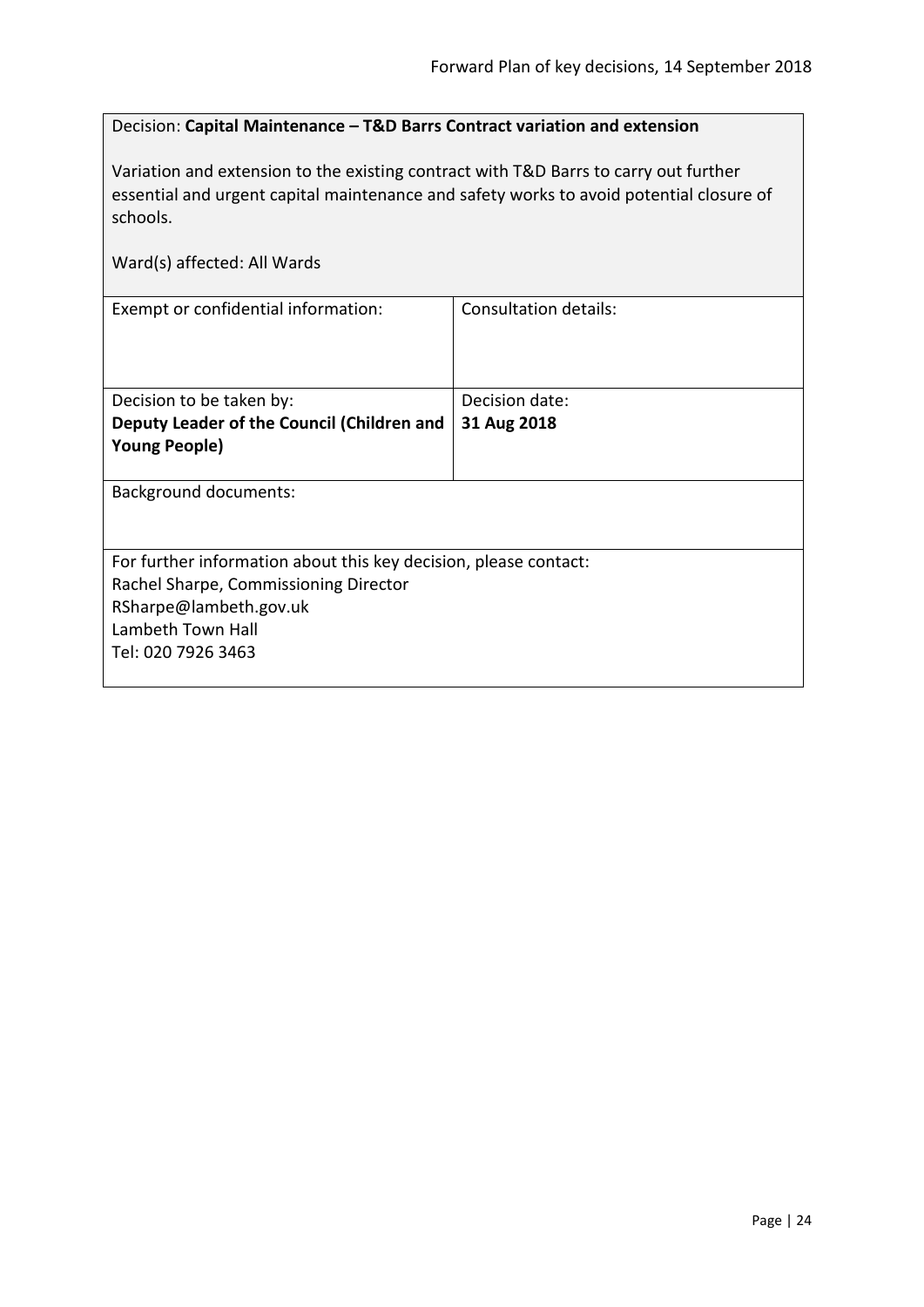<span id="page-24-0"></span>

| Decision: Capital Maintenance – Cuttle Construction Ltd Contract variation and |
|--------------------------------------------------------------------------------|
| extension                                                                      |

Variation and extension of the existing contract with Cuttle Construction Ltd to carry out further essential and urgent Capital Maintenance and Safety works to avoid potential closure of schools

| Exempt or confidential information:                              | Consultation details:  |  |
|------------------------------------------------------------------|------------------------|--|
| Decision to be taken by:                                         | Decision date:         |  |
| Deputy Leader of the Council (Children and                       | Not before 31 Aug 2018 |  |
| <b>Young People)</b>                                             |                        |  |
|                                                                  |                        |  |
| <b>Background documents:</b>                                     |                        |  |
|                                                                  |                        |  |
| For further information about this key decision, please contact: |                        |  |
| Rachel Sharpe, Commissioning Director                            |                        |  |
| RSharpe@lambeth.gov.uk                                           |                        |  |
| Lambeth Town Hall                                                |                        |  |
| Tel: 020 7926 3463                                               |                        |  |
|                                                                  |                        |  |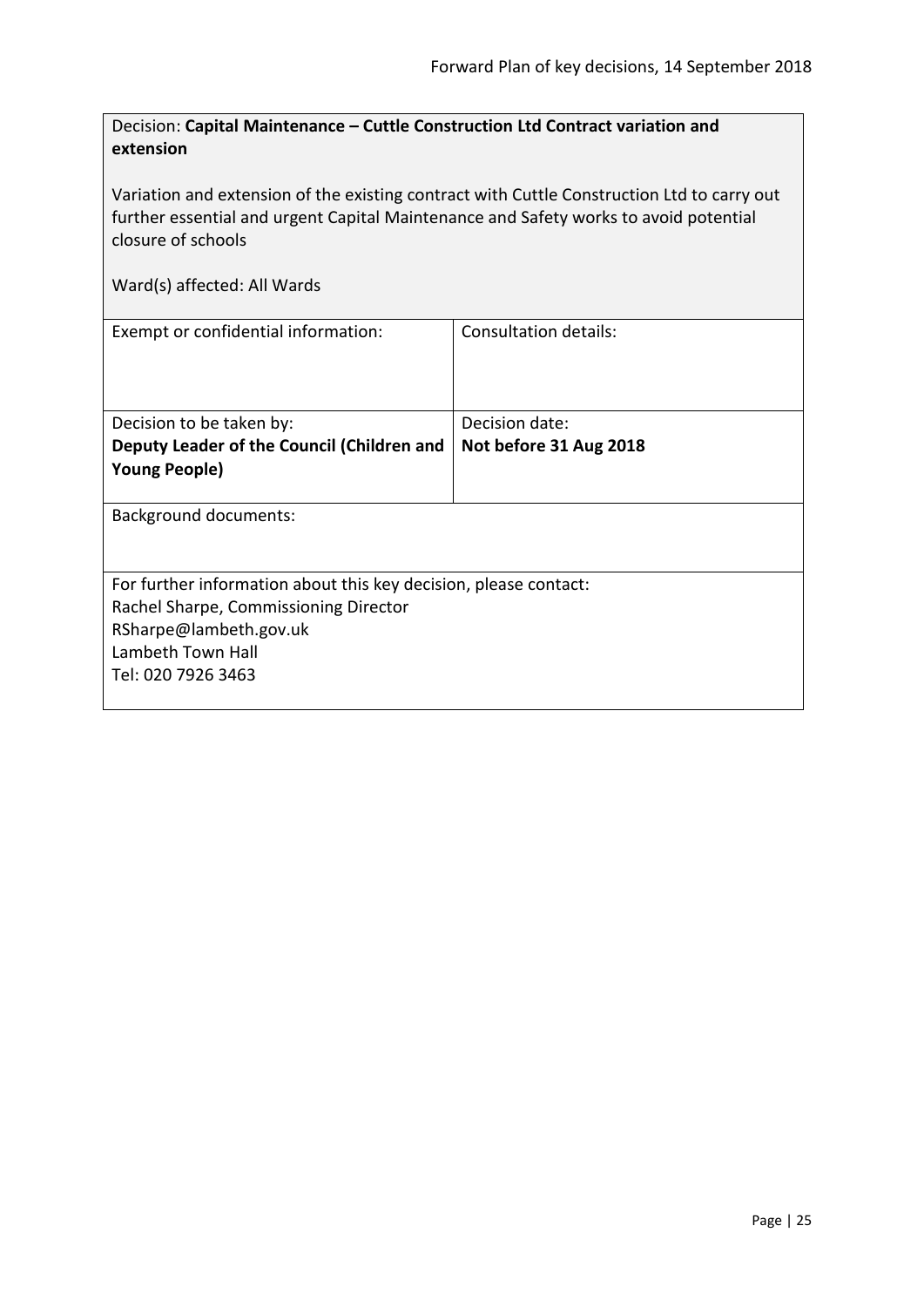| Decision: Maytree Nursery and Children's Centre Lease |  |
|-------------------------------------------------------|--|
|                                                       |  |

<span id="page-25-0"></span>To delegate authority to the Head of Valuation and Strategic Assets to enter into an Agreement to Lease and Lease for the new Maytree Nursery.

The new Maytree Nursery premises have been developed as part of a Section 106 Agreement and will be ready for occupation in late September. Maytree Nursery's next available time for transition to the new premises is during the Christmas Holidays.

Ward(s) affected: Thornton

| Exempt or confidential information:                                                                                                                                      | Consultation details:  |  |
|--------------------------------------------------------------------------------------------------------------------------------------------------------------------------|------------------------|--|
| Decision to be taken by:                                                                                                                                                 | Decision date:         |  |
| Deputy Leader of the Council (Children and                                                                                                                               | Not before 15 Oct 2018 |  |
| <b>Young People)</b>                                                                                                                                                     |                        |  |
|                                                                                                                                                                          |                        |  |
| <b>Background documents:</b>                                                                                                                                             |                        |  |
| For further information about this key decision, please contact:<br>Yvonne Hardy, Assistant Head - Directorates, Valuation and Strategic Assets<br>yhardy@lambeth.gov.uk |                        |  |
| Tel: 0207 926 2984                                                                                                                                                       |                        |  |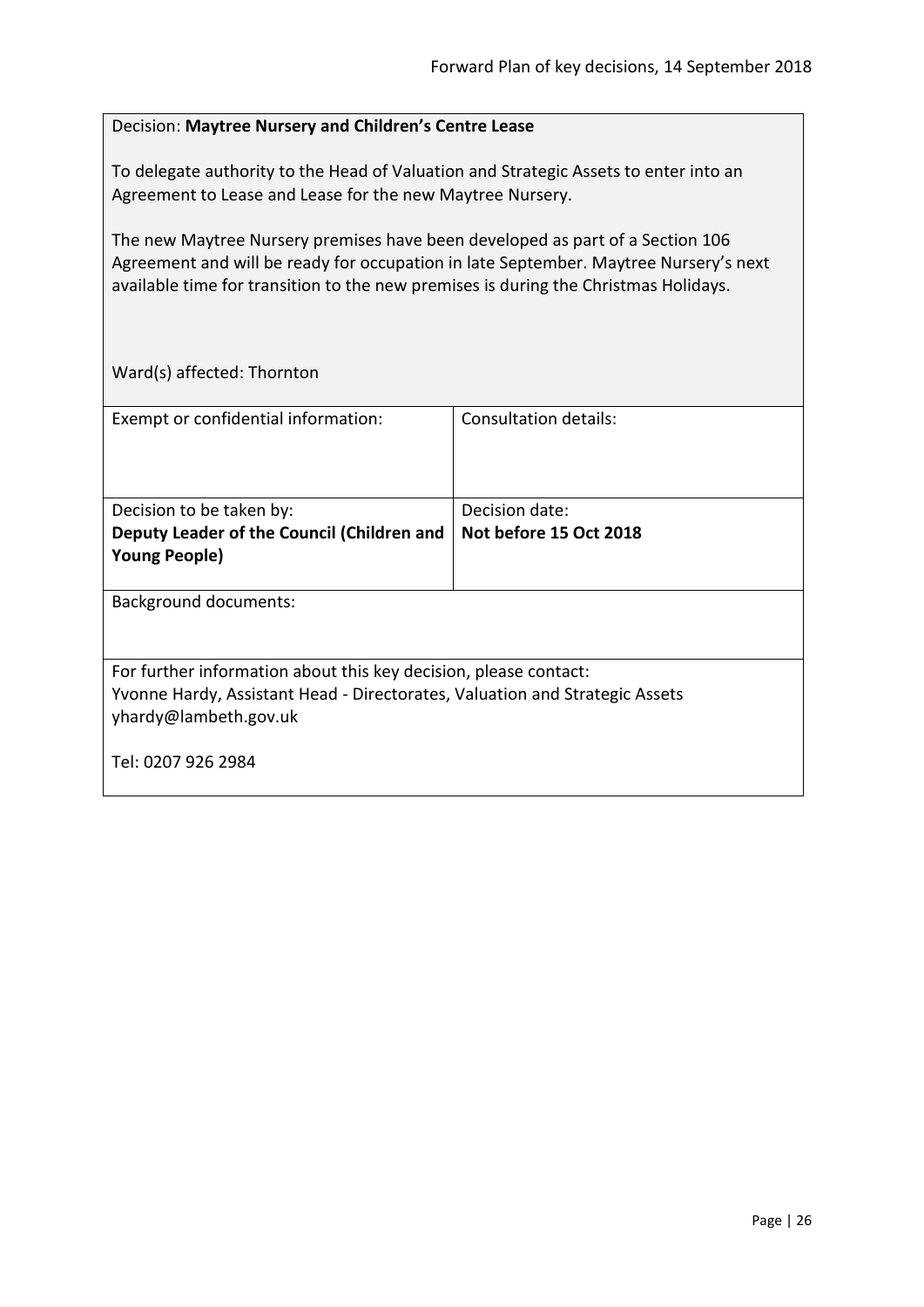<span id="page-26-0"></span>

| Decision: One Oracle Contract Extension                                                                                                                                                                                                             |                              |  |
|-----------------------------------------------------------------------------------------------------------------------------------------------------------------------------------------------------------------------------------------------------|------------------------------|--|
| To extend the existing One Oracle support arrangements by a further 2 years. This is<br>necessary to ensure that the Council can maintain its obligations of Paying people, Paying<br>suppliers and Collecting Debt.<br>Ward(s) affected: All Wards |                              |  |
| Exempt or confidential information:                                                                                                                                                                                                                 | <b>Consultation details:</b> |  |
|                                                                                                                                                                                                                                                     |                              |  |
| Decision to be taken by:                                                                                                                                                                                                                            | Decision date:               |  |
| <b>Cabinet Member for Finance</b>                                                                                                                                                                                                                   | Not before 31 Mar 2016       |  |
| Background documents:                                                                                                                                                                                                                               |                              |  |
|                                                                                                                                                                                                                                                     |                              |  |
| For further information about this key decision, please contact:                                                                                                                                                                                    |                              |  |
| Jason Martin, Programme Manager, Business Transformation                                                                                                                                                                                            |                              |  |
| JMartin@lambeth.gov.uk                                                                                                                                                                                                                              |                              |  |
| Olive Morris House - 2nd Floor                                                                                                                                                                                                                      |                              |  |
| Tel: 020 7926 6244                                                                                                                                                                                                                                  |                              |  |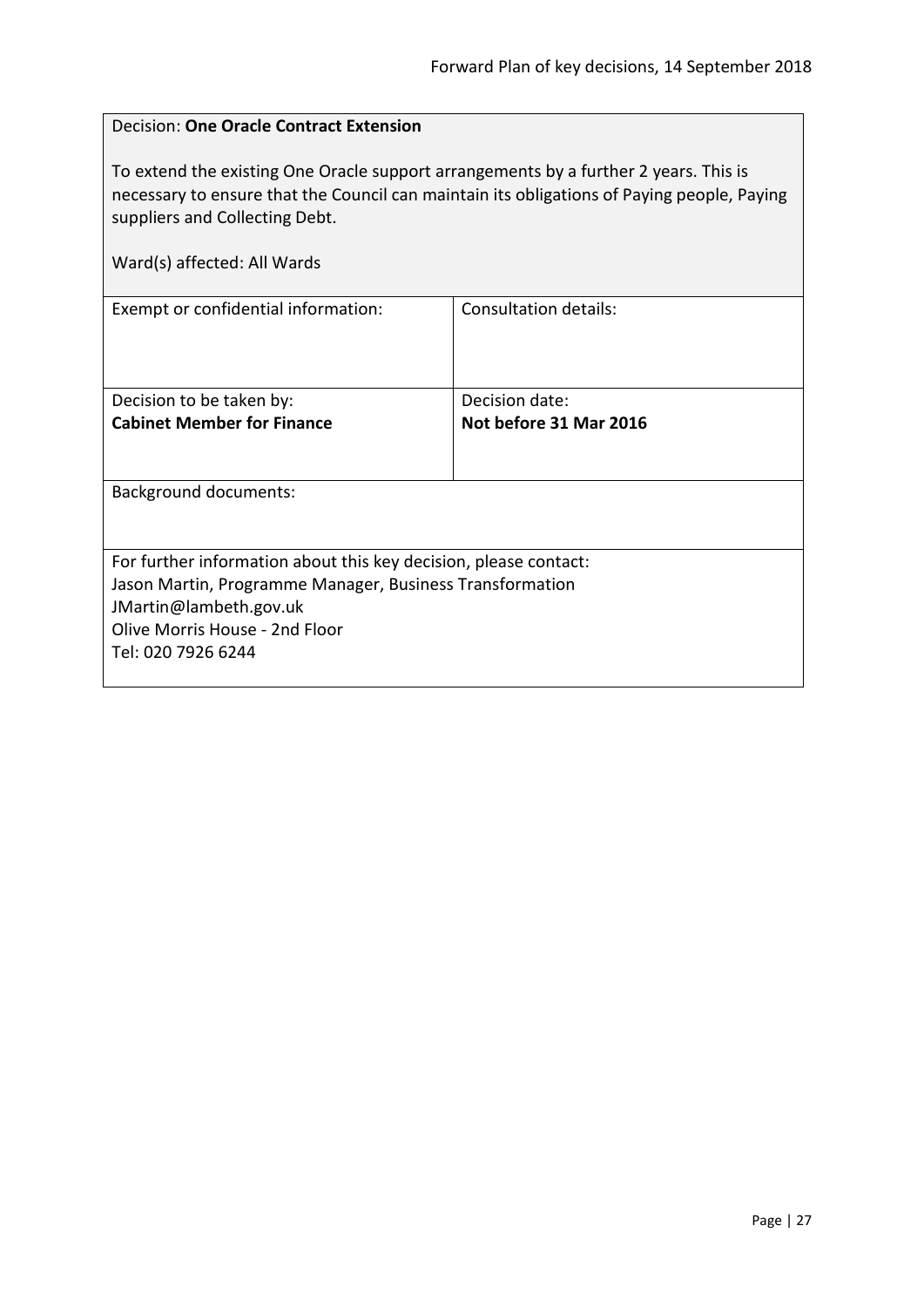<span id="page-27-0"></span>

| Decision: Upper Norwood Joint Library                                                                |                        |  |
|------------------------------------------------------------------------------------------------------|------------------------|--|
| To grant a 25 year lease to Upper Norwood Library Trust at a peppercorn rent                         |                        |  |
| Ward(s) affected: Gipsy Hill                                                                         |                        |  |
| Exempt or confidential information:                                                                  | Consultation details:  |  |
|                                                                                                      |                        |  |
| Decision to be taken by:                                                                             | Decision date:         |  |
| <b>Cabinet Member for Finance</b>                                                                    | Not before 17 Jul 2017 |  |
|                                                                                                      |                        |  |
| <b>Background documents:</b>                                                                         |                        |  |
|                                                                                                      |                        |  |
| For further information about this key decision, please contact:                                     |                        |  |
| Yvonne Hardy, Assistant Head - Directorates, Valuation and Strategic Assets<br>yhardy@lambeth.gov.uk |                        |  |
| Tel: 0207 926 2984                                                                                   |                        |  |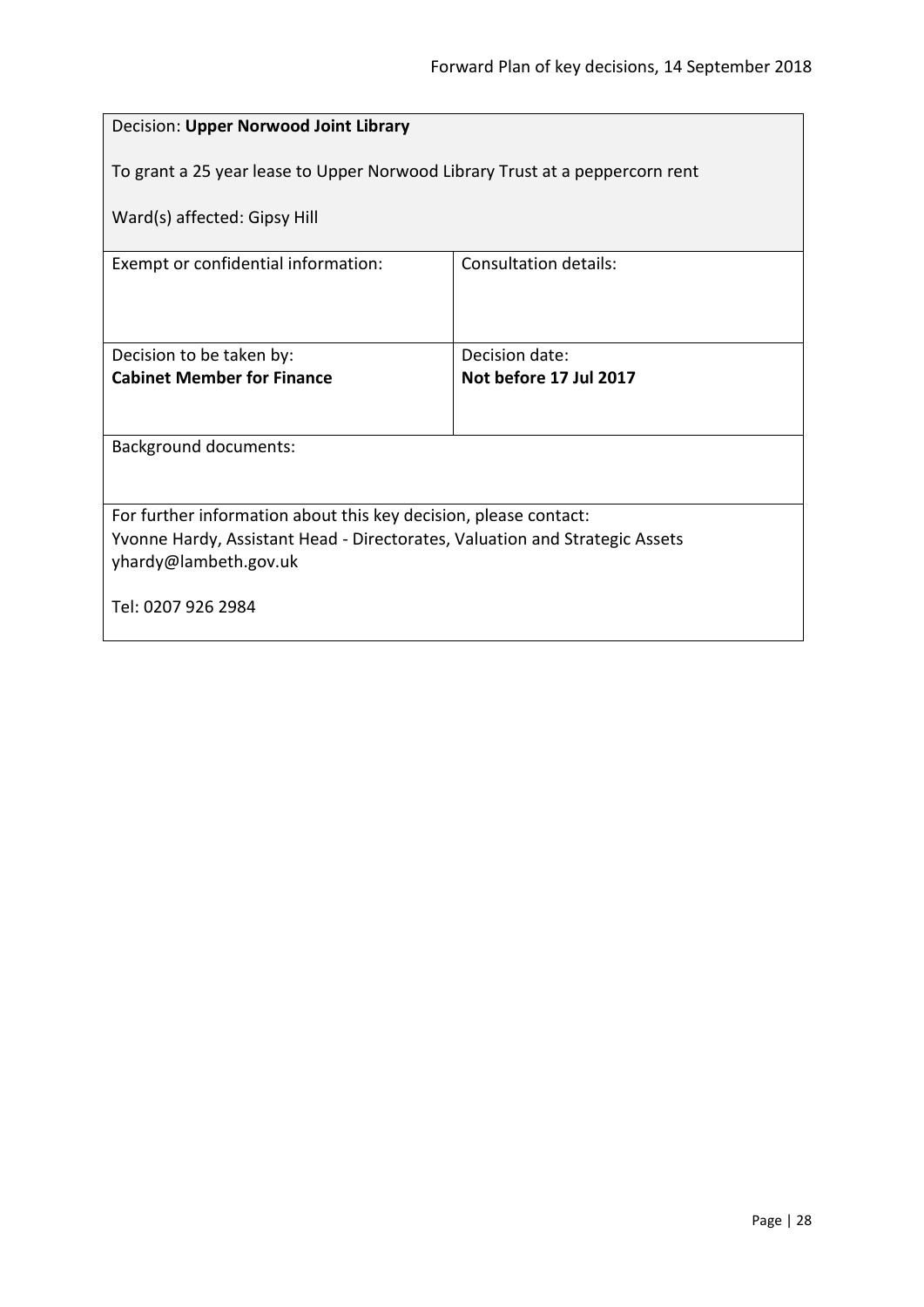#### <span id="page-28-0"></span>Decision: **Server, Storage and Associated Services Contract**

To award new contract for Server, Storage and Associated Services for Lambeth. The Council has an existing investment programme for upgrading server and storage hardware. The key outcome will be to derive value and create a route to market and to support new Lambeth initiatives such as Organisational redesign and move to new Town hall/Civic Suite.

| Exempt or confidential information:<br>Part exempt<br>Information relating to the financial or<br>business affairs of any particular person<br>(including the authority holding that)<br>information) | Consultation details:  |
|-------------------------------------------------------------------------------------------------------------------------------------------------------------------------------------------------------|------------------------|
| Decision to be taken by:                                                                                                                                                                              | Decision date:         |
| <b>Cabinet Member for Finance</b>                                                                                                                                                                     | Not before 24 Jul 2017 |
|                                                                                                                                                                                                       |                        |
| <b>Background documents:</b>                                                                                                                                                                          |                        |
|                                                                                                                                                                                                       |                        |
| For further information about this key decision, please contact:                                                                                                                                      |                        |
| Neeraj Mittra, Senior ICT Officer Contract Management, Business Transformation                                                                                                                        |                        |
| NMittra@lambeth.gov.uk                                                                                                                                                                                |                        |
| Tel: 020 7926 9274                                                                                                                                                                                    |                        |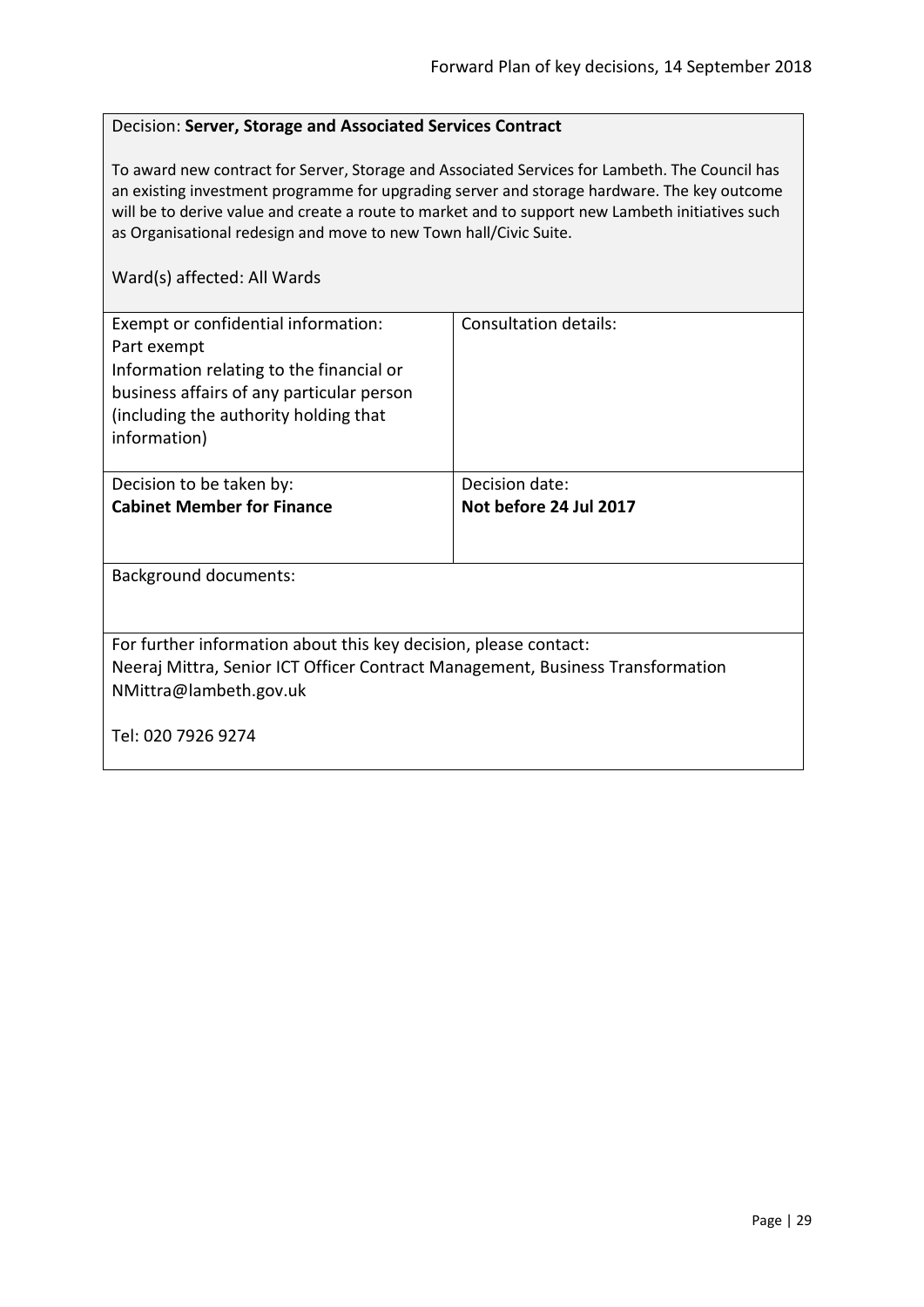<span id="page-29-0"></span>Decision: **Temporary Accommodation - Modular Construction on Council Owned Hostel Sites**

To approve investment of £3,000,000 for the construction of Temporary Accommodation modular type units on two council owned hostel sites for the purpose of providing temporary accommodation to homeless households.

Ward(s) affected: Streatham South; Gipsy Hill

| Exempt or confidential information:                              | Consultation details:  |
|------------------------------------------------------------------|------------------------|
| Decision to be taken by:                                         | Decision date:         |
| <b>Cabinet Member for Finance</b>                                | Not before 31 Jul 2017 |
| <b>Background documents:</b>                                     |                        |
|                                                                  |                        |
| For further information about this key decision, please contact: |                        |
| Mandy Green, Assistant Director, Homes and Communities           |                        |
| mgreen3@lambeth.gov.uk                                           |                        |
| Tel: 02079267020                                                 |                        |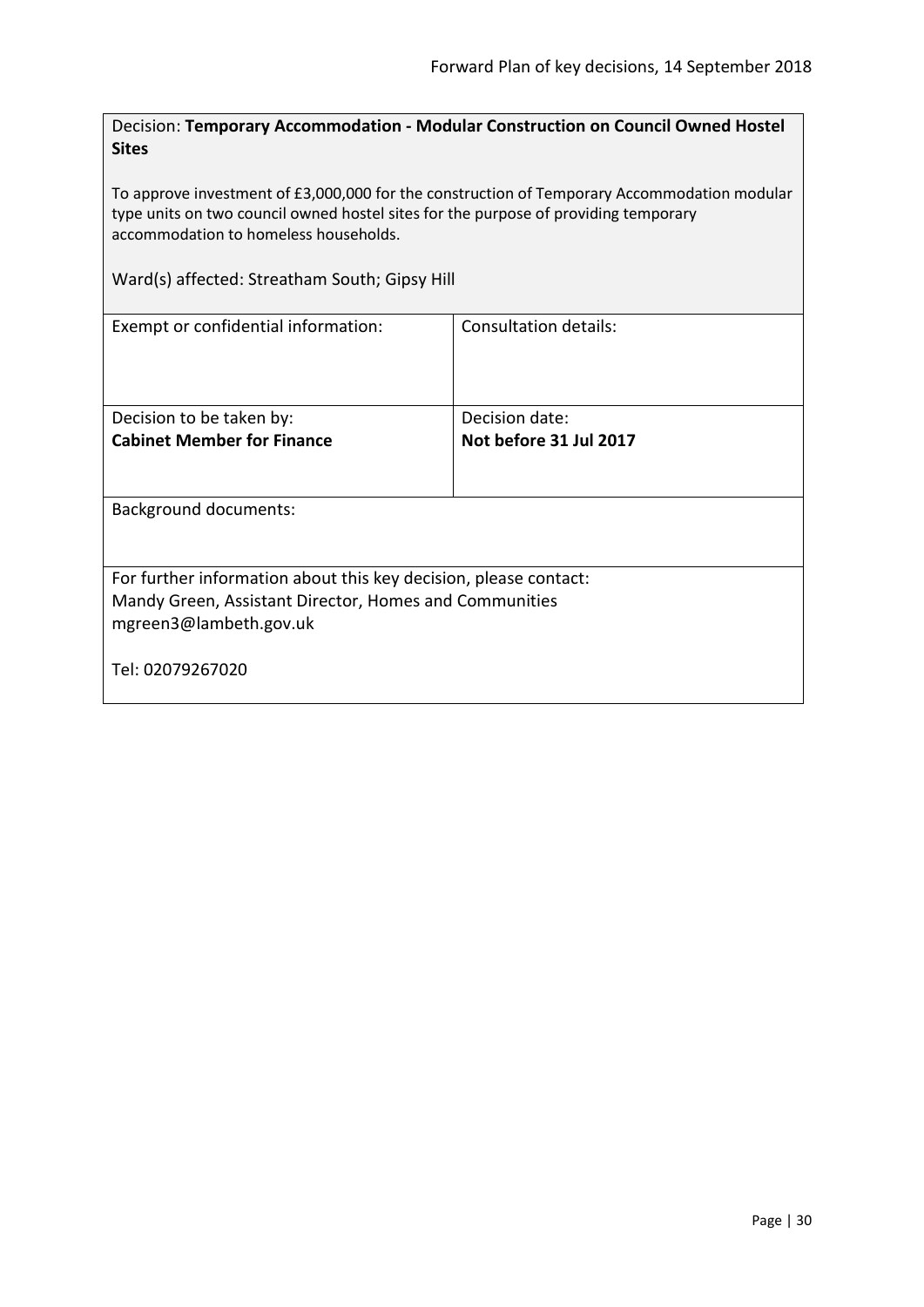<span id="page-30-0"></span>

| Decision: Corporate Gas and Electricity Supply Contracts              |                       |  |
|-----------------------------------------------------------------------|-----------------------|--|
| Award of the Council's Corporate Gas and Electricity Supply Contracts |                       |  |
| Ward(s) affected: All Wards                                           |                       |  |
| Exempt or confidential information:                                   | Consultation details: |  |
|                                                                       |                       |  |
| Decision to be taken by:                                              | Decision date:        |  |
| <b>Cabinet Member for Finance</b>                                     | 21 Sep 2018           |  |
|                                                                       |                       |  |
| <b>Background documents:</b>                                          |                       |  |
|                                                                       |                       |  |
| For further information about this key decision, please contact:      |                       |  |
| Malcolm de Vela, Category Procurement Manager – Energy and Corporate  |                       |  |
| MDeVela@lambeth.gov.uk                                                |                       |  |
| Phoenix House, 10 Wandsworth Road, SW8 2LL                            |                       |  |
| Tel: 020 7926 3591                                                    |                       |  |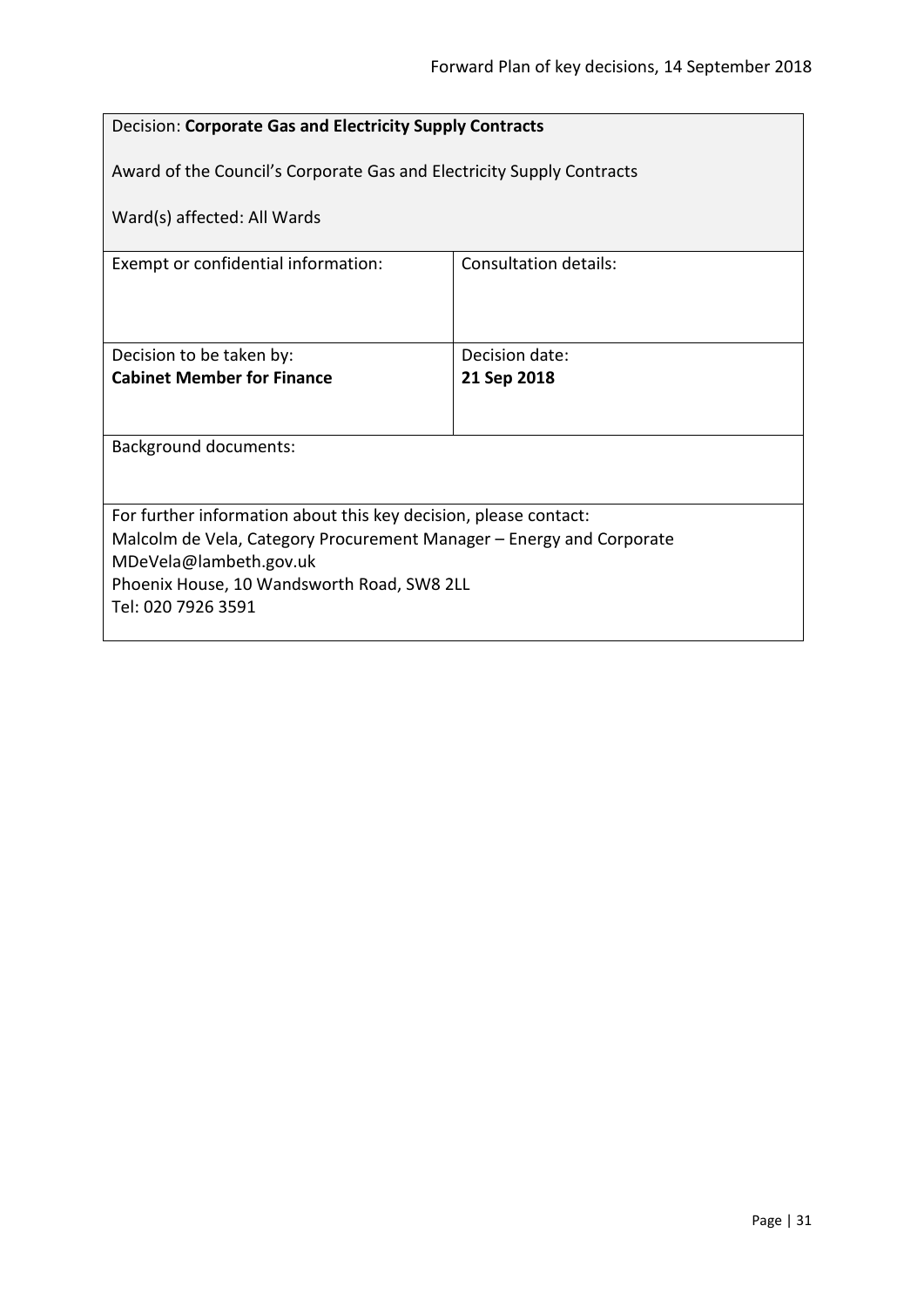<span id="page-31-0"></span>

| Decision: Corporate Water Contract                                                                                                                                                                                                     |                                          |  |
|----------------------------------------------------------------------------------------------------------------------------------------------------------------------------------------------------------------------------------------|------------------------------------------|--|
| Award of the Council's Corporate water contract for water, waste water and ancillary<br>services                                                                                                                                       |                                          |  |
| Ward(s) affected: All Wards                                                                                                                                                                                                            |                                          |  |
| Exempt or confidential information:                                                                                                                                                                                                    | <b>Consultation details:</b>             |  |
| Decision to be taken by:<br><b>Cabinet Member for Finance</b>                                                                                                                                                                          | Decision date:<br>Not before 10 Sep 2018 |  |
| <b>Background documents:</b>                                                                                                                                                                                                           |                                          |  |
| For further information about this key decision, please contact:<br>Malcolm de Vela, Category Procurement Manager – Energy and Corporate<br>MDeVela@lambeth.gov.uk<br>Phoenix House, 10 Wandsworth Road, SW8 2LL<br>Tel: 020 7926 3591 |                                          |  |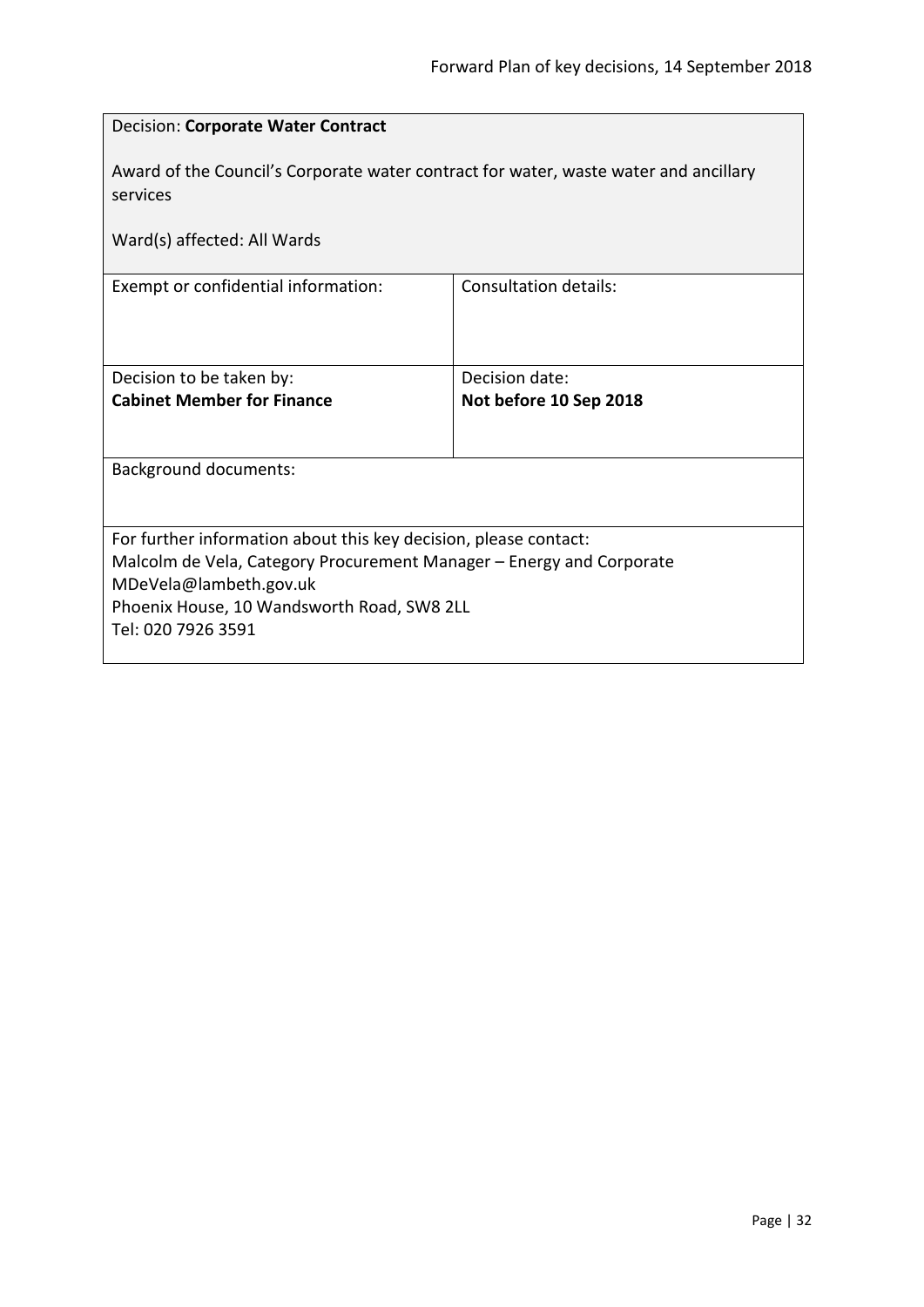# <span id="page-32-0"></span>Decision: **Right to Transfer – Patmos/Lothian Estate, SW9**

To commence Stage 1 and Stage 2 Consultation ( if required) with residents on the PATMOS/Lothian Road Estate as required under Regulation 21 of the Housing (Right to Transfer from a Local Authority Landlord) (England) Regulations 2013 - Statutory Guidance.

| Ward(s) affected: Vassall |  |
|---------------------------|--|
|---------------------------|--|

| Exempt or confidential information:                              | Consultation details: |  |
|------------------------------------------------------------------|-----------------------|--|
|                                                                  |                       |  |
|                                                                  |                       |  |
|                                                                  |                       |  |
|                                                                  |                       |  |
| Decision to be taken by:                                         | Decision date:        |  |
| <b>Cabinet Member for Finance</b>                                | Not before 8 Oct 2018 |  |
|                                                                  |                       |  |
|                                                                  |                       |  |
|                                                                  |                       |  |
| Background documents:                                            |                       |  |
|                                                                  |                       |  |
|                                                                  |                       |  |
| For further information about this key decision, please contact: |                       |  |
| Mandy Green, Assistant Director, Homes and Communities           |                       |  |
| mgreen3@lambeth.gov.uk                                           |                       |  |
|                                                                  |                       |  |
|                                                                  |                       |  |
| Tel: 02079267020                                                 |                       |  |
|                                                                  |                       |  |
|                                                                  |                       |  |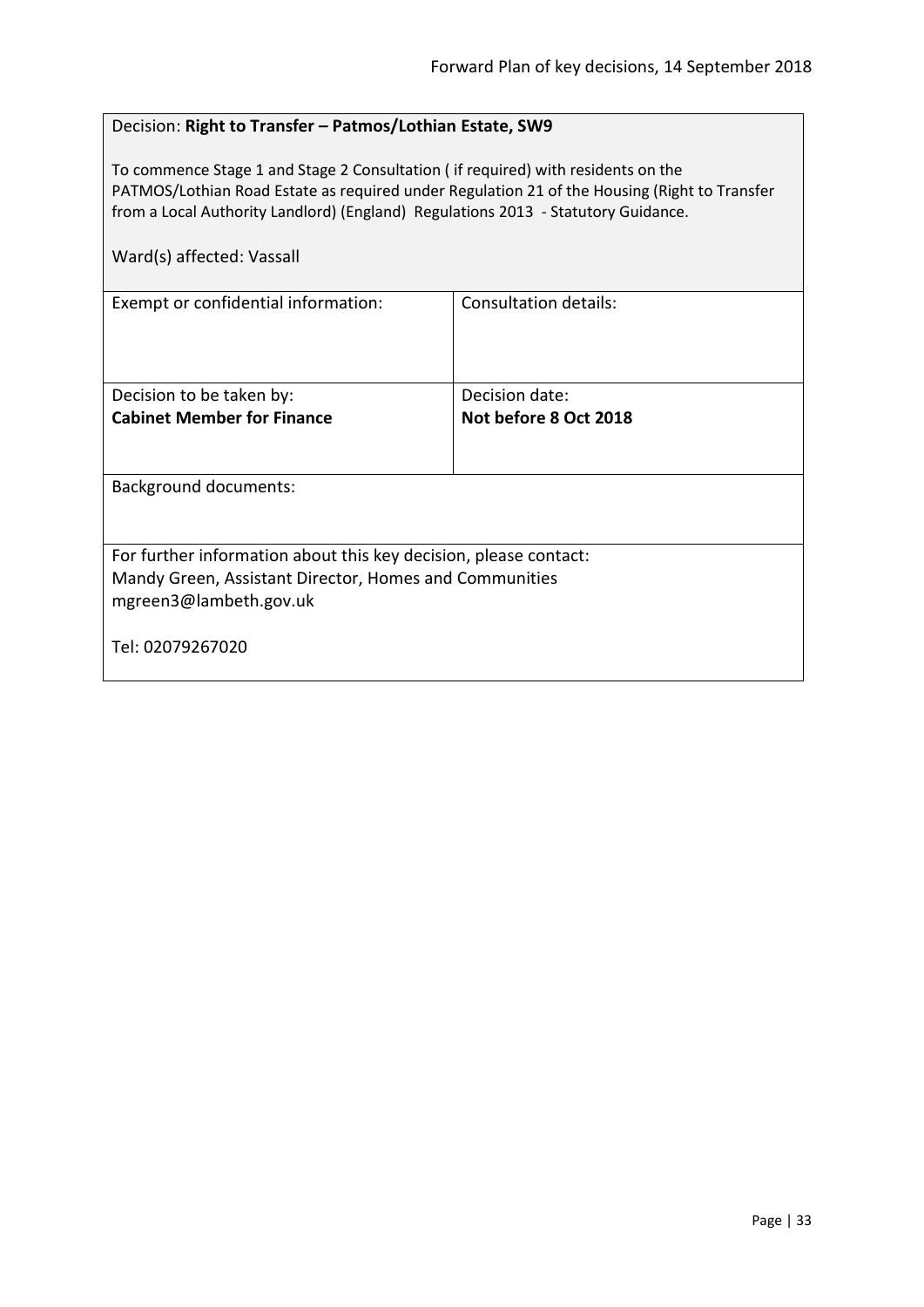<span id="page-33-0"></span>

| Decision: Our Streets-The Neighbourhood Enhancement Programme - Phase 3                                                                                                           |                              |  |
|-----------------------------------------------------------------------------------------------------------------------------------------------------------------------------------|------------------------------|--|
| Ward(s) affected: Streatham Hill; Gipsy Hill; Knight's Hill; Thurlow Park                                                                                                         |                              |  |
| Exempt or confidential information:                                                                                                                                               | <b>Consultation details:</b> |  |
| Decision to be taken by:                                                                                                                                                          | Decision date:               |  |
| <b>Cabinet Member for Environment and</b>                                                                                                                                         | 17 Sep 2018                  |  |
| <b>Clean Air</b>                                                                                                                                                                  |                              |  |
| <b>Background documents:</b>                                                                                                                                                      |                              |  |
| For further information about this key decision, please contact:<br>Raj Mistry, Director of Envrionment<br>rmistry@lambeth.gov.uk<br><b>Blue Star House</b><br>Tel: 020 7926 6263 |                              |  |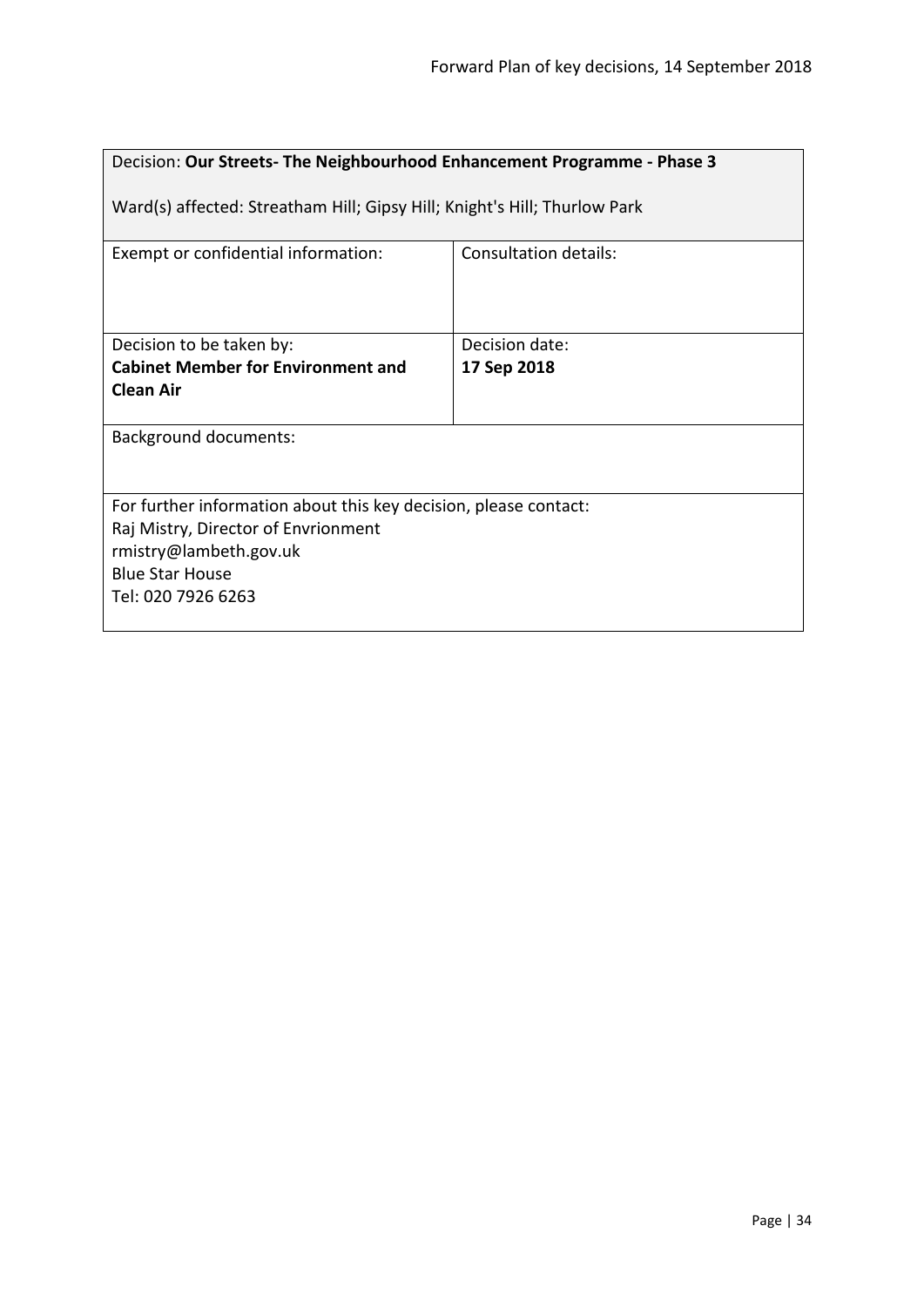<span id="page-34-0"></span>

| Decision: Procurement for CCTV Maintenance and the supply of new CCTV Equipment                                                                                                                                                                |                                          |  |
|------------------------------------------------------------------------------------------------------------------------------------------------------------------------------------------------------------------------------------------------|------------------------------------------|--|
| To procure a new CCTV Enforcement Maintenance Contract and to procure new CCTV<br>Enforcement Cameras which are used to enforce moving traffic, bus lane and some<br>parking contraventions around the borough.<br>Ward(s) affected: All Wards |                                          |  |
| Exempt or confidential information:<br>Part exempt<br>Information relating to the financial or<br>business affairs of any particular person<br>(including the authority holding that<br>information)                                           | <b>Consultation details:</b>             |  |
| Decision to be taken by:<br><b>Cabinet Member for Environment and</b><br><b>Clean Air</b>                                                                                                                                                      | Decision date:<br>Not before 10 Sep 2018 |  |
| <b>Background documents:</b>                                                                                                                                                                                                                   |                                          |  |
| For further information about this key decision, please contact:<br>Brian Deans, Supplier Relationship Officer<br>bdeans@lambeth.gov.uk                                                                                                        |                                          |  |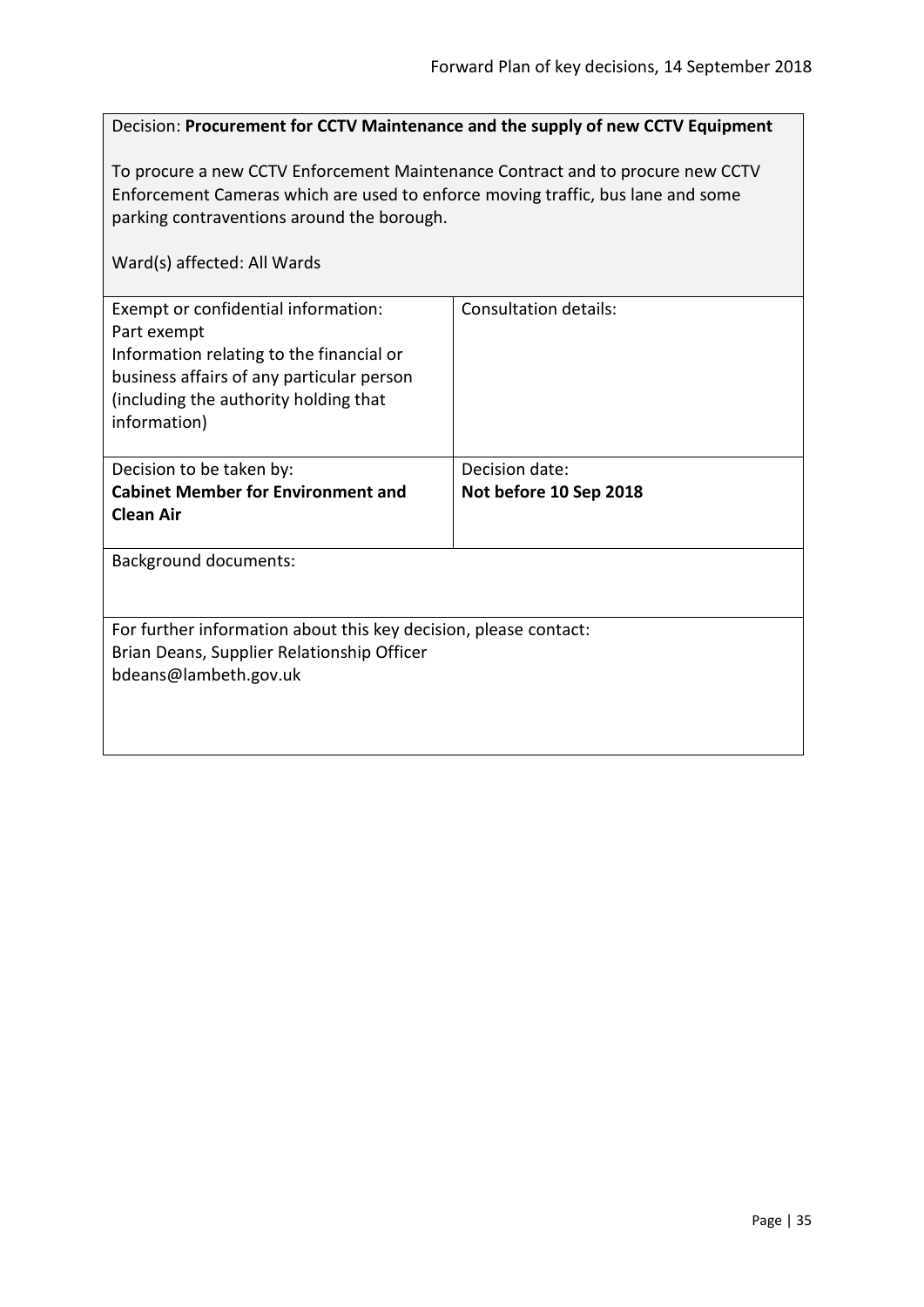<span id="page-35-0"></span>

| Decision: Mental Health Accommodation and Community Support contract                                      |                        |  |
|-----------------------------------------------------------------------------------------------------------|------------------------|--|
| Extension of the Mental Health Accommodation and Community Support contract.                              |                        |  |
| Ward(s) affected: All Wards                                                                               |                        |  |
| Exempt or confidential information:                                                                       | Consultation details:  |  |
|                                                                                                           |                        |  |
|                                                                                                           |                        |  |
| Decision to be taken by:                                                                                  | Decision date:         |  |
| <b>Cabinet Member for Health and Adult</b>                                                                | Not before 26 Jun 2015 |  |
| Social Care (job share)                                                                                   |                        |  |
| <b>Background documents:</b>                                                                              |                        |  |
|                                                                                                           |                        |  |
| For further information about this key decision, please contact:                                          |                        |  |
| Denis O'Rourke, Assistant Director Integrated Commissioning - Adult Mental Health<br>denisorourke@nhs.net |                        |  |
|                                                                                                           |                        |  |
|                                                                                                           |                        |  |
|                                                                                                           |                        |  |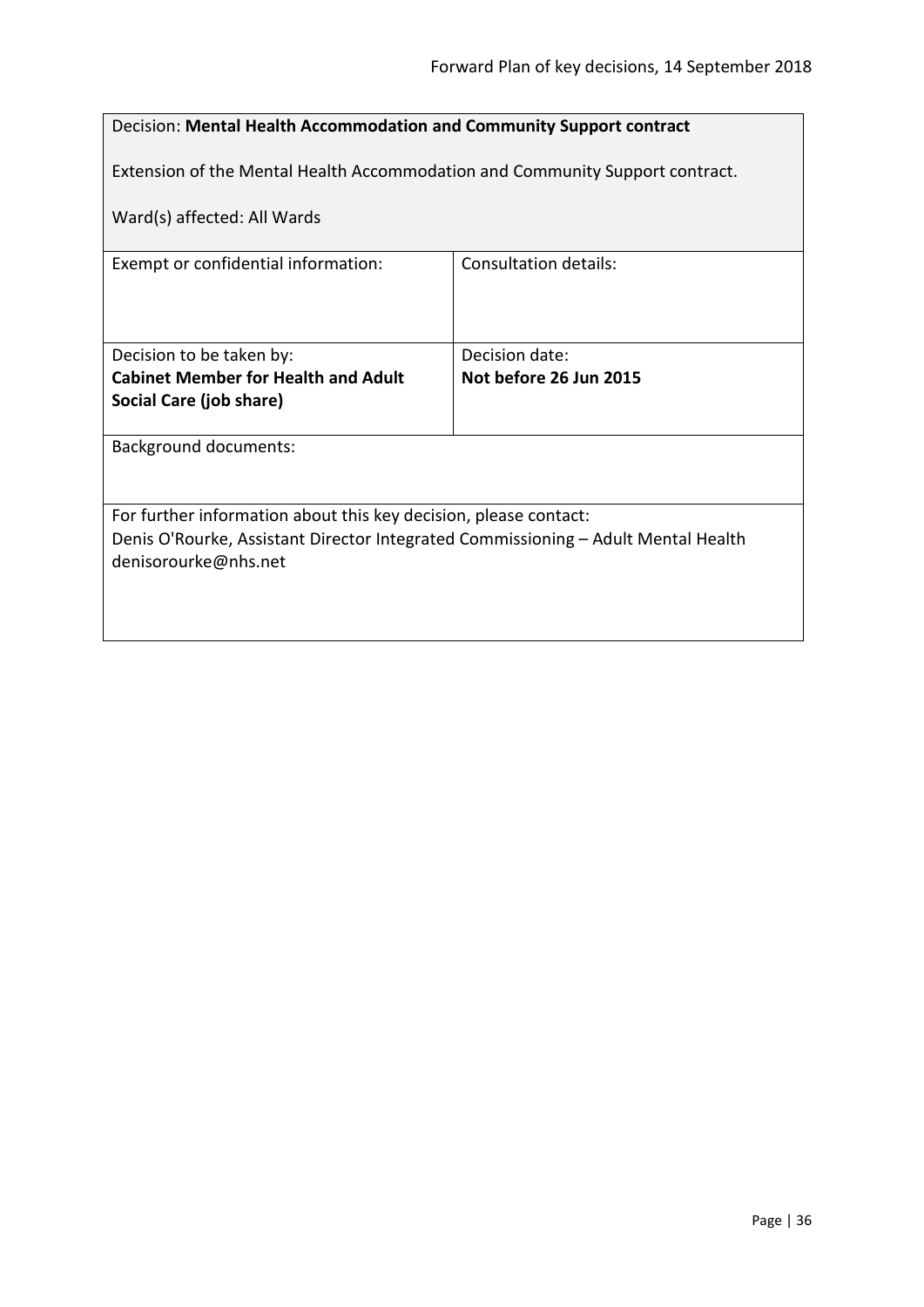<span id="page-36-0"></span>

| Decision: The Nine Elms Vauxhall Development Business Case                                                                                                |                                          |  |
|-----------------------------------------------------------------------------------------------------------------------------------------------------------|------------------------------------------|--|
| The approval of £1.986m from s106/Community Infrastructure Levy in Nine Elms Vauxhall<br>for 2017/18.                                                     |                                          |  |
| Ward(s) affected: Stockwell; Oval                                                                                                                         |                                          |  |
| Exempt or confidential information:                                                                                                                       | <b>Consultation details:</b>             |  |
| Decision to be taken by:<br><b>Cabinet Member for Health and Adult</b><br>Social Care (job share)                                                         | Decision date:<br>Not before 12 Dec 2016 |  |
| <b>Background documents:</b>                                                                                                                              |                                          |  |
| For further information about this key decision, please contact:<br>Moira McGrath, Director of Strategy and Commissioning Adults<br>moira.mcgrath@nhs.net |                                          |  |
| Tel: 0203 049 4481                                                                                                                                        |                                          |  |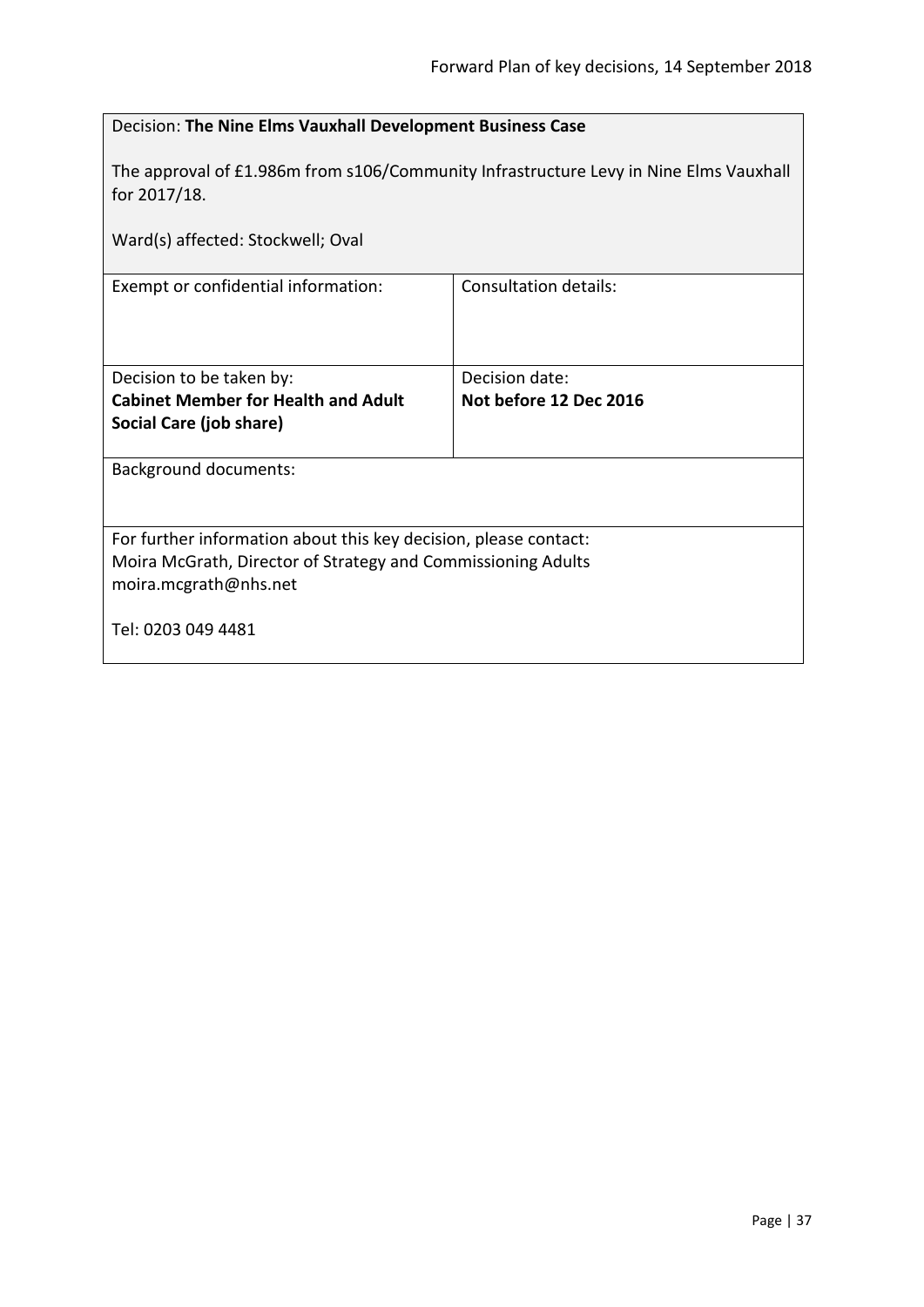### <span id="page-37-0"></span>Decision: **Gateway Mental Health Support Service**

This proposed decision is for a one-year block contract with one-year extension option to be awarded to Look Ahead Housing and Support Ltd. The contract award will be made under waiver. Look Ahead have submitted proposals to develop a mental health supported housing service which will offer support to people with complex needs.

This provision will be developed to support move on from Lambeth rehabilitation wards and residential care homes as part of the Integrated Personalised Support Alliance (IPSA) initiative

| Exempt or confidential information:                                                                                                                       | Consultation details:  |
|-----------------------------------------------------------------------------------------------------------------------------------------------------------|------------------------|
| Decision to be taken by:                                                                                                                                  | Decision date:         |
| <b>Cabinet Member for Health and Adult</b>                                                                                                                | Not before 22 Aug 2016 |
| Social Care (job share)                                                                                                                                   |                        |
| <b>Background documents:</b>                                                                                                                              |                        |
| For further information about this key decision, please contact:<br>Moira McGrath, Director of Strategy and Commissioning Adults<br>moira.mcgrath@nhs.net |                        |
| Tel: 0203 049 4481                                                                                                                                        |                        |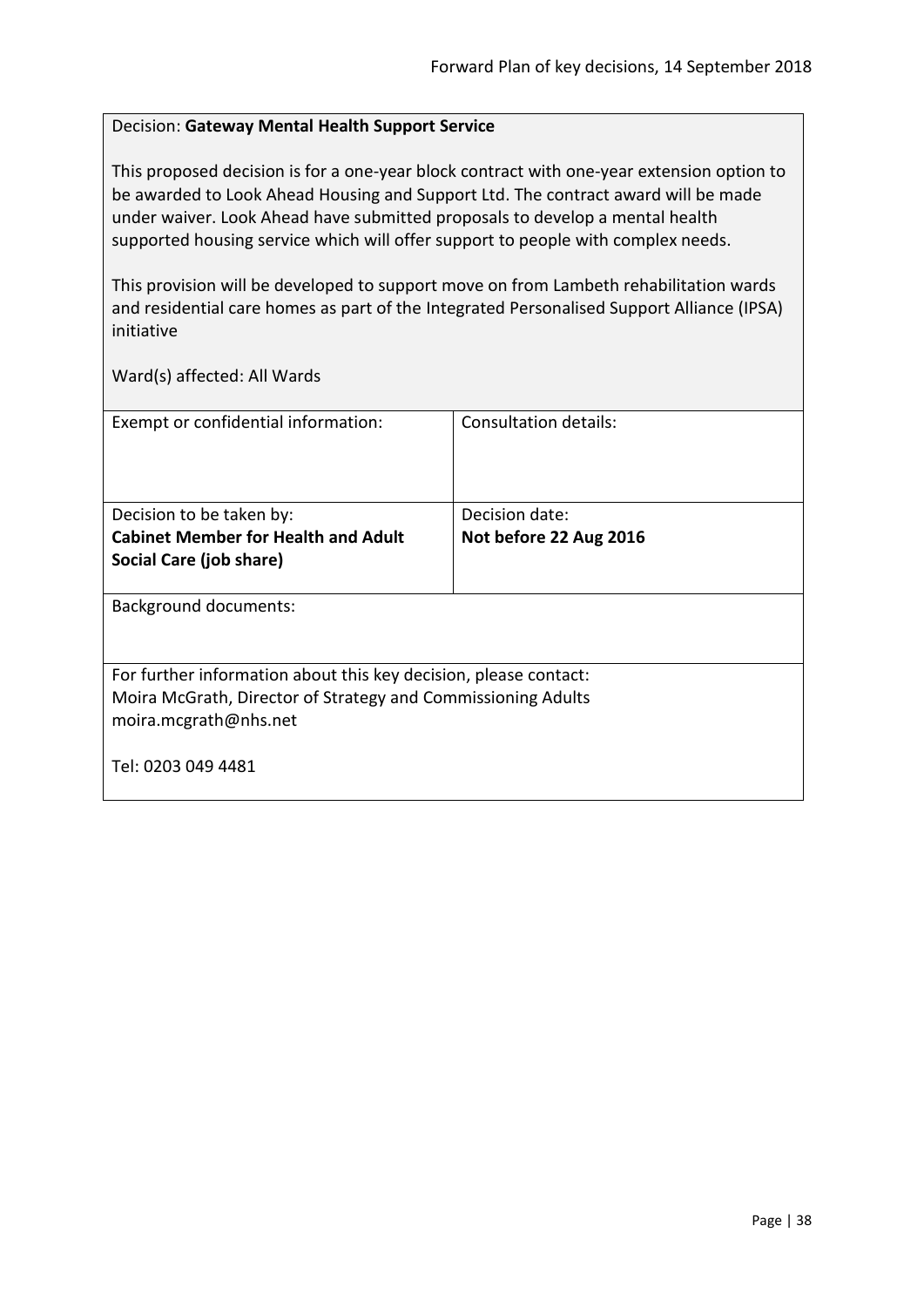<span id="page-38-0"></span>

| Decision: Latch House offender service                                                                                                                                                                          |                        |  |
|-----------------------------------------------------------------------------------------------------------------------------------------------------------------------------------------------------------------|------------------------|--|
| This decision will enable the Council to undertake a competitive tendering process to<br>award the contract to provide the Latch House offender service from April 2018 onwards.<br>Ward(s) affected: All Wards |                        |  |
| Exempt or confidential information:                                                                                                                                                                             | Consultation details:  |  |
|                                                                                                                                                                                                                 |                        |  |
| Decision to be taken by:                                                                                                                                                                                        | Decision date:         |  |
| <b>Cabinet Member for Health and Adult</b>                                                                                                                                                                      | Not before 12 Feb 2018 |  |
| Social Care (job share)                                                                                                                                                                                         |                        |  |
| <b>Background documents:</b>                                                                                                                                                                                    |                        |  |
|                                                                                                                                                                                                                 |                        |  |
| For further information about this key decision, please contact:                                                                                                                                                |                        |  |
| Mandy Green, Assistant Director, Homes and Communities                                                                                                                                                          |                        |  |
| mgreen3@lambeth.gov.uk                                                                                                                                                                                          |                        |  |
| Tel: 02079267020                                                                                                                                                                                                |                        |  |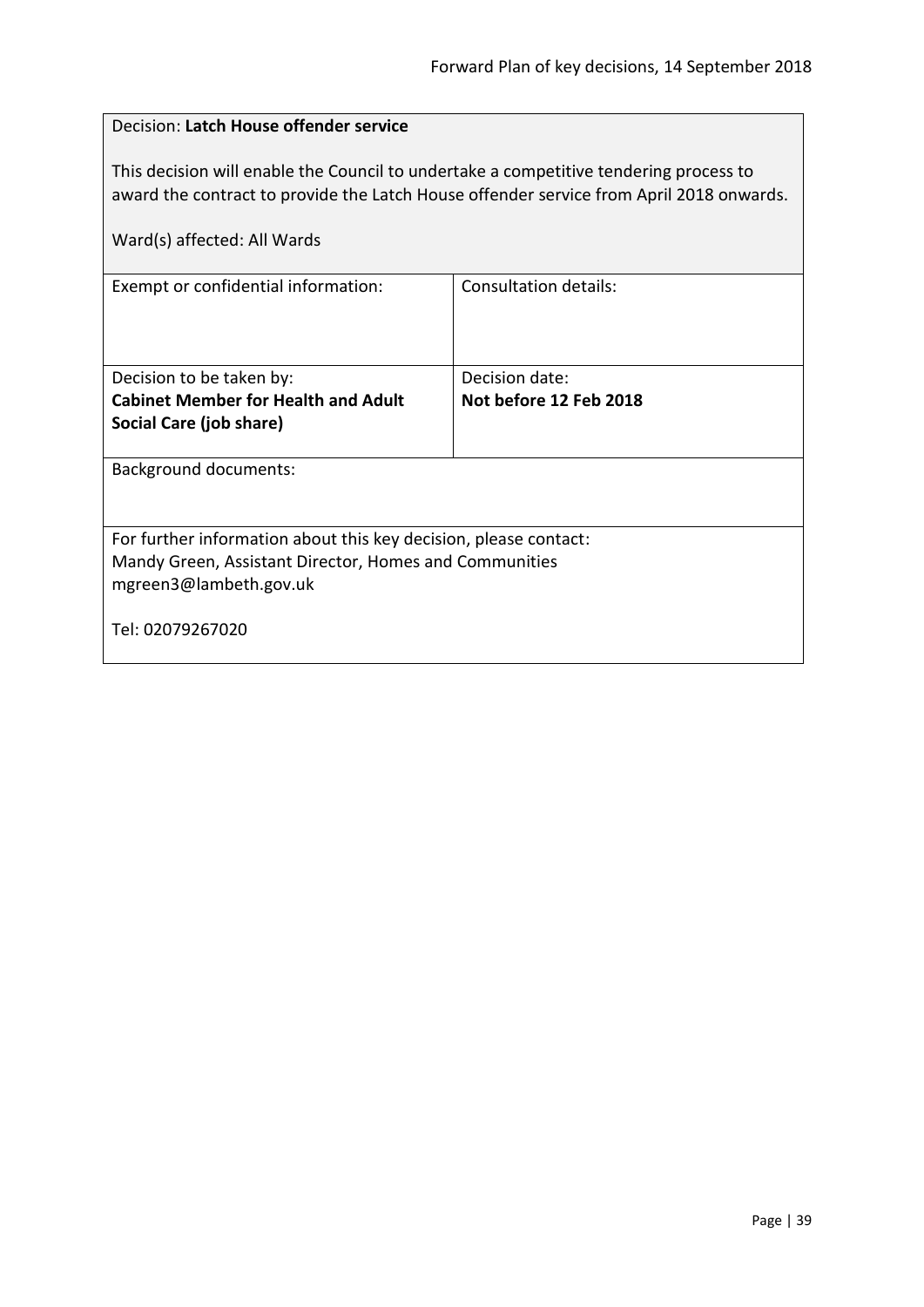<span id="page-39-0"></span>Decision: **s75 partnership agreement with NHS Lambeth Clinical Commissioning Group**

Councils and Clinical Commissioning Groups are required under s75 of the NHS Act 2006 to have formal agreements in place that set out how they share resources and commission services. The proposed agreement will support integrated commissioning arrangements and the Living Well Network Alliance and will run from July 2018 to March 2025

| Exempt or confidential information:                                                                                                                       | Consultation details:  |
|-----------------------------------------------------------------------------------------------------------------------------------------------------------|------------------------|
|                                                                                                                                                           |                        |
| Decision to be taken by:                                                                                                                                  | Decision date:         |
| <b>Cabinet Member for Health and Adult</b>                                                                                                                | Not before 11 Jun 2018 |
| Social Care (job share)                                                                                                                                   |                        |
| <b>Background documents:</b>                                                                                                                              |                        |
| For further information about this key decision, please contact:<br>Moira McGrath, Director of Strategy and Commissioning Adults<br>moira.mcgrath@nhs.net |                        |
| Tel: 0203 049 4481                                                                                                                                        |                        |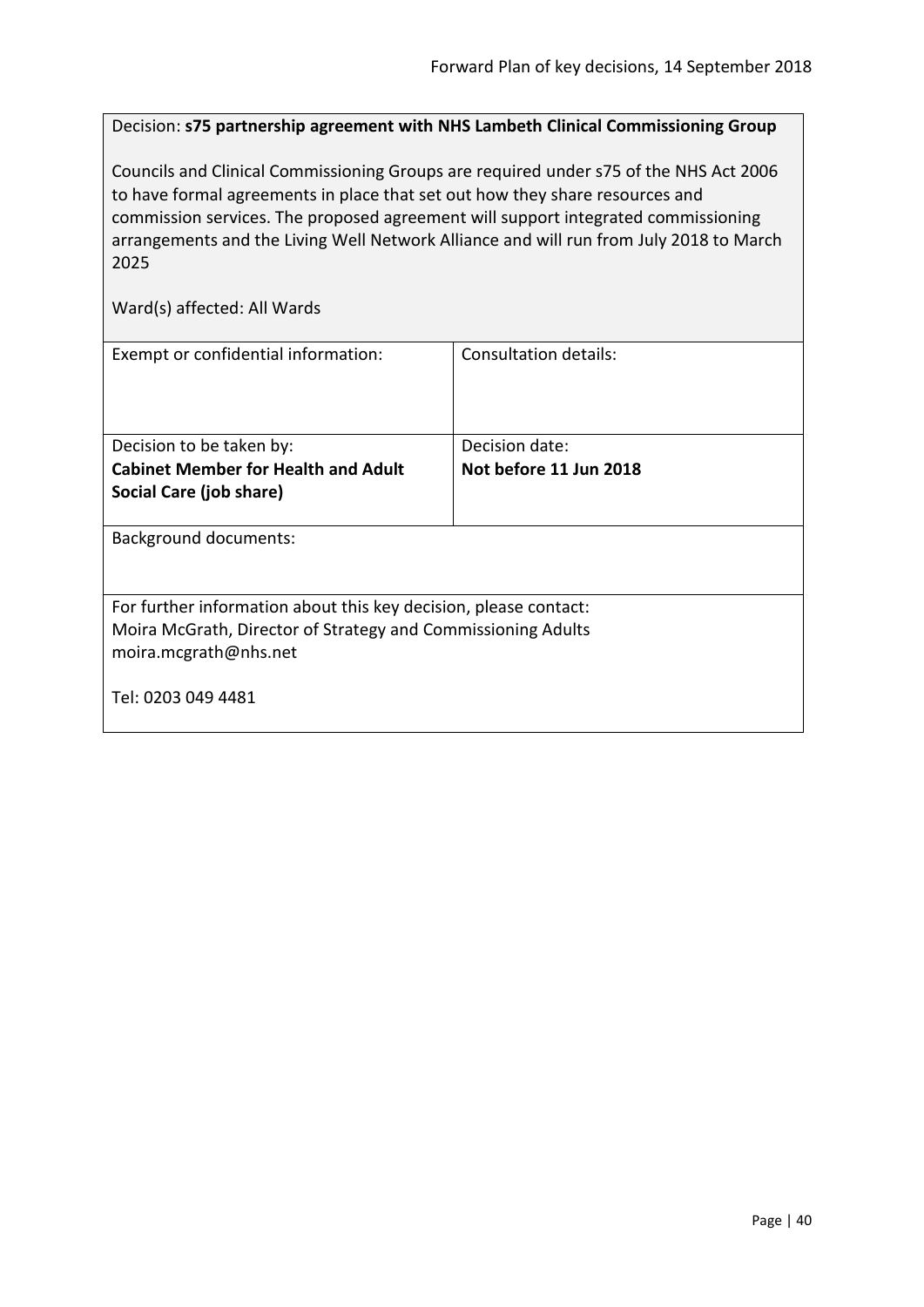# <span id="page-40-0"></span>Decision: **Public Health Services**

Approval to increase the value of the Council's contract with SH:24 to provide online sexual health testing, to allow increased access to the service for Lewisham and Southwark residents during the period 1st April to 30th June 2018.

There is no additional financial contribution from LB Lambeth.

| Exempt or confidential information:                              | Consultation details:                                                                |
|------------------------------------------------------------------|--------------------------------------------------------------------------------------|
|                                                                  |                                                                                      |
|                                                                  |                                                                                      |
|                                                                  |                                                                                      |
|                                                                  |                                                                                      |
| Decision to be taken by:                                         | Decision date:                                                                       |
| <b>Cabinet Member for Health and Adult</b>                       | Not before 11 Jun 2018                                                               |
| Social Care (job share)                                          |                                                                                      |
|                                                                  |                                                                                      |
|                                                                  |                                                                                      |
| <b>Background documents:</b>                                     |                                                                                      |
|                                                                  |                                                                                      |
|                                                                  |                                                                                      |
| For further information about this key decision, please contact: |                                                                                      |
|                                                                  | Emily Newell, Commissioning Officer, Strategy & Commissioning: Housing & Communities |
|                                                                  |                                                                                      |
| ENewell@lambeth.gov.uk                                           |                                                                                      |
| <b>Phoenix House</b>                                             |                                                                                      |
| Tel: 0207 926 0973                                               |                                                                                      |
|                                                                  |                                                                                      |
|                                                                  |                                                                                      |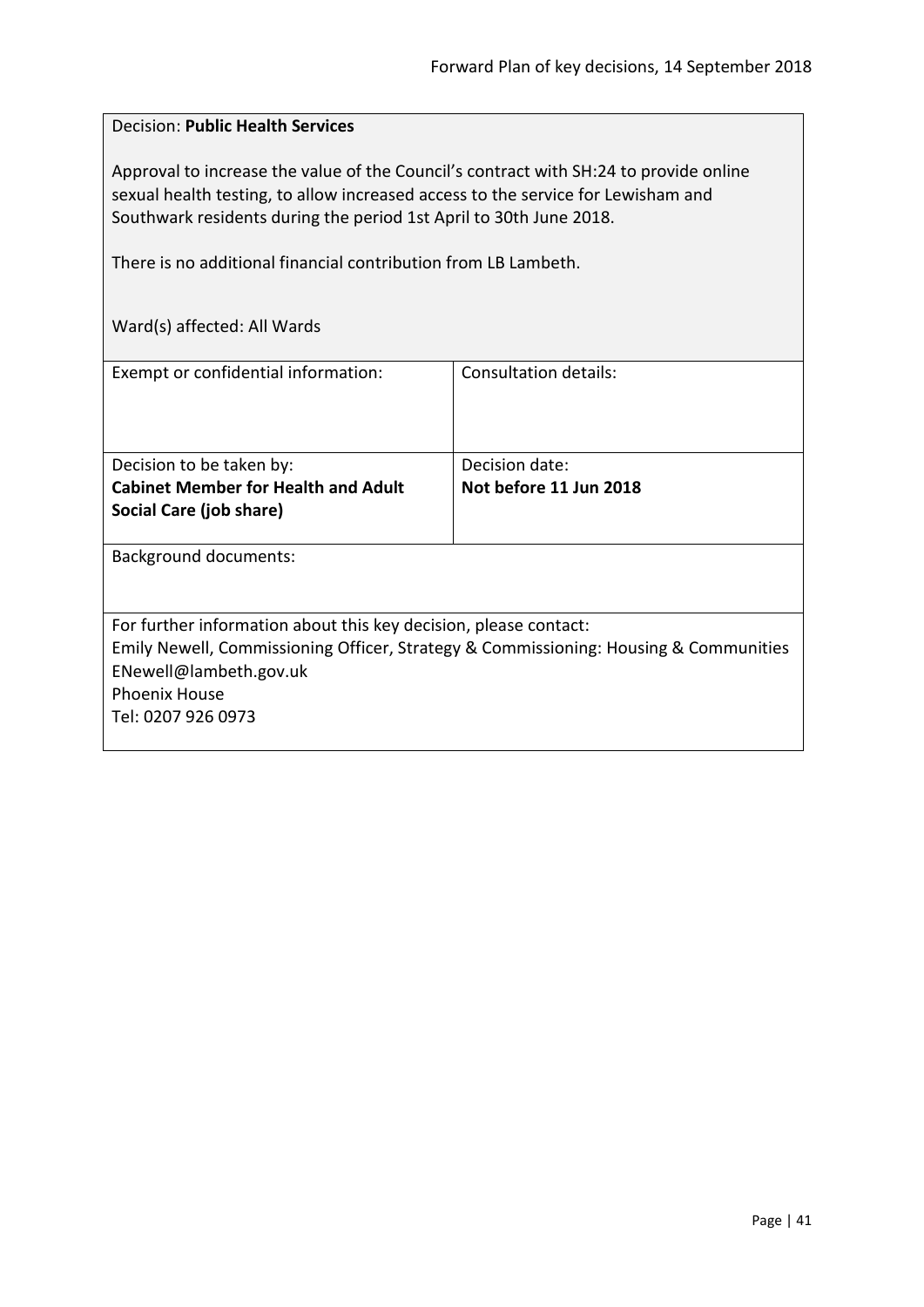<span id="page-41-0"></span>

| Decision: Transforming Waterloo (Waterloo Roundabout) Regeneration Project                                                                                                                                                    |                        |  |
|-------------------------------------------------------------------------------------------------------------------------------------------------------------------------------------------------------------------------------|------------------------|--|
| Ward(s) affected: Bishop's                                                                                                                                                                                                    |                        |  |
| Exempt or confidential information:                                                                                                                                                                                           | Consultation details:  |  |
| Decision to be taken by:                                                                                                                                                                                                      | Decision date:         |  |
| <b>Cabinet Member for Planning, Investment</b><br>and New Homes                                                                                                                                                               | Not before 17 Jul 2017 |  |
| <b>Background documents:</b>                                                                                                                                                                                                  |                        |  |
| For further information about this key decision, please contact:<br>Sandra Roebuck, Director - Growth, Planning and Employment<br>SRoebuck@lambeth.gov.uk<br>Blue Star House, London Borough of Lambeth<br>Tel: 020 7926 2594 |                        |  |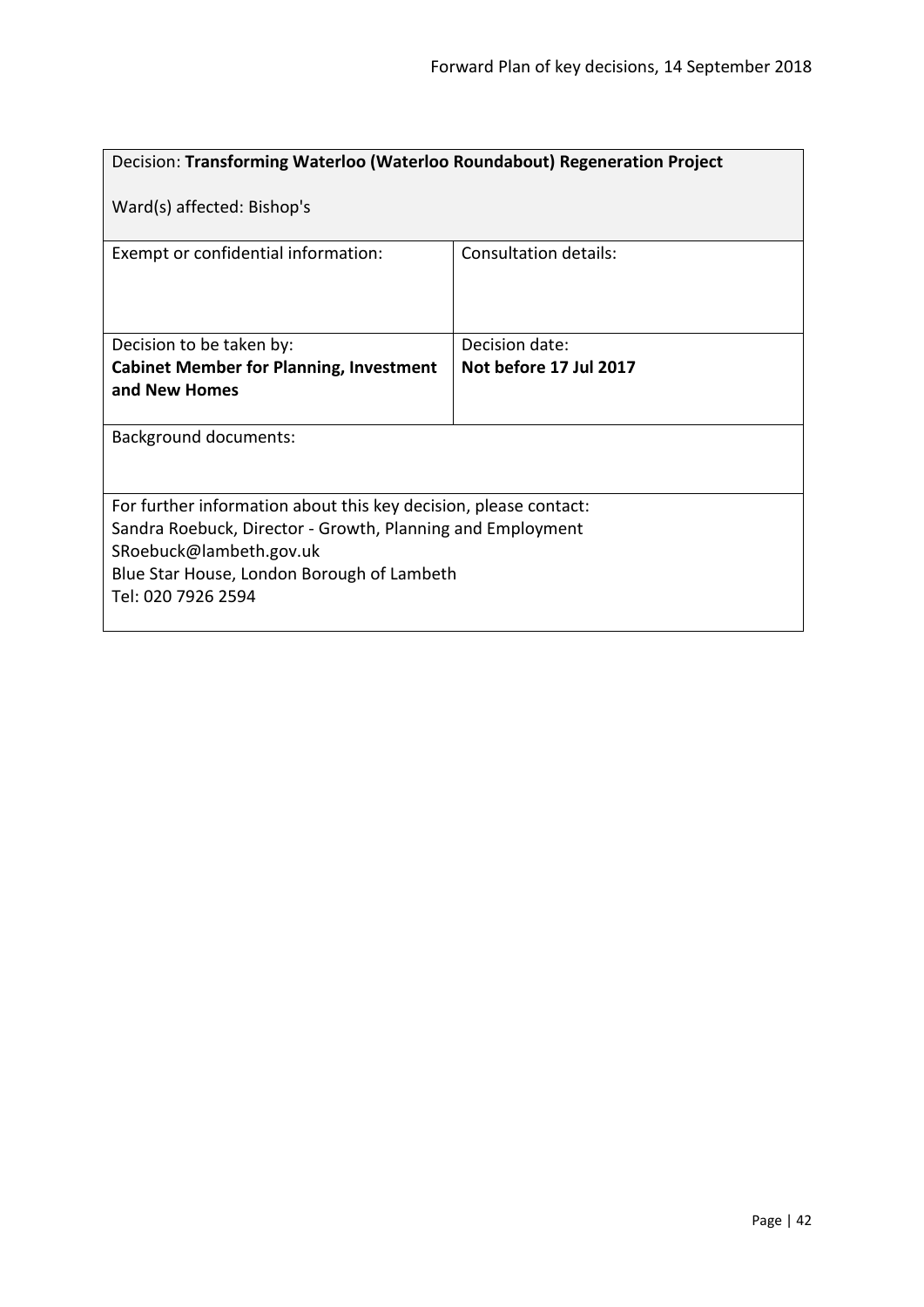<span id="page-42-0"></span>

| Decision: Redevelopment of 114 - 118 Lower Marsh                                                                                                                                                                              |                                          |  |
|-------------------------------------------------------------------------------------------------------------------------------------------------------------------------------------------------------------------------------|------------------------------------------|--|
| to agreed that the Council owned site at $114 - 118$ Lower Marsh be redeveloped as a<br>mixed use retail and office led scheme.<br>Ward(s) affected: Bishop's                                                                 |                                          |  |
| Exempt or confidential information:                                                                                                                                                                                           | Consultation details:                    |  |
| Decision to be taken by:<br><b>Cabinet Member for Planning, Investment</b><br>and New Homes                                                                                                                                   | Decision date:<br>Not before 26 Sep 2017 |  |
| <b>Background documents:</b>                                                                                                                                                                                                  |                                          |  |
| For further information about this key decision, please contact:<br>Sandra Roebuck, Director - Growth, Planning and Employment<br>SRoebuck@lambeth.gov.uk<br>Blue Star House, London Borough of Lambeth<br>Tel: 020 7926 2594 |                                          |  |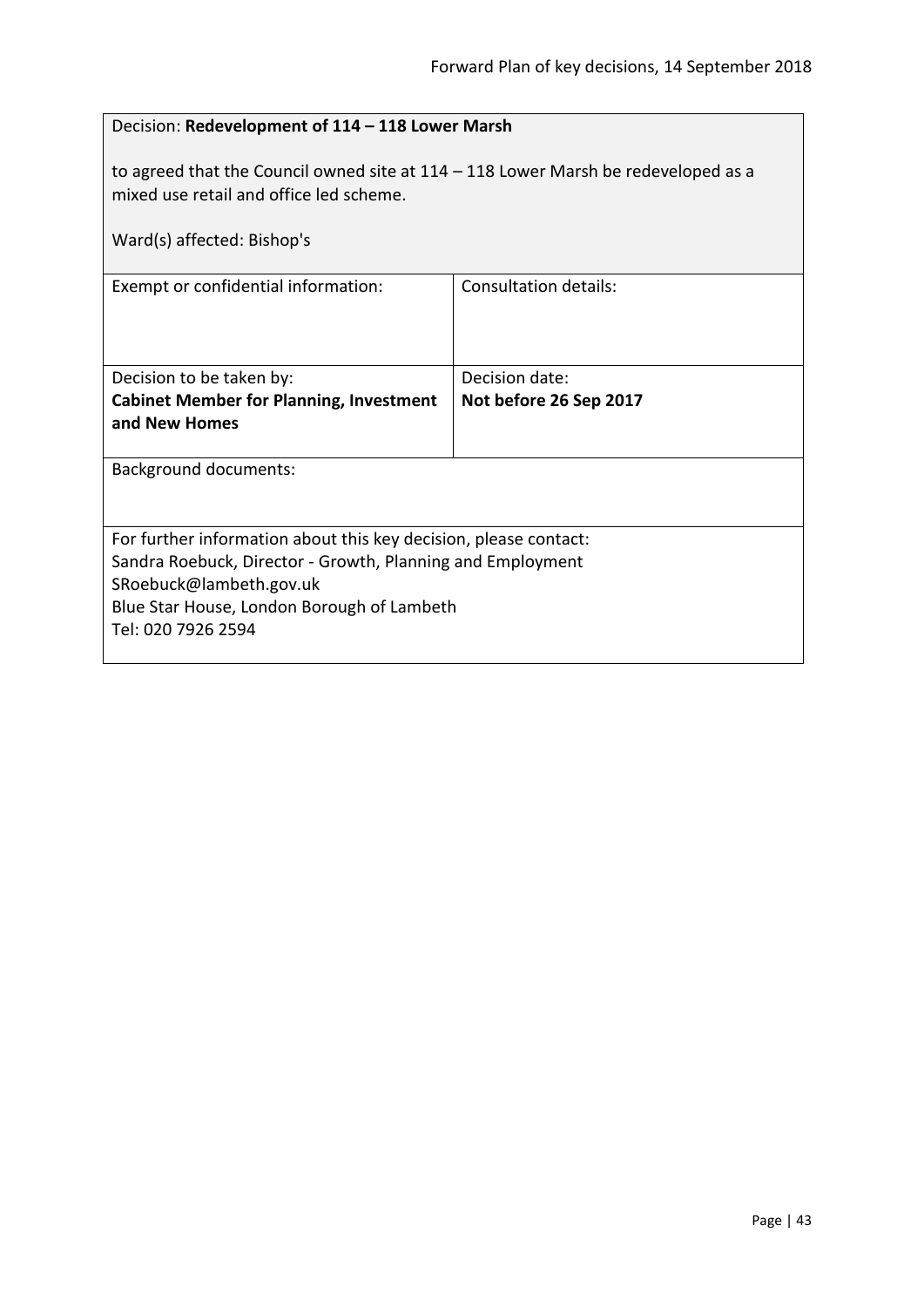#### <span id="page-43-0"></span>Decision: **Conversion of Brixton Recreation Centre storage space to work space**

To approve the reuse and letting of the storage space at Brixton Recreation Centre (off Beehive Place) and delegate authority to the Head of Strategic Property & Valuation Services to enter into an Agreement to Lease in the best interest of the council, subject to planning and listed building being grant for change of use and physical alterations.

#### Ward(s) affected: Coldharbour

| Exempt or confidential information:                              | Consultation details: |
|------------------------------------------------------------------|-----------------------|
|                                                                  |                       |
|                                                                  |                       |
| Decision to be taken by:                                         | Decision date:        |
| <b>Cabinet Member for Planning, Investment</b>                   | Not before 9 Oct 2017 |
| and New Homes                                                    |                       |
|                                                                  |                       |
| <b>Background documents:</b>                                     |                       |
|                                                                  |                       |
|                                                                  |                       |
| For further information about this key decision, please contact: |                       |
| Tom Bridgman                                                     |                       |
| tbridgman@lambeth.gov.uk                                         |                       |
|                                                                  |                       |
|                                                                  |                       |
|                                                                  |                       |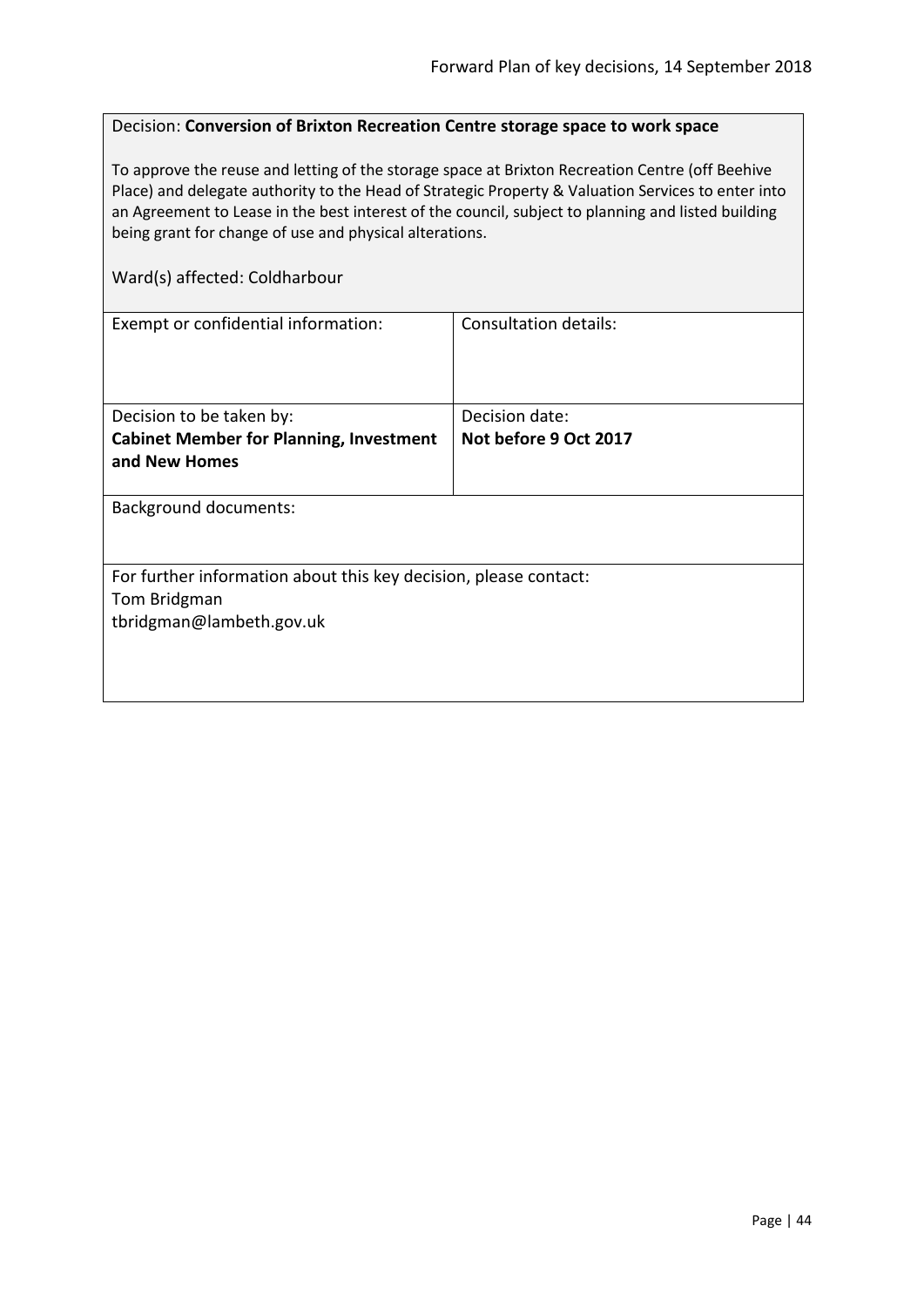# <span id="page-44-0"></span>Decision: **Oval and Prince's Co-operative Local Investment Plan**

To agree priorities for infrastructure investment in Oval and Prince's wards for the next five years. Priorities have been informed by public consultation from January to March 2017.

| Ward(s) affected: Oval; Prince's                                 |                       |  |
|------------------------------------------------------------------|-----------------------|--|
| Exempt or confidential information:                              | Consultation details: |  |
| Decision to be taken by:                                         | Decision date:        |  |
| <b>Cabinet Member for Planning, Investment</b>                   | Not before 9 Oct 2017 |  |
| and New Homes                                                    |                       |  |
|                                                                  |                       |  |
| <b>Background documents:</b>                                     |                       |  |
|                                                                  |                       |  |
| For further information about this key decision, please contact: |                       |  |
| Conor McDonagh, Delivery Lead - Regeneration                     |                       |  |
| cmcdonagh@lambeth.gov.uk                                         |                       |  |
| 1st Floor, Phoenix House, 10 Wandsworth Road, London, SW8 2LL    |                       |  |
| Tel: 020 7926 5980                                               |                       |  |
|                                                                  |                       |  |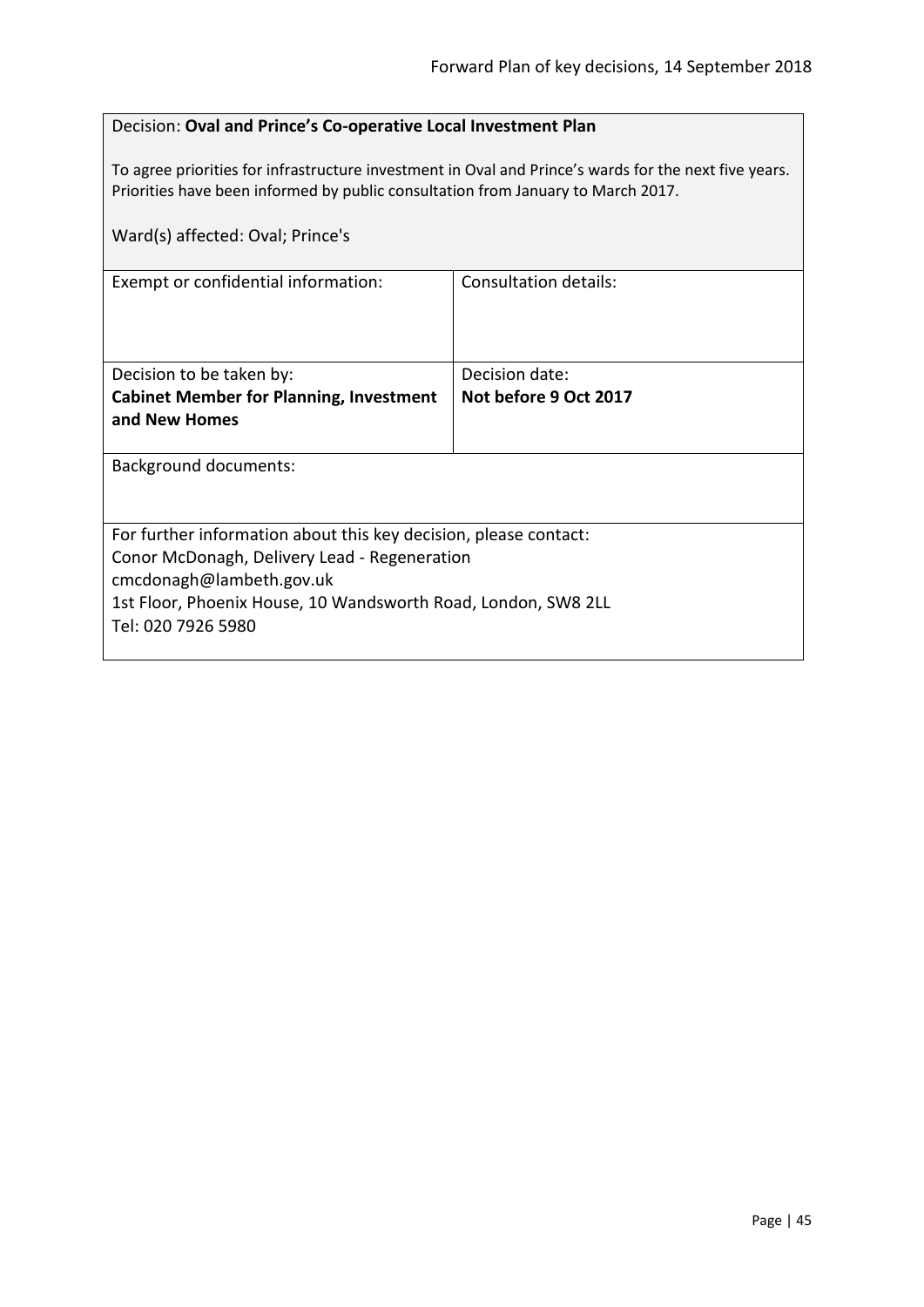#### <span id="page-45-0"></span>Decision: **Carmelita Centre and Orsett Street Lead Consultant Architect**

To appoint a Lead Consultant Architect for the Carmelita Centre and Orsett Street projects. This appointment will allow the progression of these projects – the architect will present several options for the developments, and after a decision is made will work on their further design.

# Ward(s) affected: Prince's

| Exempt or confidential information:<br>Part exempt<br>Information relating to the financial or<br>business affairs of any particular person<br>(including the authority holding that<br>information) | <b>Consultation details:</b> |
|------------------------------------------------------------------------------------------------------------------------------------------------------------------------------------------------------|------------------------------|
| Decision to be taken by:                                                                                                                                                                             | Decision date:               |
| <b>Cabinet Member for Planning, Investment</b><br>and New Homes                                                                                                                                      | Not before 15 Jan 2018       |
| <b>Background documents:</b>                                                                                                                                                                         |                              |
| For further information about this key decision, please contact:<br>Annabel Gray, Consultant Project Manager<br>AGray@lambeth.gov.uk                                                                 |                              |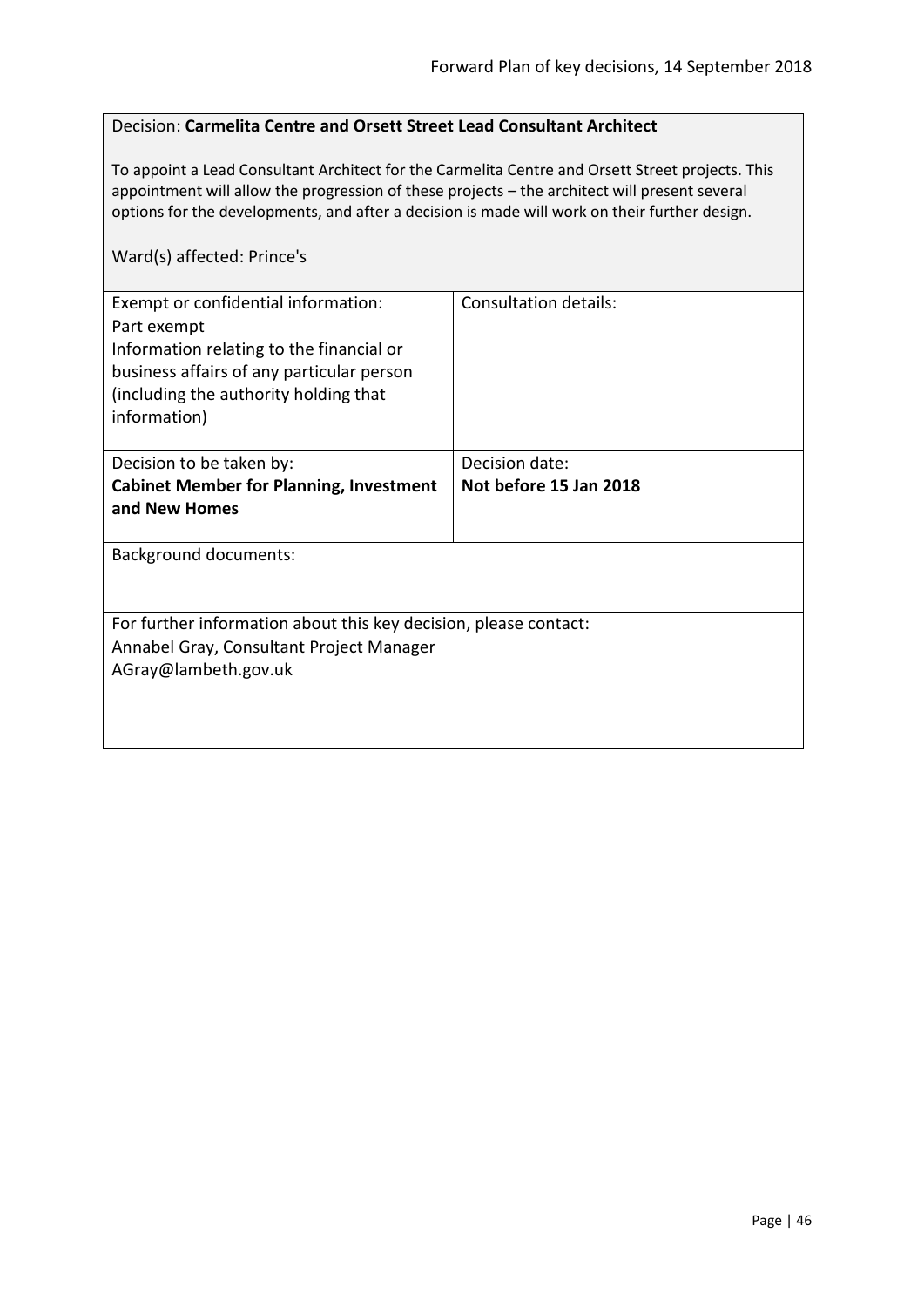#### <span id="page-46-0"></span>Decision: **London Eye S106 Agreement**

Under the terms of a S106 agreement, the South Bank Employers Group (SBEG) provides specified operational and community initiatives in the South Bank area. These are financed by payments that the Council receives annually from the operator of the Coca-Cola London Eye. The Council makes payment to SBEG in arrears on the basis of goods provided and services rendered according to an agreed programme of work.

To approve the total budget of £764,472 for 2018/19.

Ward(s) affected: Bishop's

| Exempt or confidential information:                                | Consultation details:  |  |
|--------------------------------------------------------------------|------------------------|--|
|                                                                    |                        |  |
|                                                                    |                        |  |
| Decision to be taken by:                                           | Decision date:         |  |
| <b>Cabinet Member for Planning, Investment</b>                     | Not before 15 Jan 2018 |  |
| and New Homes                                                      |                        |  |
|                                                                    |                        |  |
| <b>Background documents:</b>                                       |                        |  |
|                                                                    |                        |  |
| For further information about this key decision, please contact:   |                        |  |
| Andrew Burton, Head of Capital Programmes and Highways             |                        |  |
| ABurton@lambeth.gov.uk                                             |                        |  |
| 5th Floor Blue Star House, 234-244 Stockwell Road, London, SW9 9SP |                        |  |
| Tel: 0207 926 6221                                                 |                        |  |
|                                                                    |                        |  |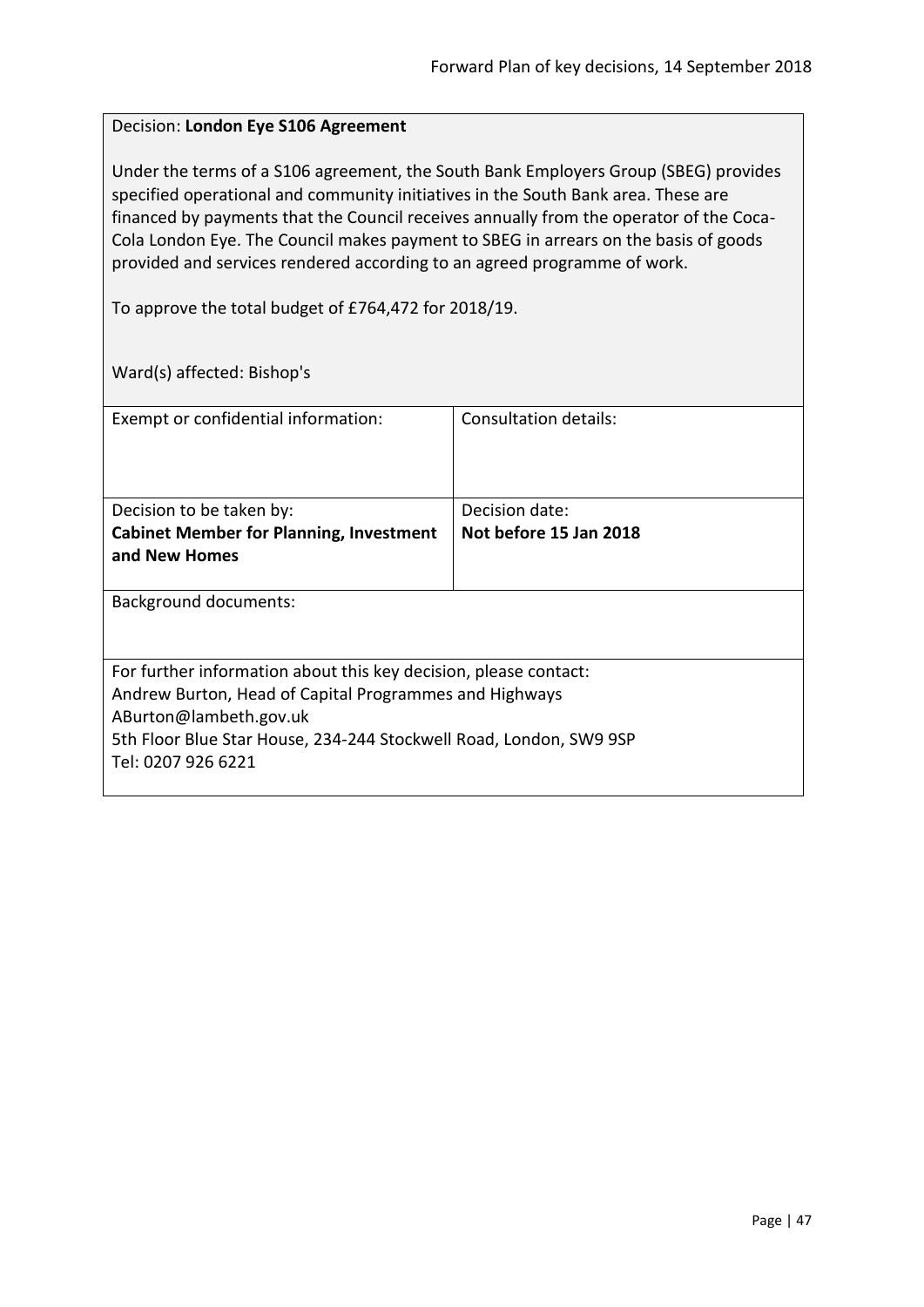<span id="page-47-0"></span>

| Decision: Chapel road sites acquisition                                                                                                                                                                                             |                                          |  |
|-------------------------------------------------------------------------------------------------------------------------------------------------------------------------------------------------------------------------------------|------------------------------------------|--|
| 1. To seek to acquire a site in Norwood High Street on the terms recommended within the<br>decision report                                                                                                                          |                                          |  |
| To approve the procurement of additional commercial property and legal services to<br>2.<br>support the potential acquisition of the site                                                                                           |                                          |  |
| Ward(s) affected: Gipsy Hill                                                                                                                                                                                                        |                                          |  |
| Exempt or confidential information:                                                                                                                                                                                                 | <b>Consultation details:</b>             |  |
| Decision to be taken by:<br><b>Cabinet Member for Planning, Investment</b><br>and New Homes                                                                                                                                         | Decision date:<br>Not before 19 Feb 2018 |  |
| <b>Background documents:</b>                                                                                                                                                                                                        |                                          |  |
| For further information about this key decision, please contact:<br>Conor McDonagh, Delivery Lead - Regeneration<br>cmcdonagh@lambeth.gov.uk<br>1st Floor, Phoenix House, 10 Wandsworth Road, London, SW8 2LL<br>Tel: 020 7926 5980 |                                          |  |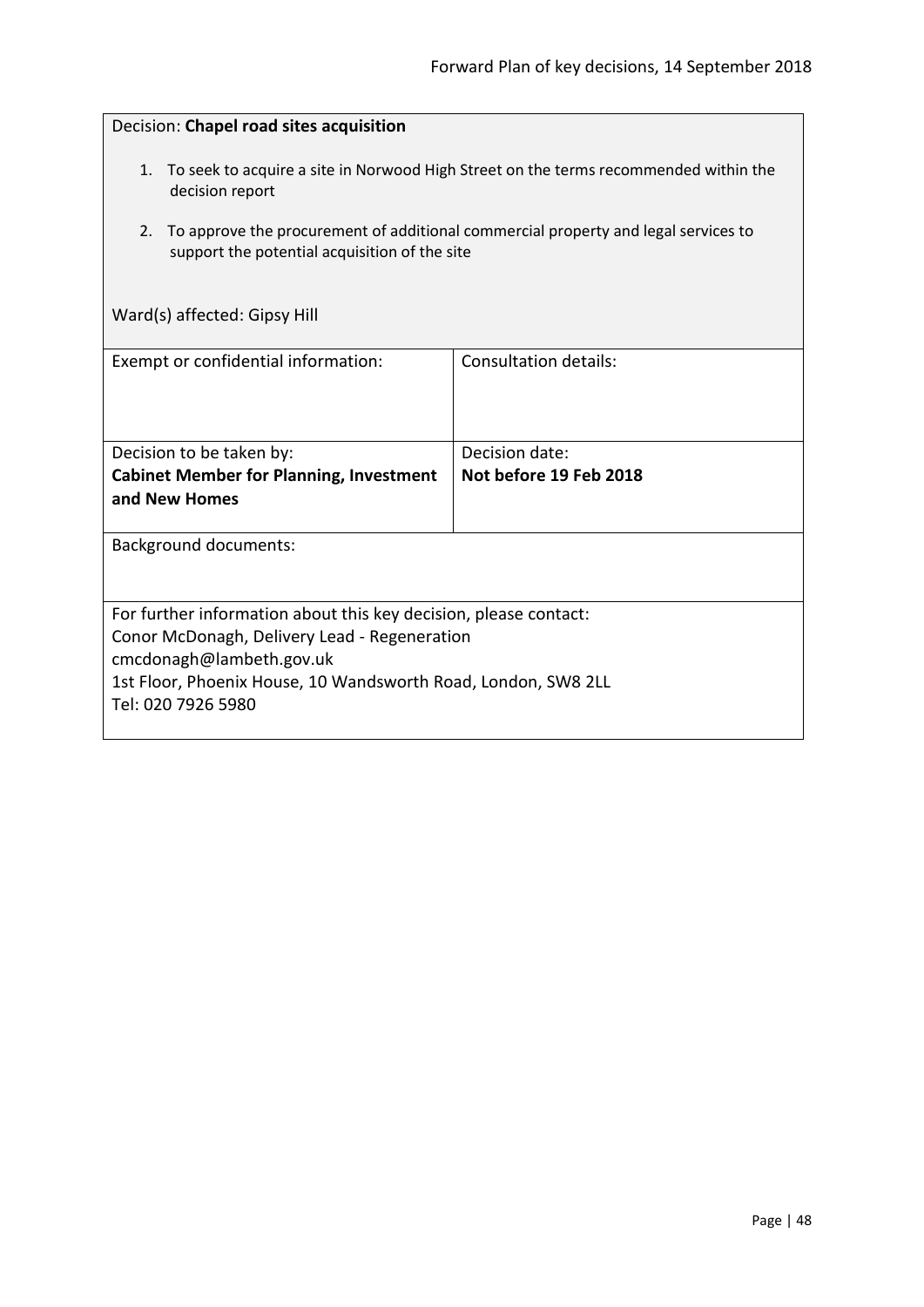<span id="page-48-0"></span>

| Decision: Westbury Estate St James Development Agreement                                                                                        |                       |  |
|-------------------------------------------------------------------------------------------------------------------------------------------------|-----------------------|--|
| Authority to enter into the Development Agreement with St James regarding the delivery of new<br>homes for Council rent on the Westbury Estate. |                       |  |
| Ward(s) affected: Clapham Town                                                                                                                  |                       |  |
| Exempt or confidential information:                                                                                                             | Consultation details: |  |
|                                                                                                                                                 |                       |  |
| Decision to be taken by:                                                                                                                        | Decision date:        |  |
| <b>Cabinet Member for Planning, Investment</b><br>and New Homes                                                                                 | Not before 2 Apr 2018 |  |
|                                                                                                                                                 |                       |  |
| <b>Background documents:</b>                                                                                                                    |                       |  |
|                                                                                                                                                 |                       |  |
| For further information about this key decision, please contact:                                                                                |                       |  |
| Jed Young, Assistant Director Housing Regeneration                                                                                              |                       |  |
| JYoung1@lambeth.gov.uk                                                                                                                          |                       |  |
| Tel: 0207 926 3463                                                                                                                              |                       |  |
|                                                                                                                                                 |                       |  |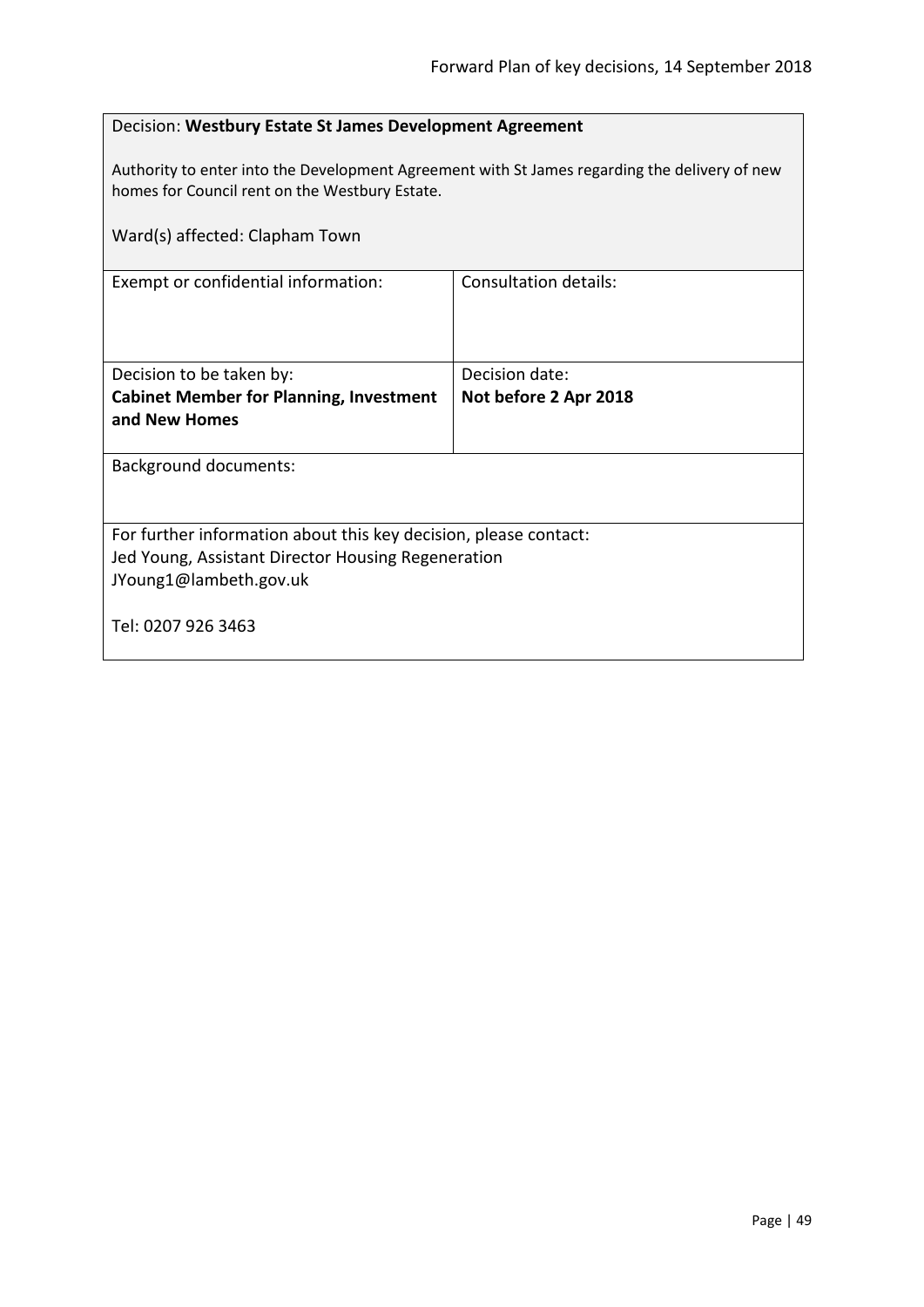<span id="page-49-0"></span>

| Decision: South Bank and Waterloo Neighbours (SoWN) draft neighbourhood plan<br>submission – legal compliance                                                                                                                            |                               |  |
|------------------------------------------------------------------------------------------------------------------------------------------------------------------------------------------------------------------------------------------|-------------------------------|--|
| To decide on the legal compliance of the draft neighbourhood plan and supporting<br>documents submitted by SoWN.                                                                                                                         |                               |  |
| Ward(s) affected: Bishop's; Prince's                                                                                                                                                                                                     |                               |  |
| Exempt or confidential information:                                                                                                                                                                                                      | <b>Consultation details:</b>  |  |
| Decision to be taken by:<br><b>Cabinet Member for Planning, Investment</b><br>and New Homes                                                                                                                                              | Decision date:<br>18 May 2018 |  |
| <b>Background documents:</b>                                                                                                                                                                                                             |                               |  |
| For further information about this key decision, please contact:<br>Catherine Carpenter, Delivery Lead - Planning Strategy and Policy<br>ccarpenter@lambeth.gov.uk<br>1st Floor, Phoenix House, 10 Wandsworth Road<br>Tel: 020 7926 1251 |                               |  |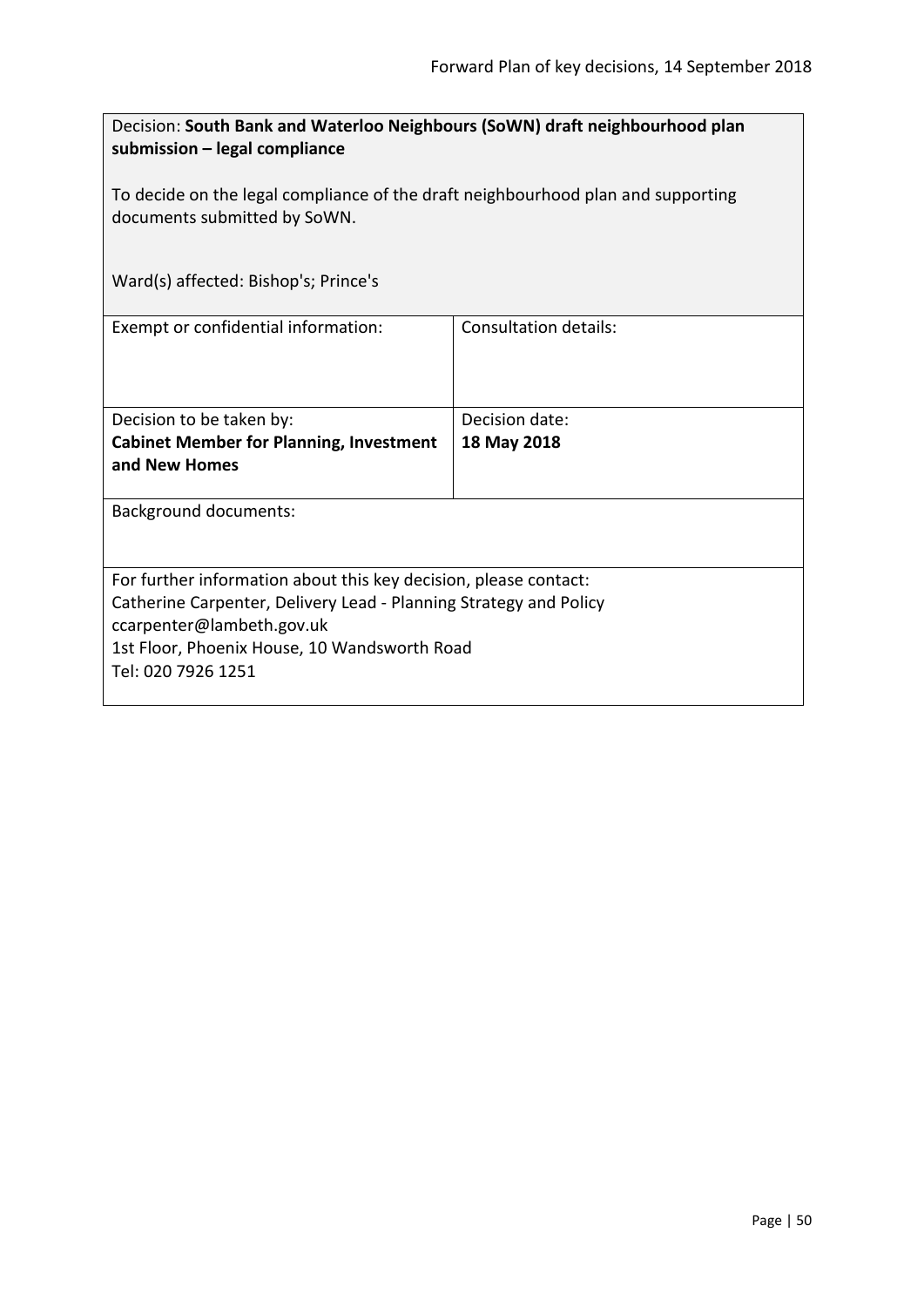<span id="page-50-0"></span>

| Decision: Estate Regeneration - Early Buy Back Funding                                                                                           |                       |  |
|--------------------------------------------------------------------------------------------------------------------------------------------------|-----------------------|--|
| Ward(s) affected: Clapham Town; Gipsy Hill; Stockwell; Larkhall; Tulse Hill; Prince's                                                            |                       |  |
| Exempt or confidential information:                                                                                                              | Consultation details: |  |
| Decision to be taken by:                                                                                                                         | Decision date:        |  |
| <b>Cabinet Member for Planning, Investment</b>                                                                                                   | 17 Sep 2018           |  |
| and New Homes                                                                                                                                    |                       |  |
| <b>Background documents:</b>                                                                                                                     |                       |  |
| For further information about this key decision, please contact:<br>Jed Young, Assistant Director Housing Regeneration<br>JYoung1@lambeth.gov.uk |                       |  |
| Tel: 0207 926 3463                                                                                                                               |                       |  |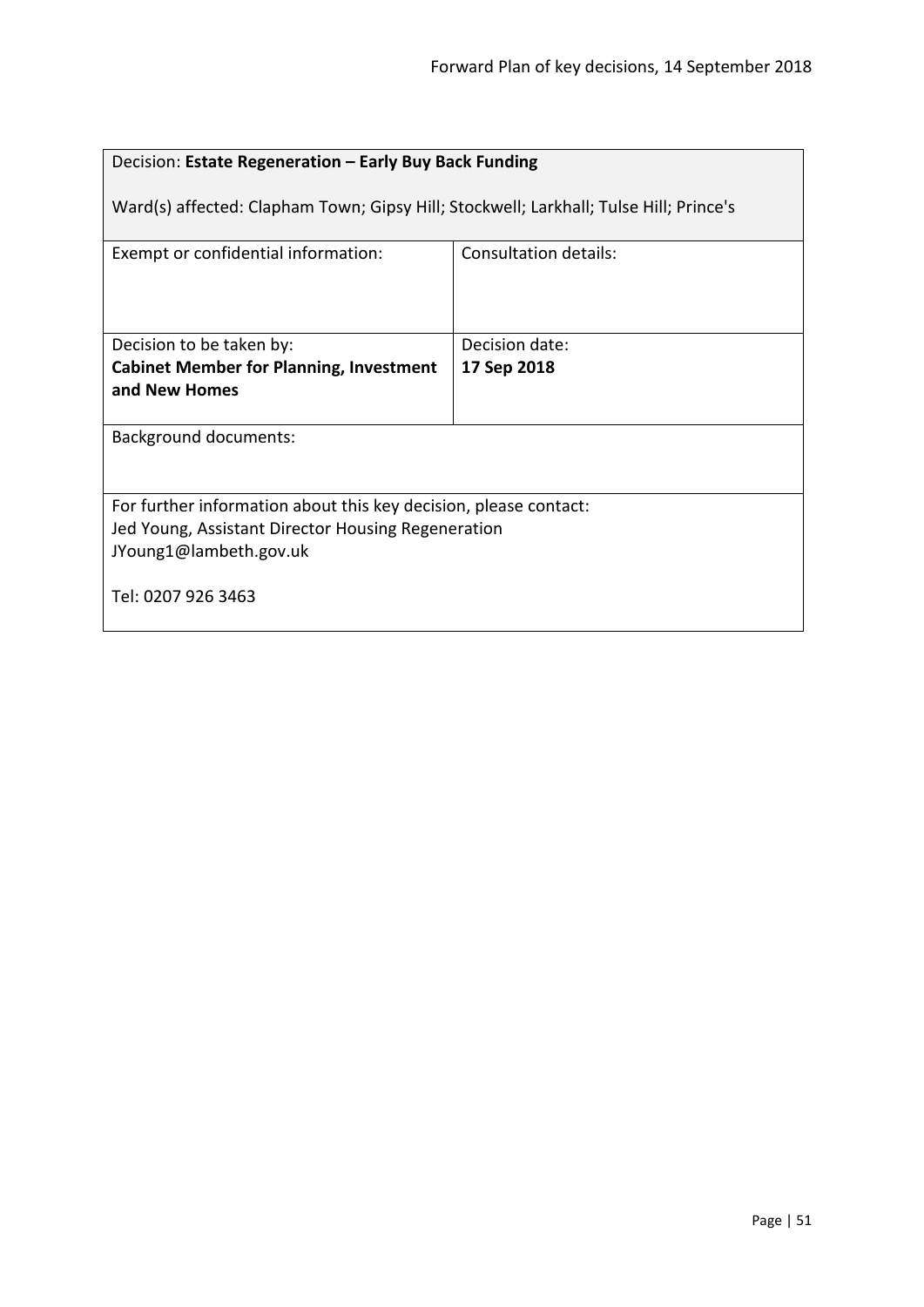#### <span id="page-51-0"></span>Decision: **Larkhall Park Opportunity Sites development partner procurement process**

Further to the CMDR dated 19/09/2017 recommending that the council should proceed in procuring a development partner via the Official Journal of the European Union (OJEU) procedure, the council has now completed that process and is in a position to formally select a development partner and sign a contract. This needs to be formalised by another CMDR and Procurement Board.

The CMDR must also reinforce the council's previous CMDR Recommendation 5 commitment to the Friends of Larkhall Park *'To use a percentage of the development's income (capital and/or revenue) for an improved maintenance and investment regime for Larkhall Park open space, and that this income, index-linked against inflation, be in place as a 'long-term' commitment'.*

Ward(s) affected: Larkhall

| Exempt or confidential information:                                     | Consultation details: |  |
|-------------------------------------------------------------------------|-----------------------|--|
|                                                                         |                       |  |
|                                                                         |                       |  |
|                                                                         |                       |  |
| Decision to be taken by:                                                | Decision date:        |  |
| <b>Cabinet Member for Planning, Investment</b>                          | Not before 8 Oct 2018 |  |
| and New Homes                                                           |                       |  |
|                                                                         |                       |  |
| <b>Background documents:</b>                                            |                       |  |
| Larkhall Park Opportunity Sites development partner procurement process |                       |  |
|                                                                         |                       |  |
| For further information about this key decision, please contact:        |                       |  |
| Conor McDonagh, Delivery Lead - Regeneration                            |                       |  |
| cmcdonagh@lambeth.gov.uk                                                |                       |  |
| 1st Floor, Phoenix House, 10 Wandsworth Road, London, SW8 2LL           |                       |  |
| Tel: 020 7926 5980                                                      |                       |  |
|                                                                         |                       |  |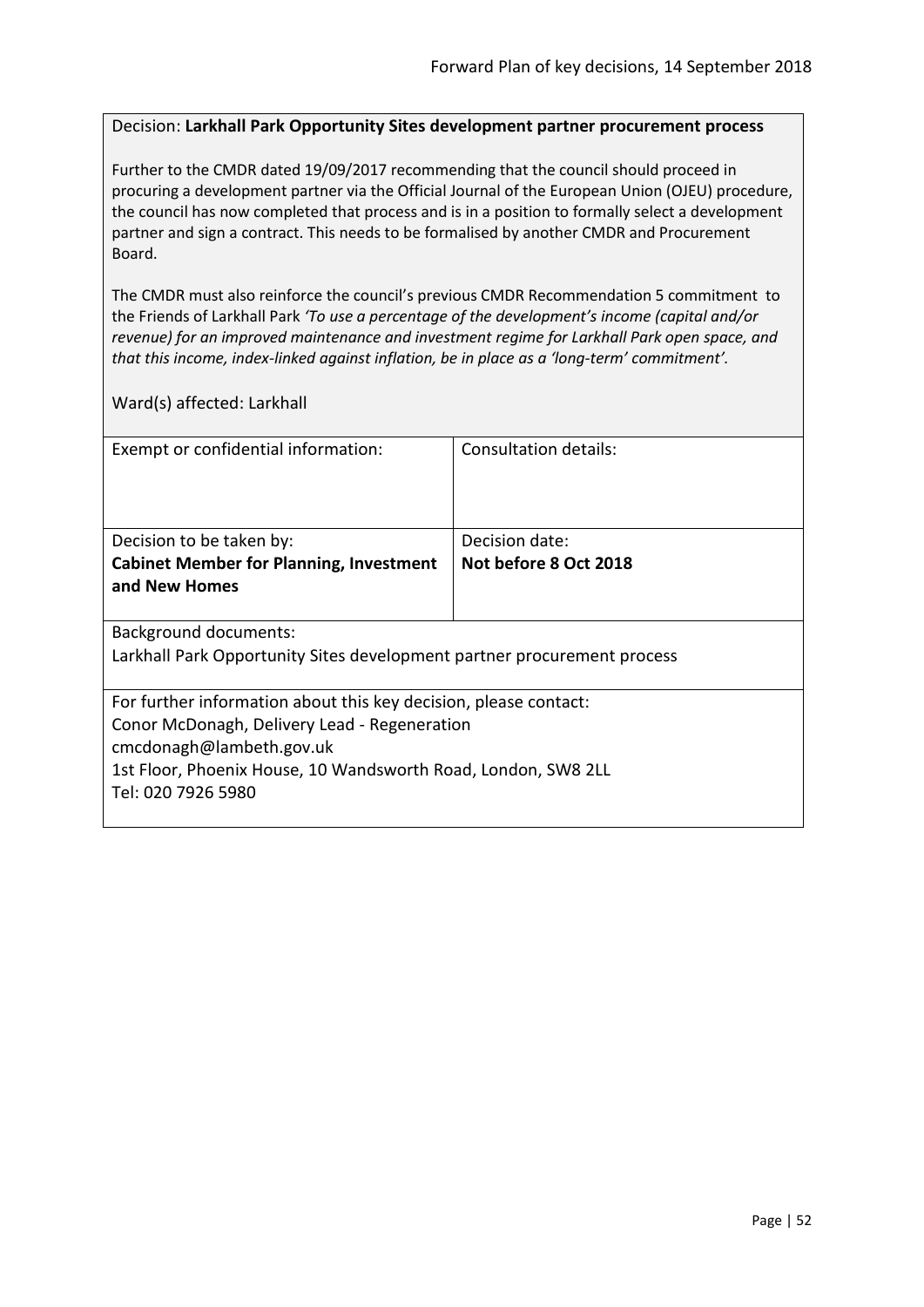<span id="page-52-0"></span>

| Decision: Strategic Investment Pot - Funding Allocation                                                                                       |                              |  |
|-----------------------------------------------------------------------------------------------------------------------------------------------|------------------------------|--|
| To approve the council entering into contract with the Corporation of London regarding the<br>acceptance of Strategic Investment Pot funding. |                              |  |
| Ward(s) affected: All Wards                                                                                                                   |                              |  |
| Exempt or confidential information:                                                                                                           | <b>Consultation details:</b> |  |
|                                                                                                                                               |                              |  |
| Decision to be taken by:                                                                                                                      | Decision date:               |  |
| <b>Cabinet Member for Planning, Investment</b>                                                                                                | Not before 15 Oct 2018       |  |
| and New Homes                                                                                                                                 |                              |  |
| <b>Background documents:</b>                                                                                                                  |                              |  |
|                                                                                                                                               |                              |  |
| For further information about this key decision, please contact:                                                                              |                              |  |
| Matthew Blades, Head of Business, Culture and Investment                                                                                      |                              |  |
| mblades@lambeth.gov.uk                                                                                                                        |                              |  |
|                                                                                                                                               |                              |  |
|                                                                                                                                               |                              |  |
|                                                                                                                                               |                              |  |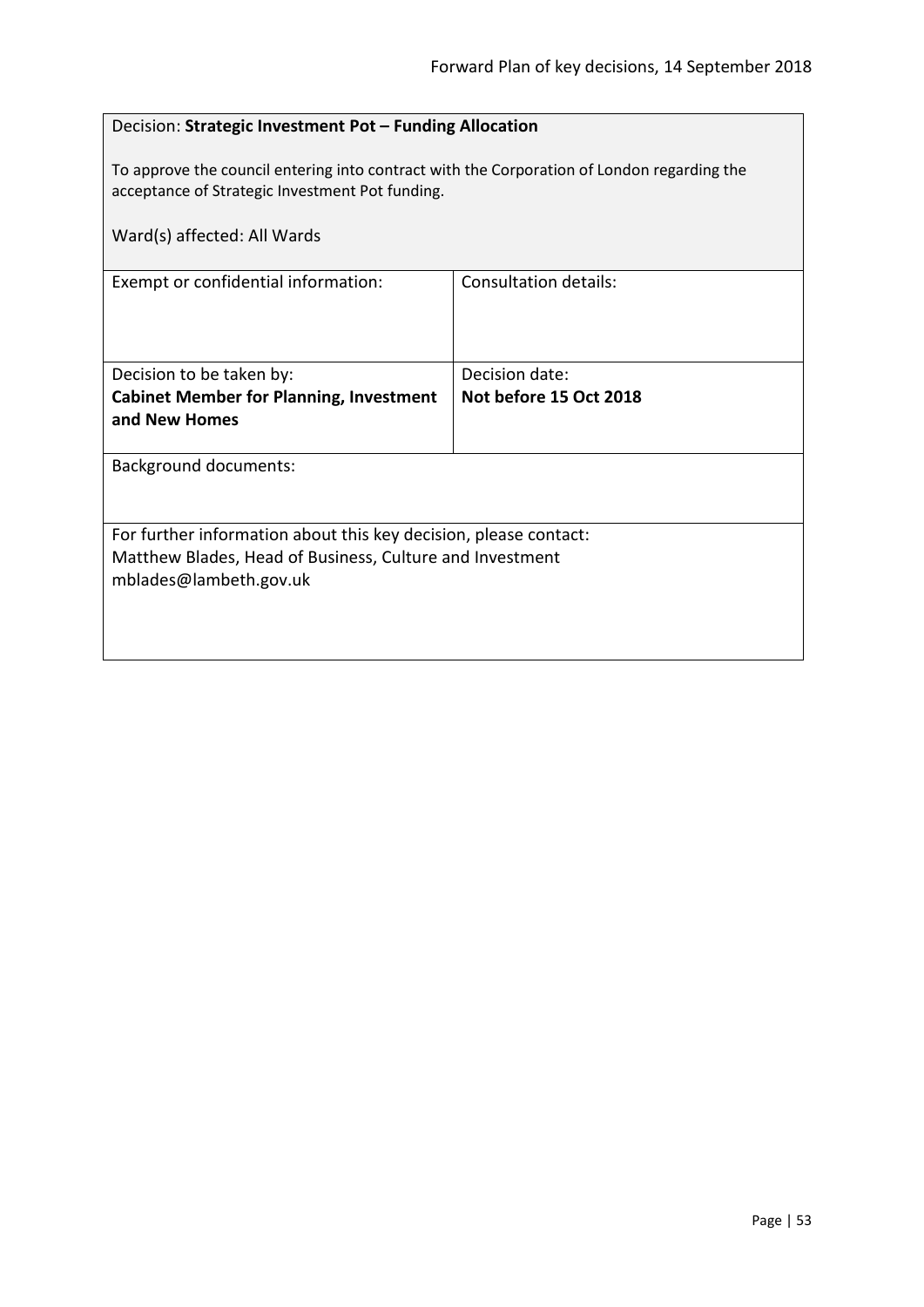#### <span id="page-53-0"></span>Decision: **Proposal regarding the site at the former Clapham Old Library**

Following the acquisition of the property at 60 Orlando Road, the Council is proposing to work with Ipsus Developments and Omnibus Theatre to bring forward plans for a small scale redevelopment of the rear of the site, with the aim of creating a new asset, subject to further discussions with the planning department and formal consent, which will provide a sustainable revenue stream to the parties. The form of this joint venture is being discussed and it is anticipated that any works contracts will be under the OJEU threshold.

The Council wishes to engage with the above parties who will bring the local and commercial expertise to the venture. Ipsus Developments brought the opportunity to the Council and in recognition of their input to the process, it is proposed that the Council continues to utilise their significant local development expertise.

The Council also wishes to continue to work collaboratively with Omnibus to ensure the future of the building as a leading performance arts venue.

Ward(s) affected: Clapham Town

| Exempt or confidential information:                              | Consultation details:  |
|------------------------------------------------------------------|------------------------|
|                                                                  |                        |
|                                                                  |                        |
|                                                                  |                        |
|                                                                  |                        |
| Decision to be taken by:                                         | Decision date:         |
| <b>Cabinet Member for Equalities and Culture</b>                 | Not before 12 Jun 2017 |
|                                                                  |                        |
|                                                                  |                        |
| <b>Background documents:</b>                                     |                        |
|                                                                  |                        |
|                                                                  |                        |
|                                                                  |                        |
| For further information about this key decision, please contact: |                        |
| Sophie Linton, Head of Valuation and Strategic Property Services |                        |
| SLinton@lambeth.gov.uk                                           |                        |
|                                                                  |                        |
| 2nd Floor, Olive Morris House                                    |                        |
| Tel: 020 7926 6954                                               |                        |
|                                                                  |                        |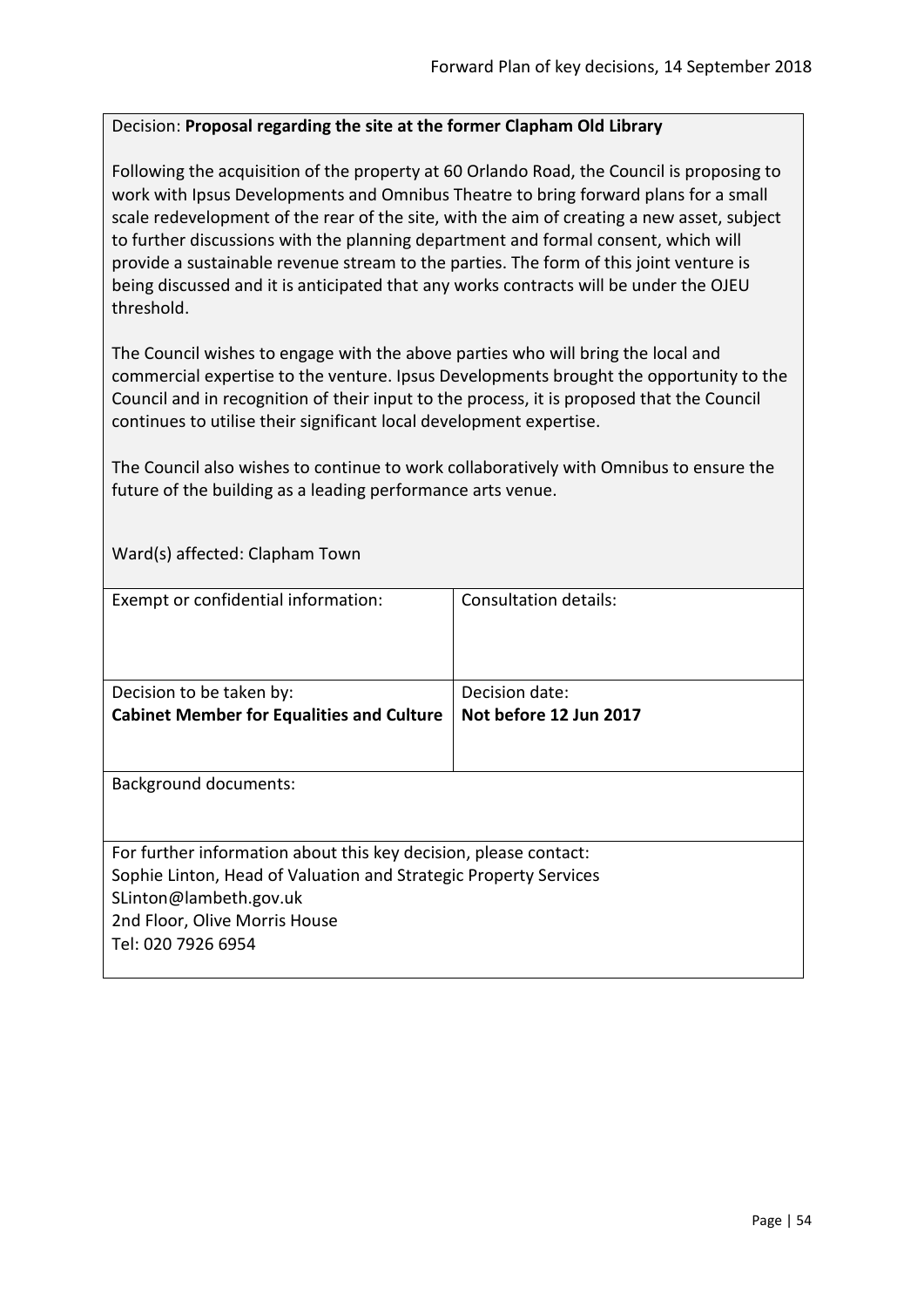<span id="page-54-0"></span>Decision: **Transfer of the Greek Enclosure from the Greek Cathedral trust of St Stephen's Chapel to the Council**

To agree the formal legal vesting contract process for the Greek Cathedral Trust to transfer St Stephen's Chapel, the boundary wall to the Greek Enclosure and Burial Rights to the Council

Ward(s) affected: Knight's Hill; Thurlow Park

| Exempt or confidential information:                                         | Consultation details:  |  |
|-----------------------------------------------------------------------------|------------------------|--|
| Decision to be taken by:                                                    | Decision date:         |  |
| <b>Cabinet Member for Equalities and Culture</b>                            | Not before 23 Jul 2018 |  |
|                                                                             |                        |  |
| <b>Background documents:</b>                                                |                        |  |
| For further information about this key decision, please contact:            |                        |  |
| Dan Thomas, Environment Programme Manager - Neighbourhoods, Environment and |                        |  |
| Employment                                                                  |                        |  |
| dthomas4@lambeth.gov.uk                                                     |                        |  |
|                                                                             |                        |  |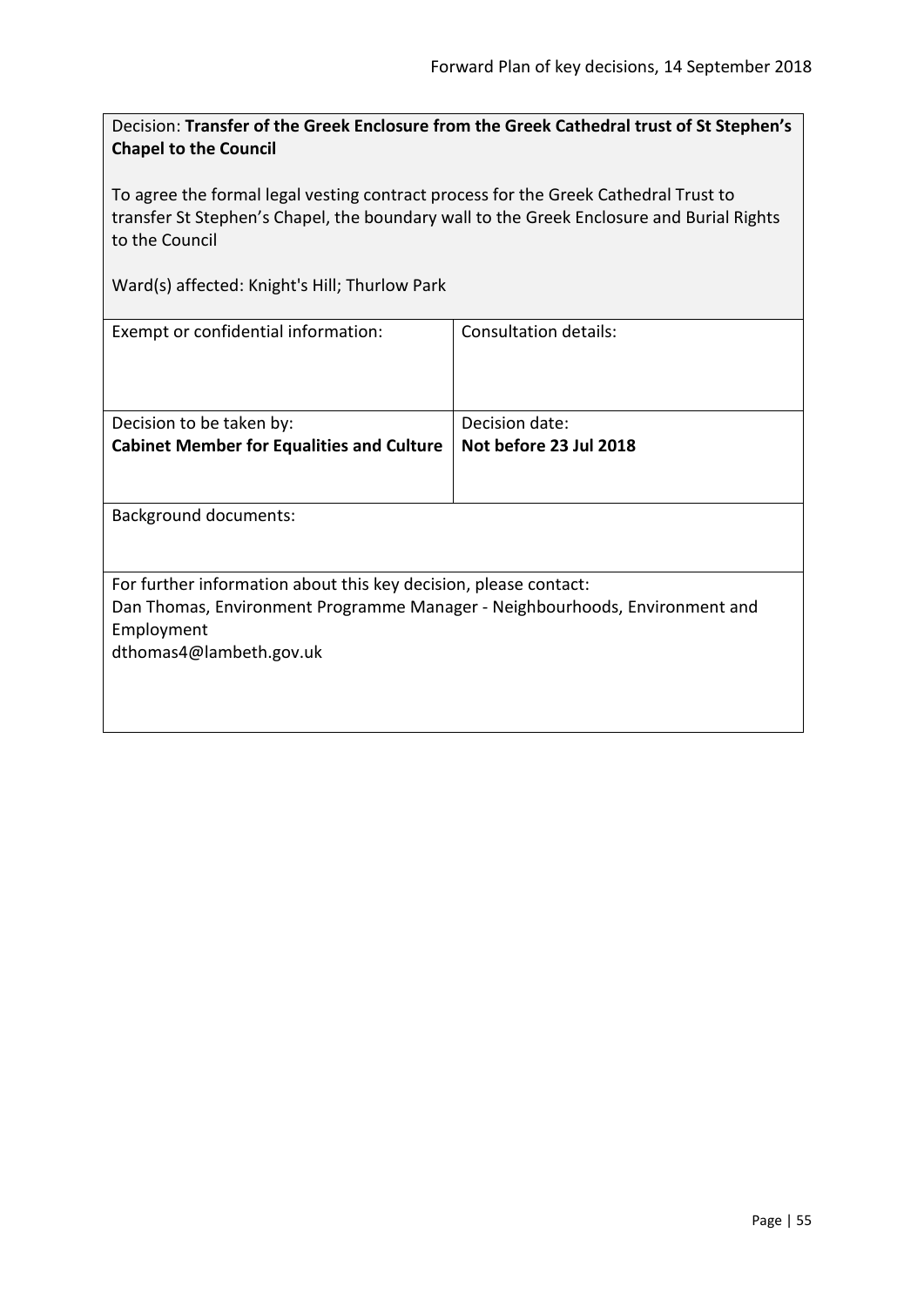<span id="page-55-0"></span>

| Decision: Vauxhall Leisure Centre                                               |                       |  |
|---------------------------------------------------------------------------------|-----------------------|--|
| Ward(s) affected: Oval                                                          |                       |  |
| Exempt or confidential information:                                             | Consultation details: |  |
| Decision to be taken by:                                                        | Decision date:        |  |
| <b>Cabinet Member for Equalities and Culture</b>                                | 11 Sep 2018           |  |
|                                                                                 |                       |  |
| <b>Background documents:</b>                                                    |                       |  |
|                                                                                 |                       |  |
| For further information about this key decision, please contact:                |                       |  |
| Donna Wiggins, Lead Commissioner, Strategic Housing, Regeneration & Communities |                       |  |
| dwiggins@lambeth.gov.uk                                                         |                       |  |
| Phoenix House - 3rd Floor                                                       |                       |  |
| Tel: 020 7926 2681                                                              |                       |  |
|                                                                                 |                       |  |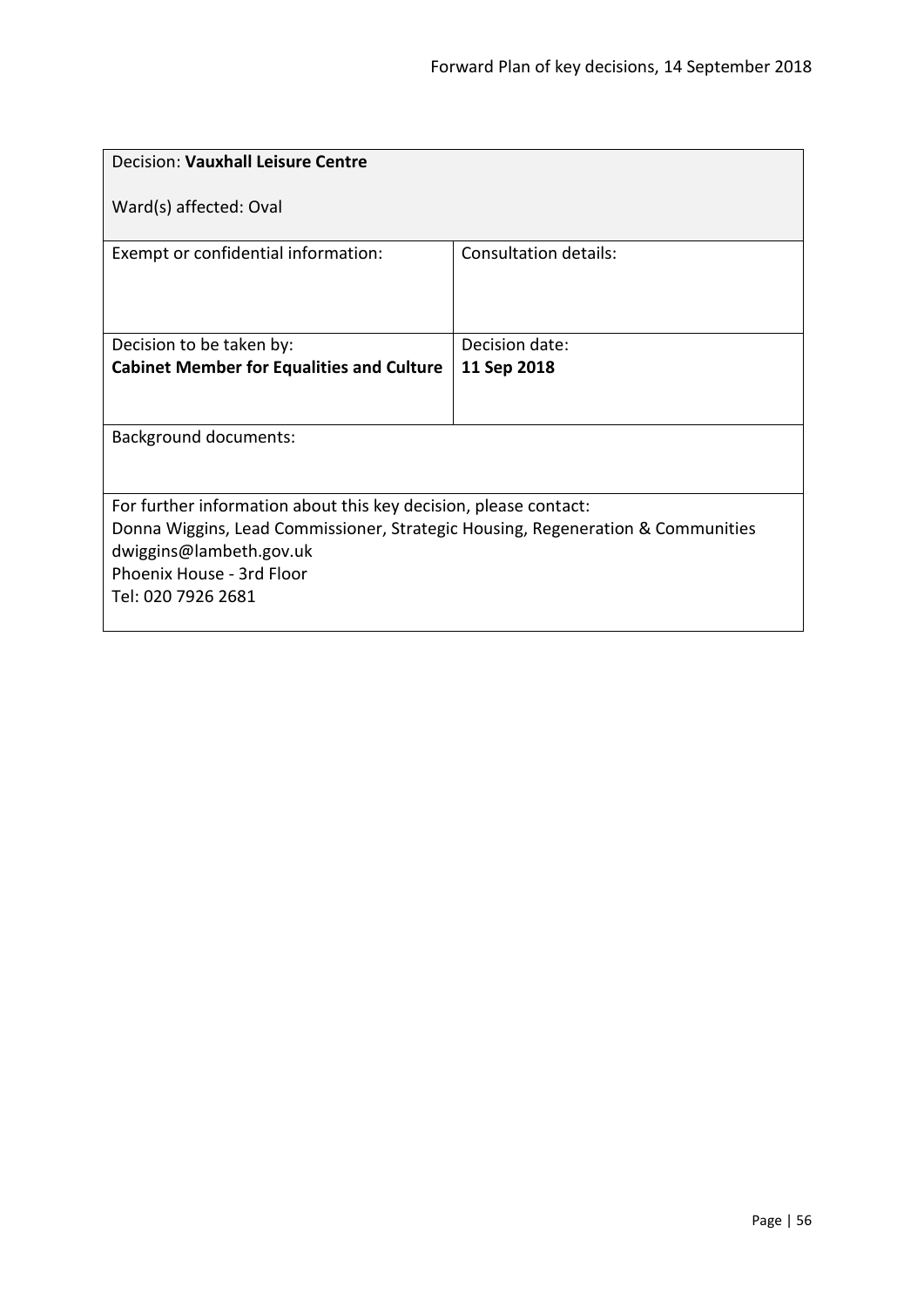#### <span id="page-56-0"></span>Decision: **West Norwood Cemetery Management Arrangements**

To approve the revised management arrangements for the South Metropolitan (West Norwood) Cemetery following the dissolution of the current Scheme of Management, to take effect from 1 April 2019.

Dissolution is subject to the required criteria being met and approval from the appropriate external bodies

Ward(s) affected: Gipsy Hill

| Exempt or confidential information:                                                                                                                                                   | Consultation details:                    |
|---------------------------------------------------------------------------------------------------------------------------------------------------------------------------------------|------------------------------------------|
| Decision to be taken by:<br><b>Cabinet Member for Equalities and Culture</b>                                                                                                          | Decision date:<br>Not before 15 Aug 2018 |
| <b>Background documents:</b>                                                                                                                                                          |                                          |
| For further information about this key decision, please contact:<br>Kevin Crook, Head of Neighbourhoods<br>kcrook@lambeth.gov.uk<br>Blue Star House - 4th Floor<br>Tel: 020 7926 8973 |                                          |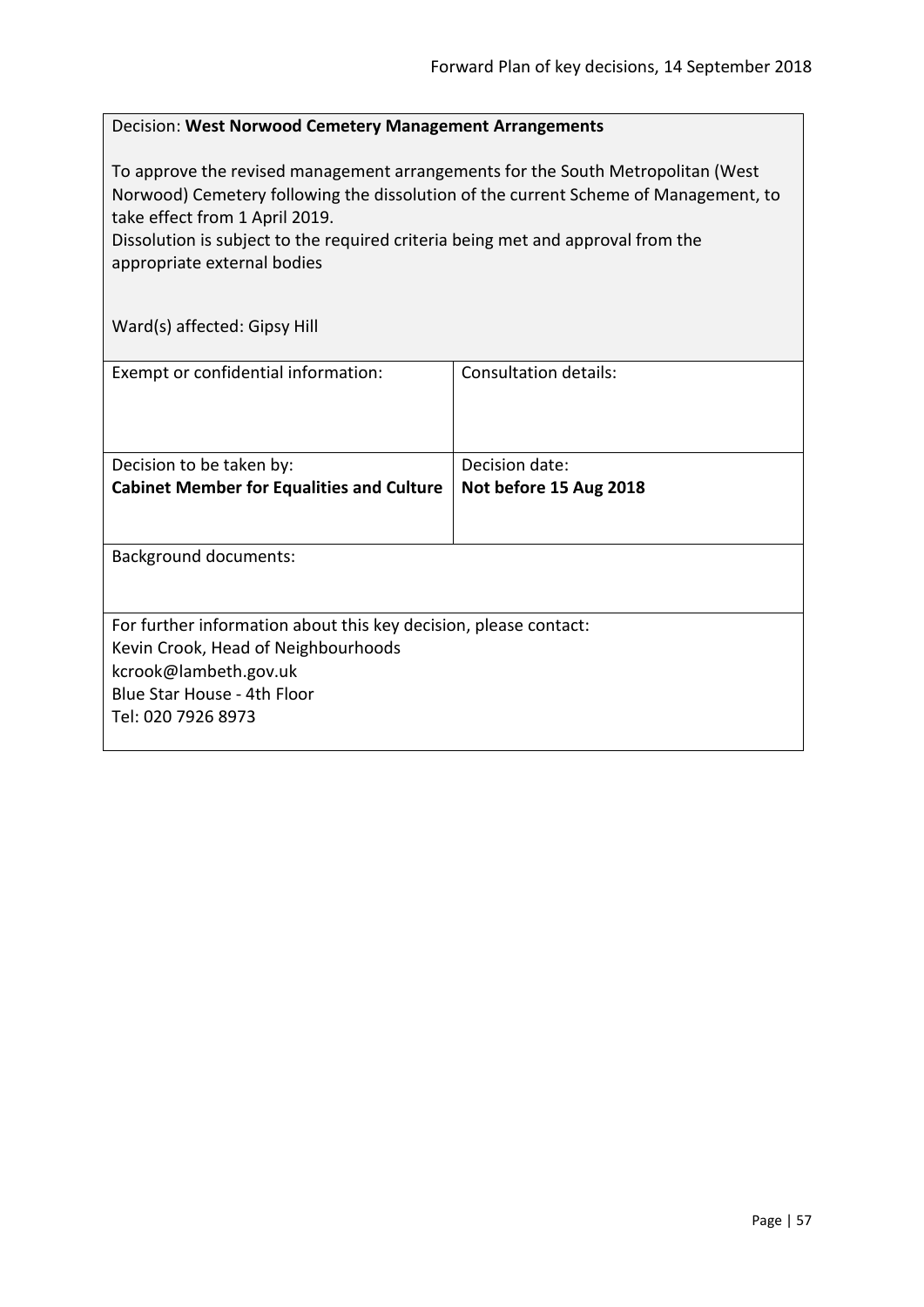<span id="page-57-0"></span>Decision: **Appointment of a construction company to deliver investment priorities into Vauxhall Park**

To appoint a construction company/supplier following a competitive tender. Works include landscaping, planting and formal garden, railings, play-park, paths and surfaces, heritage components and exercise.

The works are planned to commence in September 2018.

Ward(s) affected: Oval

| Exempt or confidential information:                                                       | Consultation details:                    |
|-------------------------------------------------------------------------------------------|------------------------------------------|
| Decision to be taken by:<br><b>Cabinet Member for Equalities and Culture</b>              | Decision date:<br>Not before 15 Aug 2018 |
|                                                                                           |                                          |
| <b>Background documents:</b>                                                              |                                          |
| For further information about this key decision, please contact:                          |                                          |
| Dan Thomas, Environment Programme Manager - Neighbourhoods, Environment and<br>Employment |                                          |
| dthomas4@lambeth.gov.uk                                                                   |                                          |
|                                                                                           |                                          |
|                                                                                           |                                          |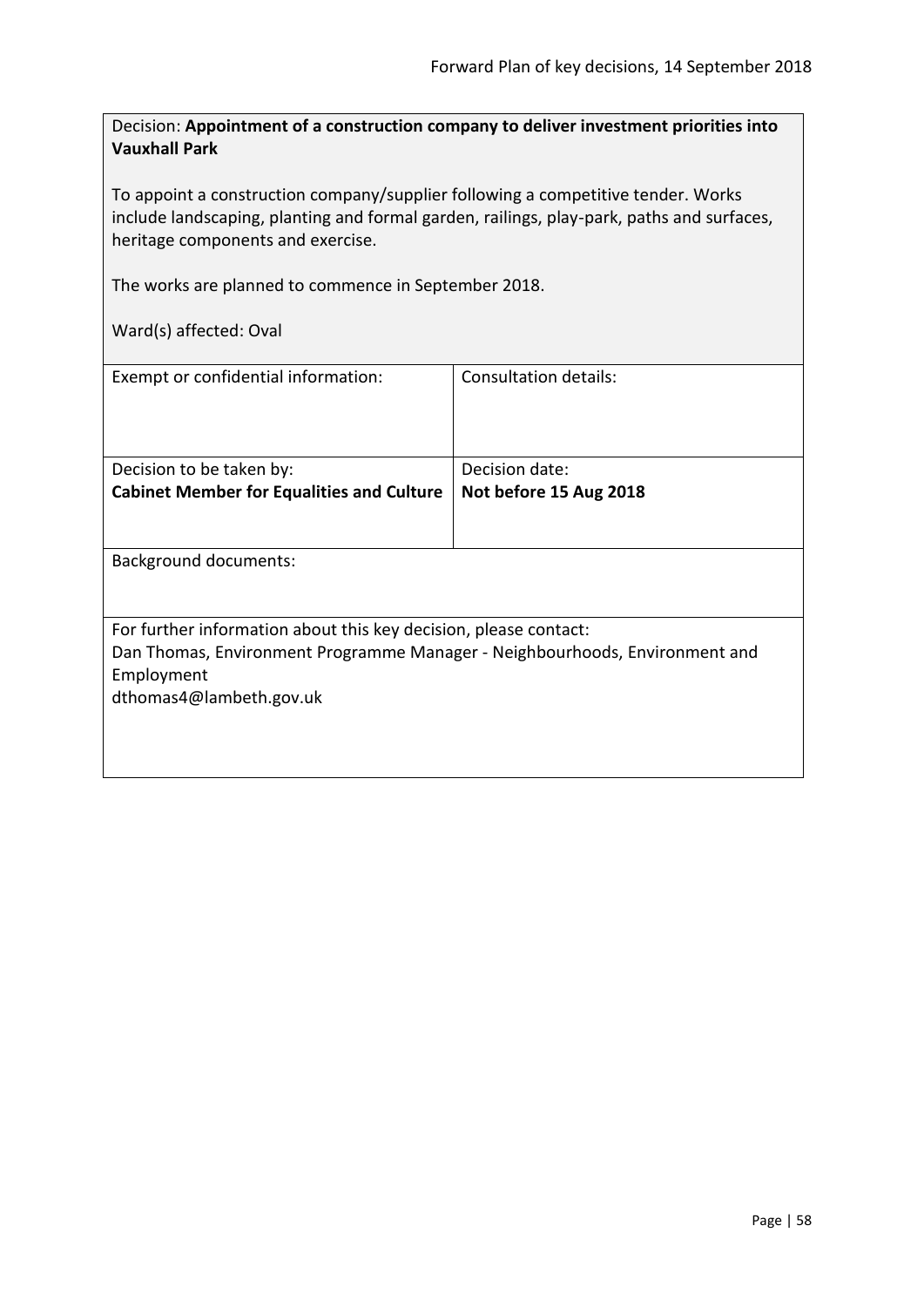<span id="page-58-0"></span>

| Decision: Appointment of a Contractor for Repair & Maintenance Works at Brixton<br><b>Recreation Centre (Phase One)</b>                                                                              |                              |  |
|------------------------------------------------------------------------------------------------------------------------------------------------------------------------------------------------------|------------------------------|--|
| Procurement of repair and maintenance works to certain essential building systems and<br>internal/external built elements.                                                                           |                              |  |
| Ward(s) affected: Coldharbour                                                                                                                                                                        |                              |  |
| Exempt or confidential information:<br>Part exempt<br>Information relating to the financial or<br>business affairs of any particular person<br>(including the authority holding that<br>information) | <b>Consultation details:</b> |  |
| Decision to be taken by:<br><b>Cabinet Member for Equalities and Culture</b>                                                                                                                         | Decision date:<br>6 Sep 2018 |  |
| <b>Background documents:</b>                                                                                                                                                                         |                              |  |
| For further information about this key decision, please contact:<br>Gary Meeds, Project Manager<br>GMeeds@lambeth.gov.uk<br>Lambeth Town Hall, Brixton Hill<br>Tel: 020 7926 2544                    |                              |  |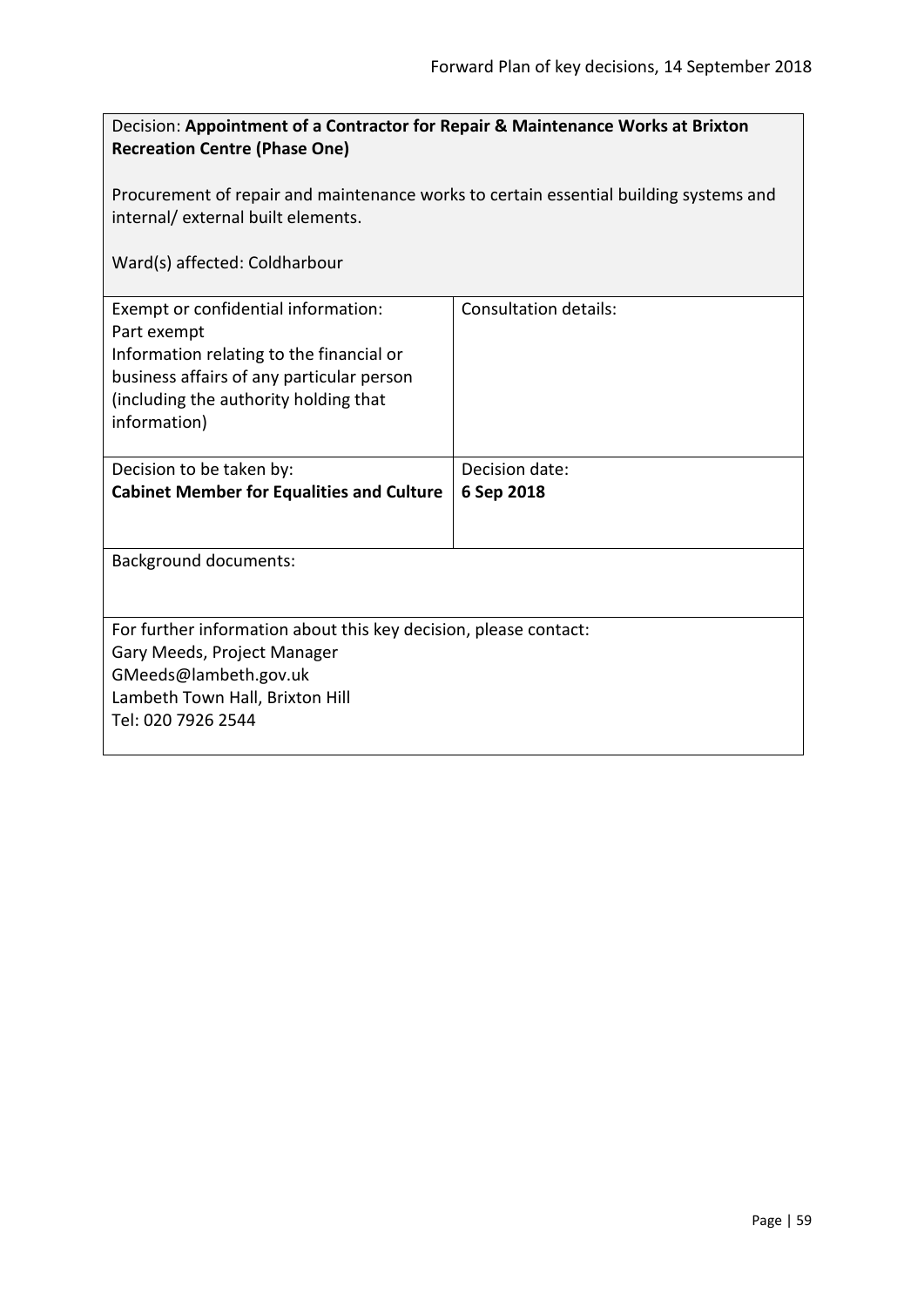<span id="page-59-0"></span>

| Decision: Appointment of a Contractor for Repair & Maintenance Works at Brixton |                        |  |
|---------------------------------------------------------------------------------|------------------------|--|
| <b>Recreation Centre (Phase Two)</b>                                            |                        |  |
| Ward(s) affected:                                                               |                        |  |
| Exempt or confidential information:                                             | Consultation details:  |  |
| Part exempt                                                                     |                        |  |
| Information relating to the financial or                                        |                        |  |
| business affairs of any particular person                                       |                        |  |
| (including the authority holding that                                           |                        |  |
| information)                                                                    |                        |  |
|                                                                                 | Decision date:         |  |
| Decision to be taken by:                                                        |                        |  |
| <b>Cabinet Member for Equalities and Culture</b>                                | Not before 10 Sep 2018 |  |
|                                                                                 |                        |  |
| <b>Background documents:</b>                                                    |                        |  |
|                                                                                 |                        |  |
|                                                                                 |                        |  |
| For further information about this key decision, please contact:                |                        |  |
| Gary Meeds, Project Manager                                                     |                        |  |
| GMeeds@lambeth.gov.uk                                                           |                        |  |
| Lambeth Town Hall, Brixton Hill                                                 |                        |  |
| Tel: 020 7926 2544                                                              |                        |  |
|                                                                                 |                        |  |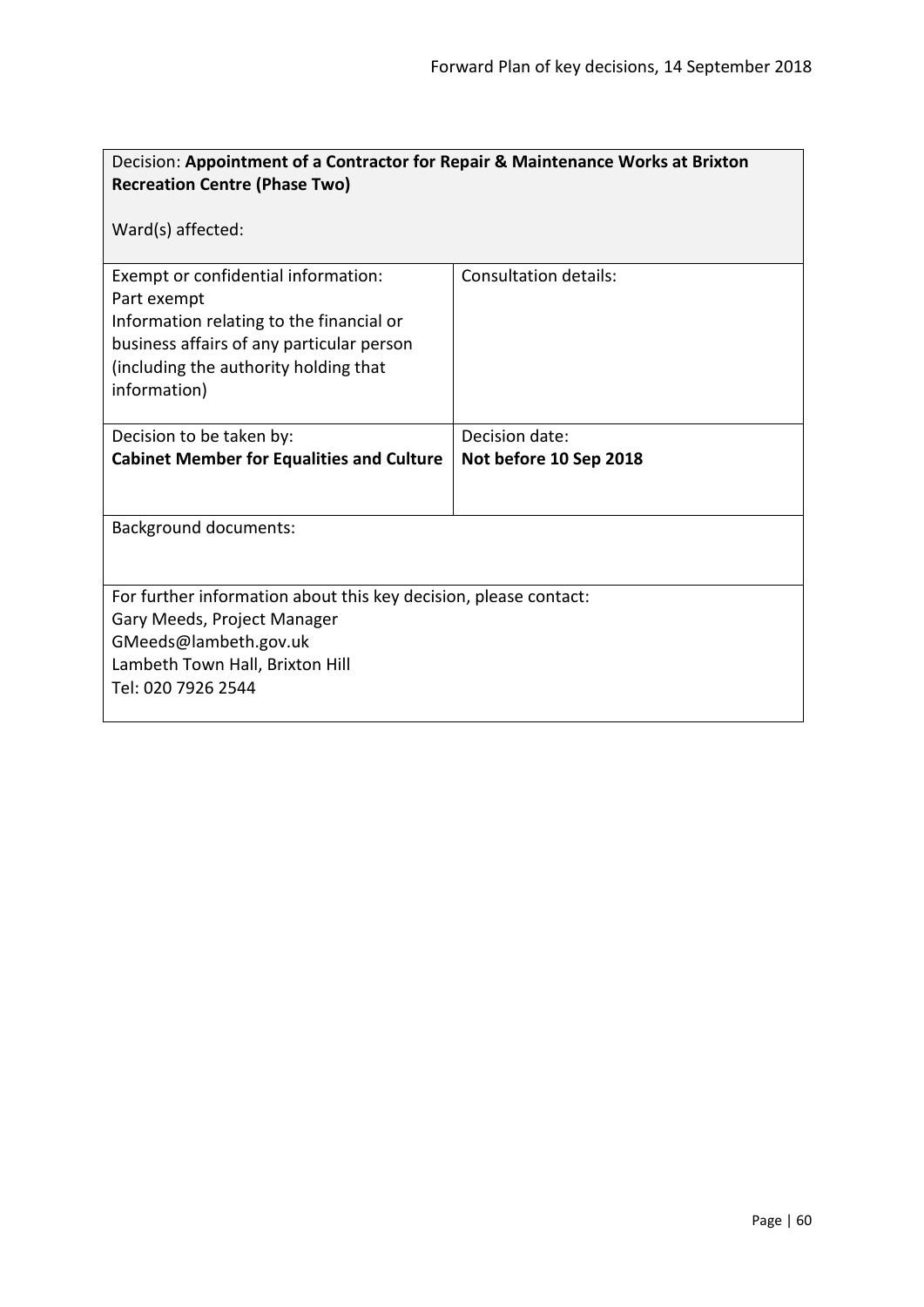<span id="page-60-0"></span>

| Decision: Establishing an integrated gateway for homeless 16-21 year-olds |  |
|---------------------------------------------------------------------------|--|
|                                                                           |  |

This decision will enable the Council to implement an integrated gateway and assessment process for all young people aged 16-21 that are homeless or at risk of homelessness, run jointly by Housing and Children's Services.

| Ward(s) affected: All Wards                                                                                                                                                        |                        |  |
|------------------------------------------------------------------------------------------------------------------------------------------------------------------------------------|------------------------|--|
| Exempt or confidential information:                                                                                                                                                | Consultation details:  |  |
| Decision to be taken by:                                                                                                                                                           | Decision date:         |  |
| <b>Cabinet Member for Housing</b>                                                                                                                                                  | Not before 10 Jul 2016 |  |
| <b>Background documents:</b>                                                                                                                                                       |                        |  |
| For further information about this key decision, please contact:<br>Emily Newell, Commissioning Officer, Strategy & Commissioning: Housing & Communities<br>ENewell@lambeth.gov.uk |                        |  |
| <b>Phoenix House</b><br>Tel: 0207 926 0973                                                                                                                                         |                        |  |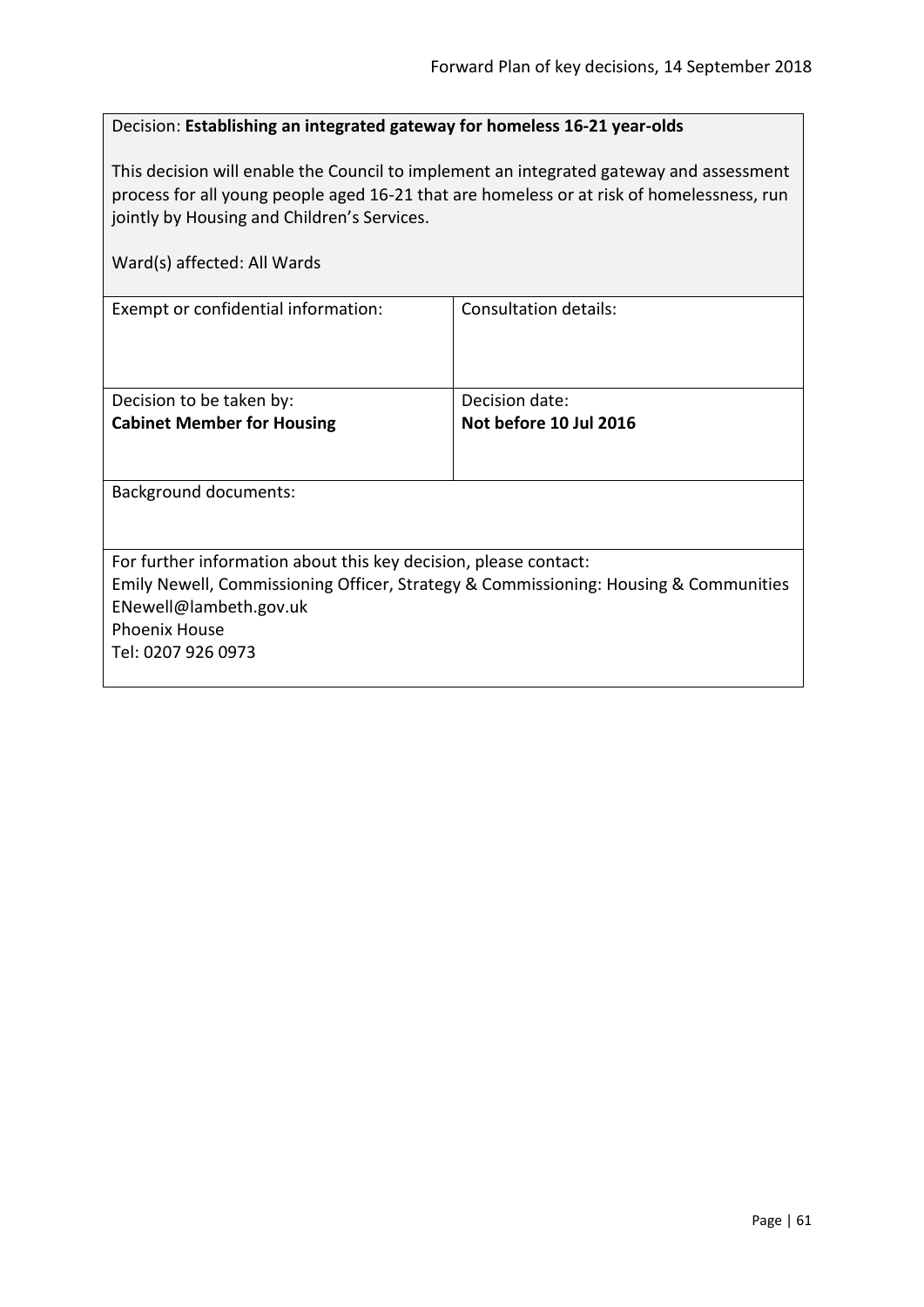<span id="page-61-0"></span>

| Decision: Commencement of formal consultation on the proposed transfer of Lambeth |
|-----------------------------------------------------------------------------------|
| HRA properties in the London Boroughs of Bromley, Croydon, Merton and Sutton      |

To seek resident consultation with residents of the properties on the transfer of their homes to a local housing association.

| Ward(s) affected: All Wards                                      |                              |
|------------------------------------------------------------------|------------------------------|
| Exempt or confidential information:                              | <b>Consultation details:</b> |
|                                                                  |                              |
| Decision to be taken by:                                         | Decision date:               |
| <b>Cabinet Member for Housing</b>                                | Not before 9 Oct 2017        |
| <b>Background documents:</b>                                     |                              |
|                                                                  |                              |
| For further information about this key decision, please contact: |                              |
| Mandy Green, Assistant Director, Homes and Communities           |                              |
| mgreen3@lambeth.gov.uk                                           |                              |
| Tel: 02079267020                                                 |                              |
|                                                                  |                              |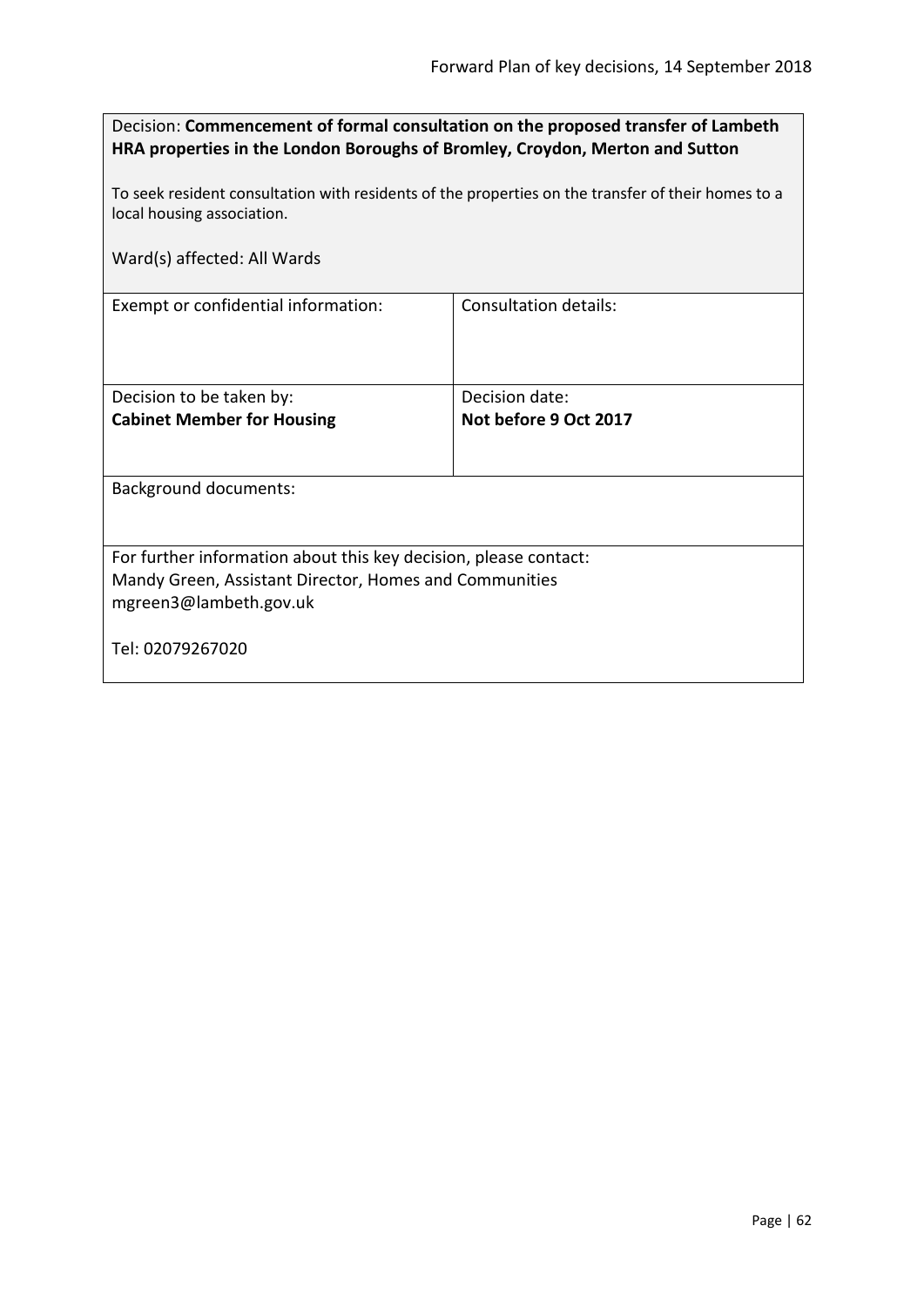<span id="page-62-0"></span>

| Decision: Supported housing for young people aged 16-21                                                                                                                            |                        |  |
|------------------------------------------------------------------------------------------------------------------------------------------------------------------------------------|------------------------|--|
| Ward(s) affected: All Wards                                                                                                                                                        |                        |  |
| Exempt or confidential information:                                                                                                                                                | Consultation details:  |  |
| Decision to be taken by:                                                                                                                                                           | Decision date:         |  |
| <b>Cabinet Member for Housing</b>                                                                                                                                                  | Not before 17 Oct 2017 |  |
|                                                                                                                                                                                    |                        |  |
| <b>Background documents:</b>                                                                                                                                                       |                        |  |
|                                                                                                                                                                                    |                        |  |
| For further information about this key decision, please contact:<br>Emily Newell, Commissioning Officer, Strategy & Commissioning: Housing & Communities<br>ENewell@lambeth.gov.uk |                        |  |
| <b>Phoenix House</b>                                                                                                                                                               |                        |  |
| Tel: 0207 926 0973                                                                                                                                                                 |                        |  |
|                                                                                                                                                                                    |                        |  |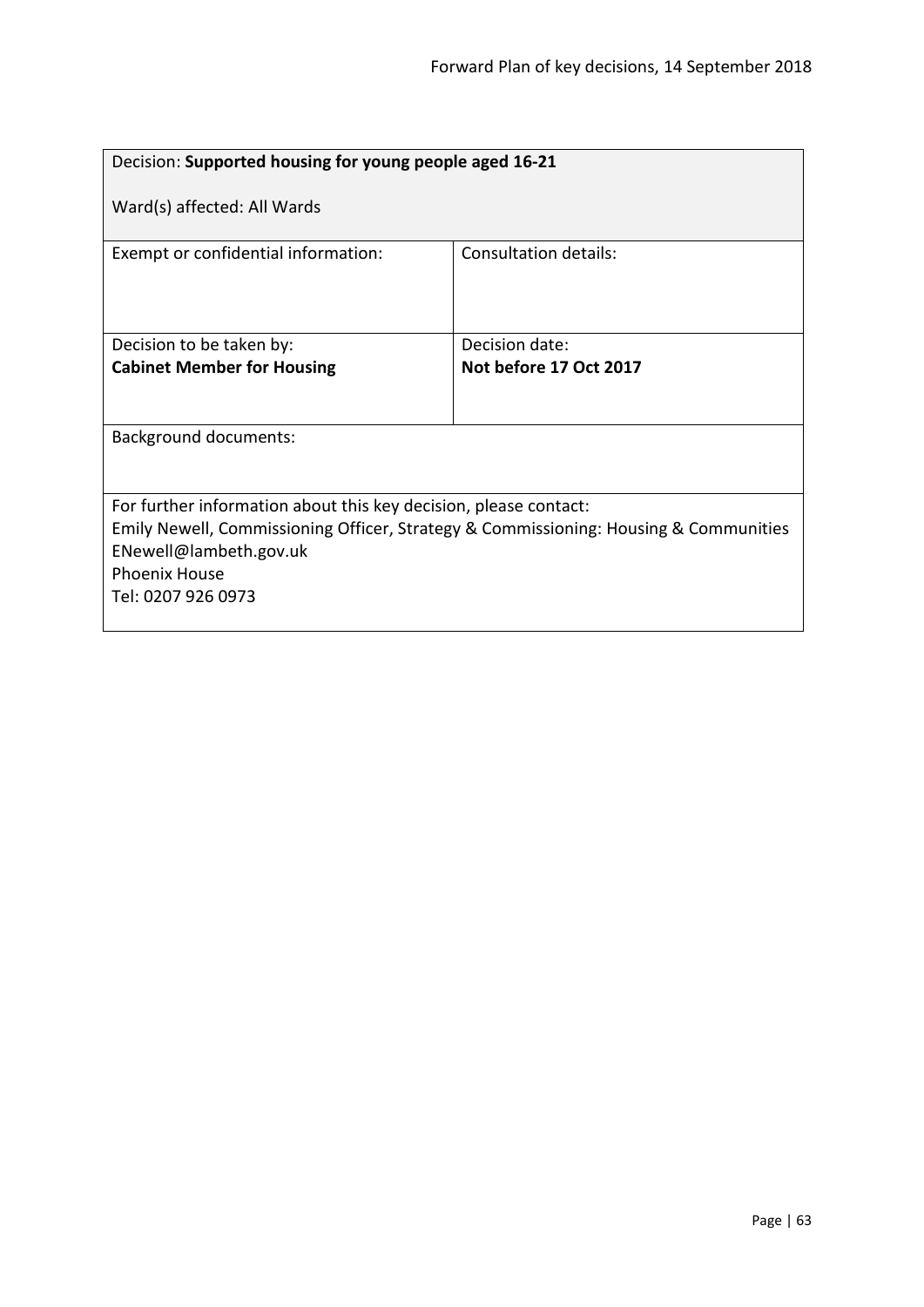<span id="page-63-0"></span>

| Decision: Consultancy Services for Lambeth Housing Standard                                                                                                            |                                          |
|------------------------------------------------------------------------------------------------------------------------------------------------------------------------|------------------------------------------|
| To appoint consultants including structural engineers, project management, principal designer<br>and CDM-services to support the delivery of Lambeth Housing Standard. |                                          |
| Ward(s) affected: All Wards                                                                                                                                            |                                          |
| Exempt or confidential information:                                                                                                                                    | <b>Consultation details:</b>             |
| Decision to be taken by:                                                                                                                                               | Decision date:<br>Not before 18 Dec 2017 |
| <b>Cabinet Member for Housing</b>                                                                                                                                      |                                          |
| <b>Background documents:</b>                                                                                                                                           |                                          |
| For further information about this key decision, please contact:                                                                                                       |                                          |
| Sumitra Gomer, Interim AD Strategy and Regeneration<br>SGomer@lambeth.gov.uk                                                                                           |                                          |
| 3rd floor, Hambrook House                                                                                                                                              |                                          |
| Tel: 02079263687                                                                                                                                                       |                                          |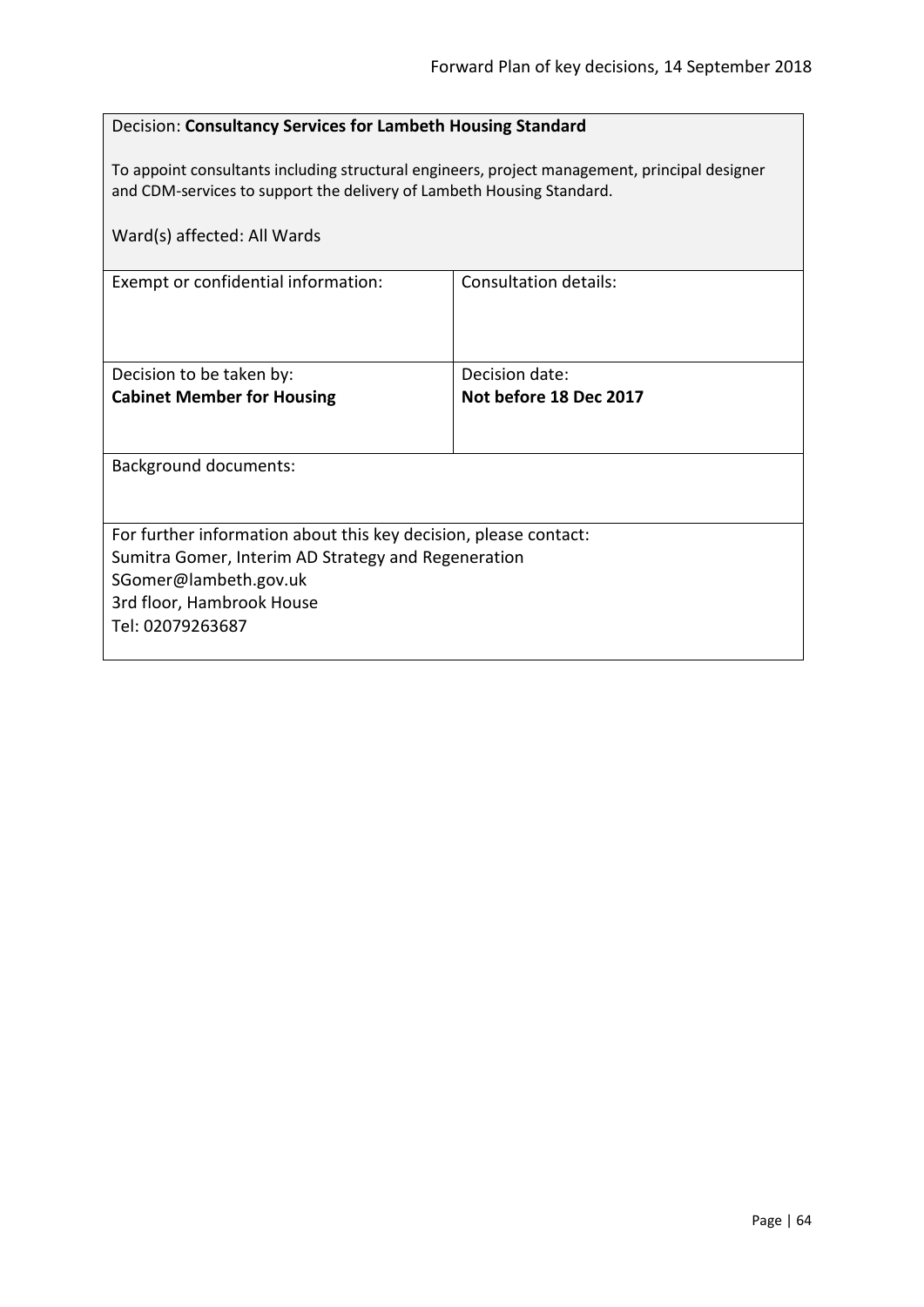<span id="page-64-0"></span>

| Decision: Tenancy Support Service - Single Homeless Project                                                                                          |                              |  |
|------------------------------------------------------------------------------------------------------------------------------------------------------|------------------------------|--|
| Ward(s) affected: All Wards                                                                                                                          |                              |  |
| Exempt or confidential information:                                                                                                                  | <b>Consultation details:</b> |  |
| Decision to be taken by:                                                                                                                             | Decision date:               |  |
| <b>Cabinet Member for Housing</b>                                                                                                                    | Not before 13 Nov 2017       |  |
| <b>Background documents:</b>                                                                                                                         |                              |  |
| For further information about this key decision, please contact:<br>Mandy Green, Assistant Director, Homes and Communities<br>mgreen3@lambeth.gov.uk |                              |  |
| Tel: 02079267020                                                                                                                                     |                              |  |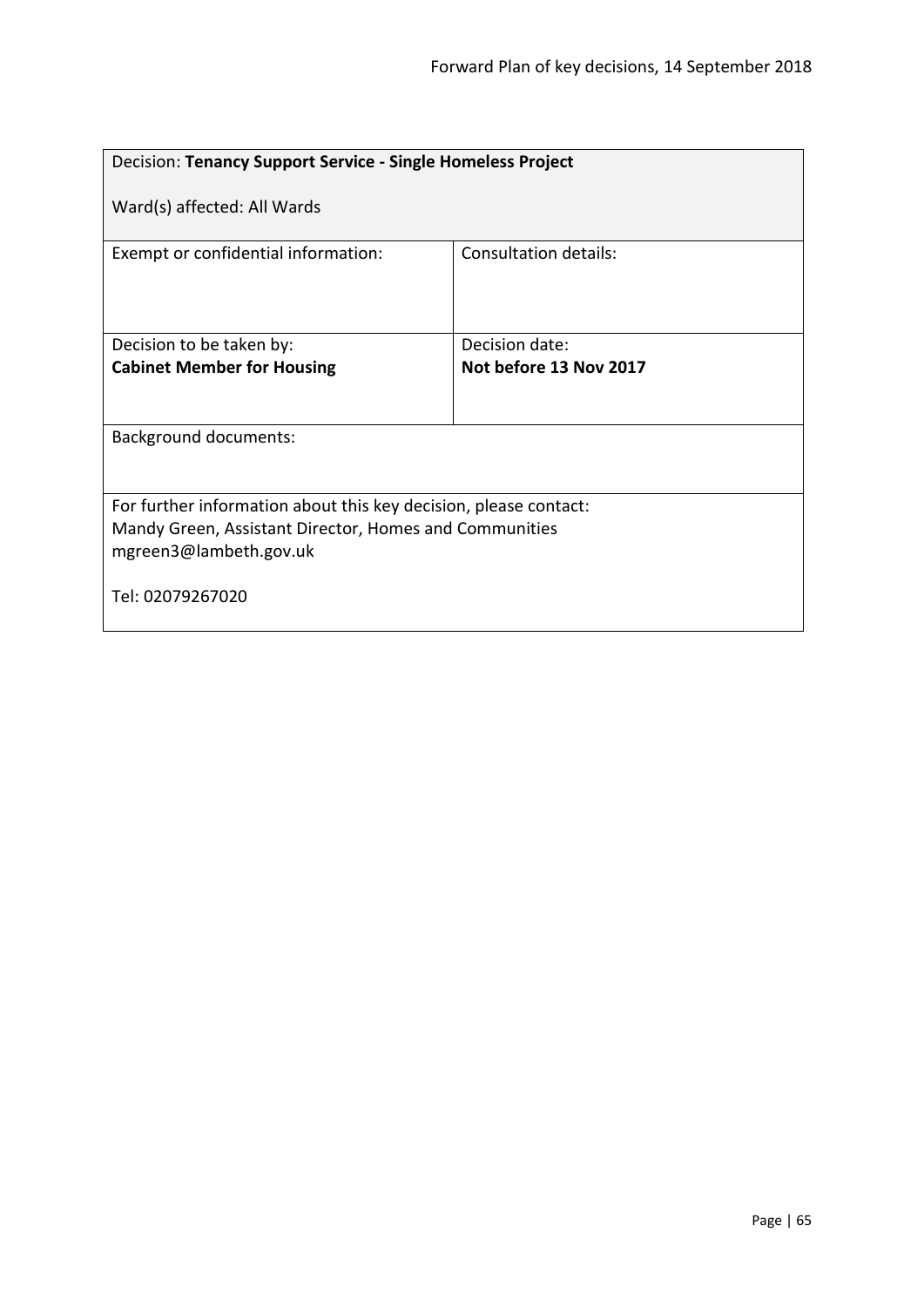<span id="page-65-0"></span>

| <b>Decision: Tenancy Support Service</b>                                                                                                                                                                                     |                        |  |
|------------------------------------------------------------------------------------------------------------------------------------------------------------------------------------------------------------------------------|------------------------|--|
| The decision to extend the current contract will enable the Council to continue to provide tenancy<br>support to residents while Housing colleagues plan the future structure of the service.<br>Ward(s) affected: All Wards |                        |  |
| Exempt or confidential information:                                                                                                                                                                                          | Consultation details:  |  |
|                                                                                                                                                                                                                              |                        |  |
| Decision to be taken by:                                                                                                                                                                                                     | Decision date:         |  |
| <b>Cabinet Member for Housing</b>                                                                                                                                                                                            | Not before 19 Feb 2018 |  |
|                                                                                                                                                                                                                              |                        |  |
| <b>Background documents:</b>                                                                                                                                                                                                 |                        |  |
|                                                                                                                                                                                                                              |                        |  |
| For further information about this key decision, please contact:                                                                                                                                                             |                        |  |
| Mandy Green, Assistant Director, Homes and Communities                                                                                                                                                                       |                        |  |
| mgreen3@lambeth.gov.uk                                                                                                                                                                                                       |                        |  |
| Tel: 02079267020                                                                                                                                                                                                             |                        |  |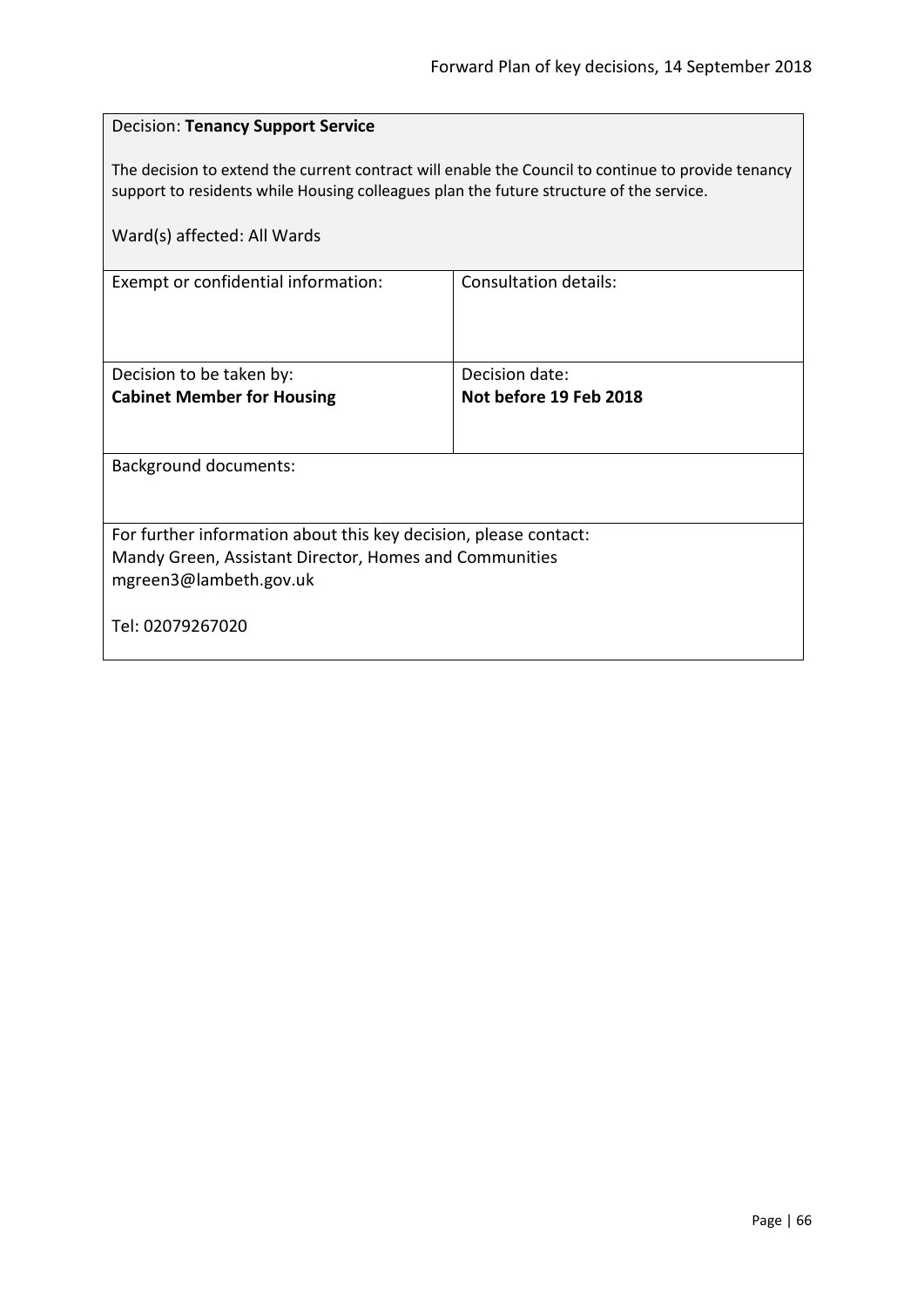# <span id="page-66-0"></span>Decision: **Social Investment Property Fund - Temporary Accommodation**

This report seeks approval to invest an additional £15m into a social investment property fund for the purpose of providing a more affordable and cost effective form of temporary accommodation.

| Ward(s) affected: All Wards                                                                                                                                                                                    |                                          |  |
|----------------------------------------------------------------------------------------------------------------------------------------------------------------------------------------------------------------|------------------------------------------|--|
| Exempt or confidential information:                                                                                                                                                                            | Consultation details:                    |  |
| Decision to be taken by:<br><b>Cabinet Member for Housing</b>                                                                                                                                                  | Decision date:<br>Not before 17 Sep 2018 |  |
| <b>Background documents:</b>                                                                                                                                                                                   |                                          |  |
| For further information about this key decision, please contact:<br>David Worrall, Senior Commissioning Manager, Health and Wellbeing<br>dworrall@lambeth.gov.uk<br><b>Phoenix House</b><br>Tel: 020 7926 9978 |                                          |  |